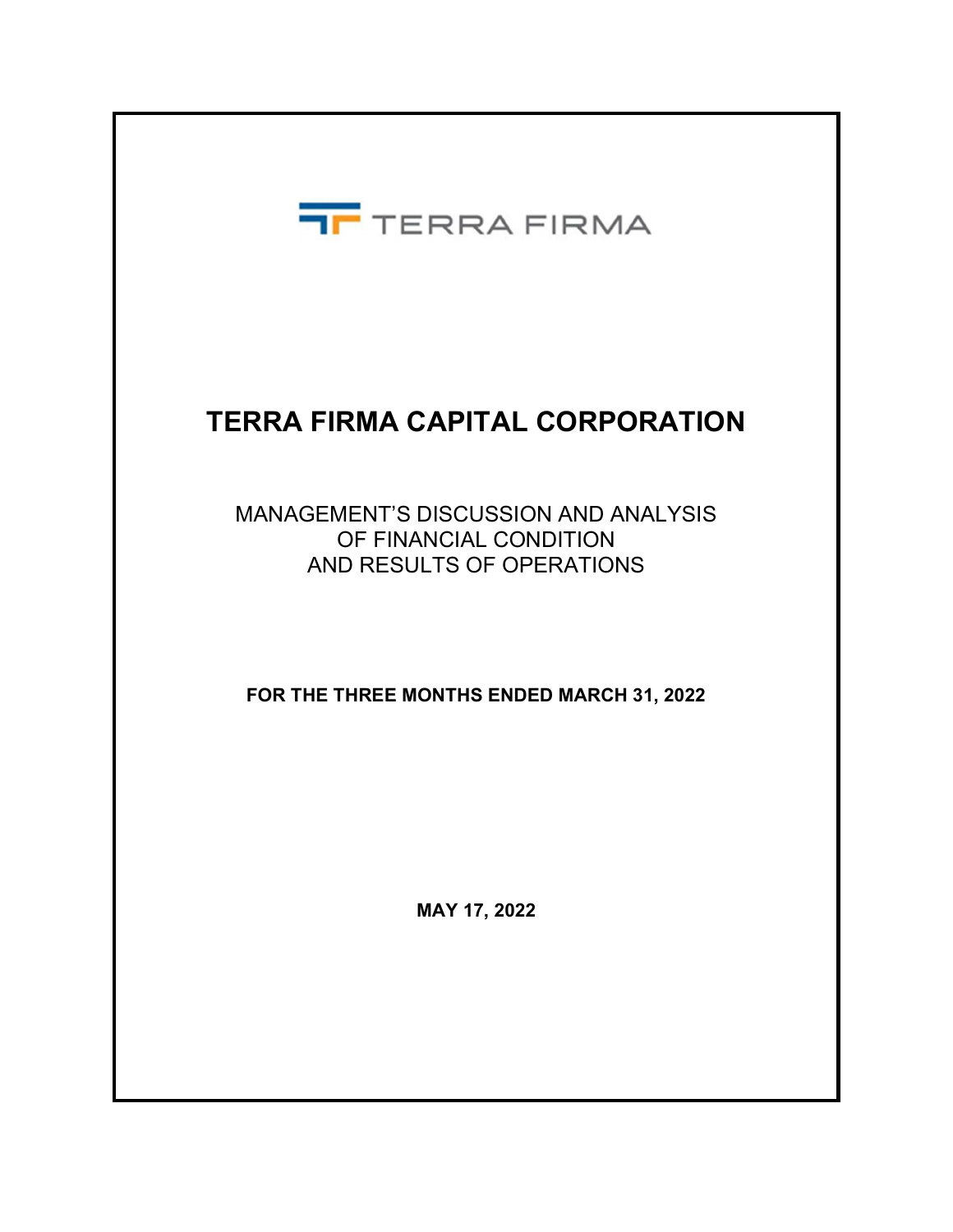# BASIS OF PRESENTATION

This Management's Discussion and Analysis ("MD&A") contains a discussion on the financial performance, financial condition, and cash flows of the Company for the three months ended March 31, 2022, and other information that management believes is relevant for assessing and understanding its business, risks, opportunities and performance measures. This MD&A dated May 17, 2022, should be read in conjunction with the Company's unaudited interim condensed consolidated financial statements and accompanying notes for the three months ended March 31, 2022 (the "condensed consolidated financial statements") and the Company's annual MD&A for the year ended December 31, 2021, and audited consolidated financial statements for the same period. These documents are available under the Company's profile on the System for Electronic Document Analysis and Retrieval ("SEDAR") at WWW.SEDAR.COM. Unless the context indicates otherwise, all references in this MD&A to the "Company" refer to Terra Firma Capital Corporation and its subsidiaries.

The Company's condensed consolidated financial statements for the three months ended March 31, 2022, have been prepared in accordance with International Accounting Standard 34 – Interim Financial Reporting (IAS 34), as issued by the International Accountaint Standard Board ("IASB").

This MD&A also uses non-IFRS financial measures. Refer to the section of this report entitled "Non-IFRS Financial Measures" for a description of these measures.

All dollar amounts, except for amounts presented in Canadian dollars specifically identified as "CA\$," are reported in United States dollars (\$ or "US\$"), which is also the Company's functional currency.

# BUSINESS OVERVIEW

The Company was incorporated under the Business Corporations Act (Ontario) on July 26, 2007. The common shares of the Company ("Shares") trade on the TSX Venture Exchange (the "TSX-V") under the symbol TII. The registered office of the Company is 22 St. Clair Avenue East, Suite 200, Toronto, Ontario M4T 2S3.

The Company's principal business is to provide real estate financings secured by investment properties and real estate developments throughout the United States and Canada. These financings are made to real estate developers and owners who require shorter-term loans to bridge a transitional period of one to five years, where they require capital at various stages of development or redevelopment of a property. These loans are typically repaid with lower-cost, longerterm debt obtained from other financial institutions once the applicable transitional period is over or the redevelopment is complete or from proceeds generated from the sale of the real estate assets.

The types of real estate assets for which the Company arranges financings include land for residential and commercial development and construction projects, residential buildings and, mixed-use properties.

These loan and mortgage financings generally take the form of:

- (i) Land loans registered in a first position or second position at the earlier stages of real property development which is either subsequently subordinated to construction financing or discharged upon the funding of construction financing as the project progresses through the development cycle,
- (ii) Term mortgages for the purposes of acquiring or re-financing income-producing properties, or
- (iii) Mezzanine / subordinated debt financings of real property developments that have either progressed to the construction phase or are in the process of approaching the construction phase.

These financings generally represent a loan to cost and loan-to-value ratio ("LTV"), a non-IFRS financial measure) of 75%, including all prior encumbrances at the time of underwriting of each loan. In some cases, the loan-to-value ratio could increase to 80%.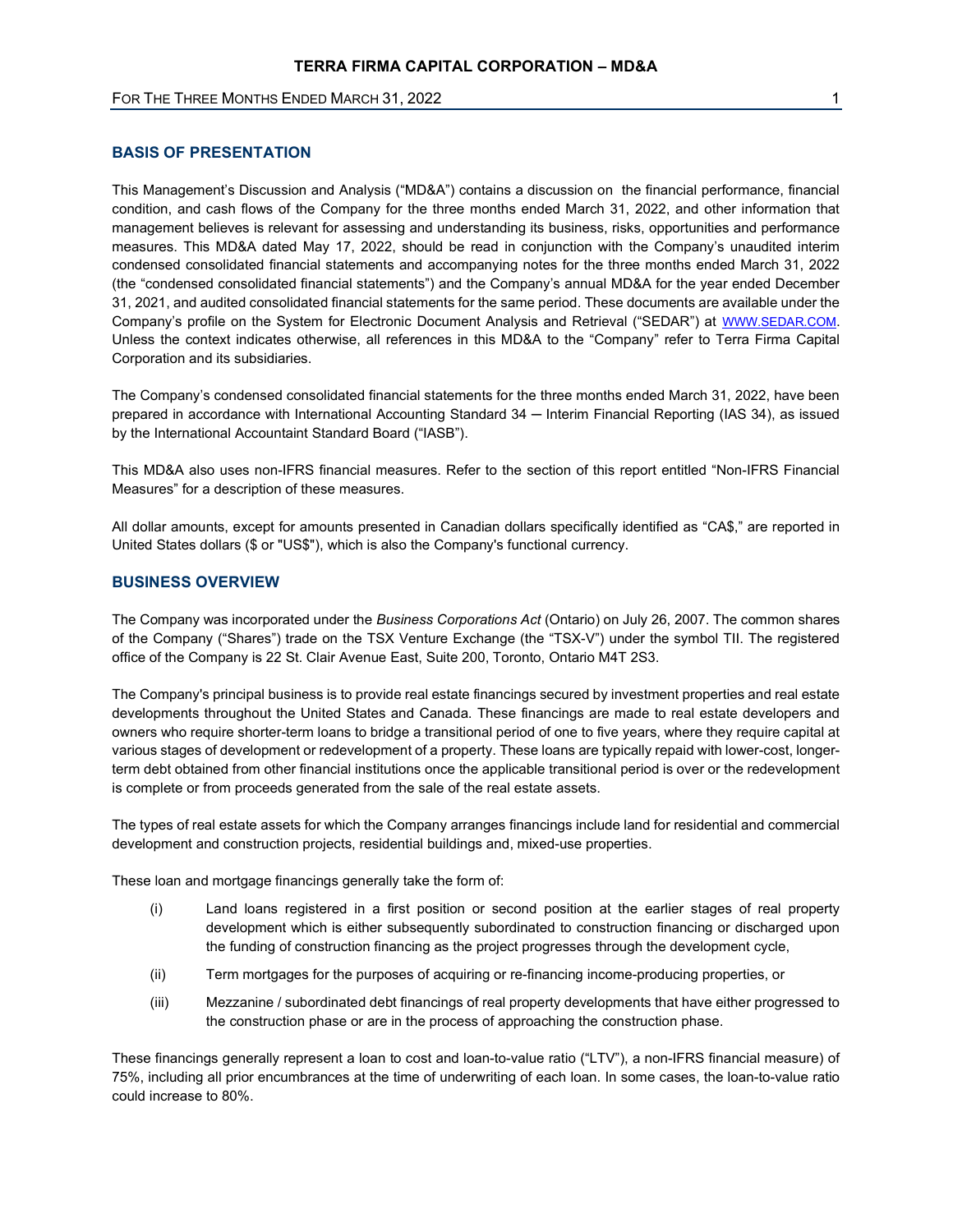The Company also provides land bank financing to regional and national home builders in high-growth areas of the U.S. Under these arrangements, the Company acquires entitled residential land or lots on behalf of a homebuilder and simultaneously enters into an option agreement wherein the homebuilder obtains an option to purchase the lots from the Company. Such an option is generally secured by a non-refundable deposit of up to 20% of the total land and development costs. In addition to the option agreement, the land bank structure generally involves a construction agreement, whereby the Company finances the homebuilder's development costs to facilitate the subdivision improvements. Over time, the homebuilder purchases the lots or land at a specified price until the investment is fully repaid. These investments in the land banking arrangements through the purchase of lands are accounted for by the Company as a finance lease.

In addition, the Company participates in the development of real estate in Canada and in the United States by providing equity-type financing to developers. These financings provide a minimum return and/or a share of remaining net cash flow from projects and may be undertaken as a strategic partnership with established developers to pursue the development of real properties ("Joint Arrangements" or "Joint Operations") or equity investment by the Company in an entity that carries on the business of real estate development ("Portfolio Investments" or "Investments in Associates"). The Company generally provides these financings in the form of equity in the entity that holds the real estate asset. When making an equity investment, the Company prefers to invest in the form of preferred equity, which ranks ahead of the developers' or owners' common equity in the project or the entity that carries on the business of real estate development, thereby providing the Company with capital protection through subordination.

The loan and mortgage financings generally have an 18 to 36-month term with the right to repay during the term, usually only after a minimum "lock-up" of approximately six months. In some cases, the loan and mortgage financings may be structured with an option for the Company to convert its investment into a participation in the equity of the project once many of the development risks have been mitigated through contracted presales, contracted construction costs, and in-place construction financing.

The Company syndicates certain of its loan and mortgage investments and finance the investment in finance leases to third-party investors; each is participating in a prescribed manner and governed by loan servicing agreements. The syndications are administered by Terra Firma MA Ltd, a wholly-owned subsidiary of the Company which currently holds a license under the Mortgage Brokerages, Lenders and Administrators Act, 2006 (Ontario) (the "MBLAA"), which permits it to carry on mortgage brokerage and administrative activities. In these investments, the syndicate investors assume the same risks associated with the specific investment transaction as the Company. Each syndicated loan and mortgage investment have a designated rate of return that the syndicated investors expect to earn from that loan and mortgage investment. The interest income earned and related interest expense relating to the syndicate investors are recognized in the statements of income and comprehensive income. See "Capital Structure and Debt Profile – Loan and Mortgage Syndications."

Recently, the Company has enhanced its syndication activity and has created investment funds for multiple investments instead of raising syndicated capital on a deal-by-deal basis ("Funds"). The Funds provide the Company access to larger and more reliable sources of capital with the ability to reinvest capital raised from investors instead of having to return it and raise again. The Funds model also enables the Company to respond quicker to market opportunities and to commit to larger transactions. Going forward, the Company expects to conduct most of its syndication activity through Funds. See "Capital Structure and Debt Profile – Loan and Mortgage Syndications."

# PRIMARY OBJECTIVE AND STRATEGY

The primary objective of the Company is to build shareholder value over the long-term through sustainable and profitable growth, supported by a robust financial foundation while paying dividends to shareholders (from time to time as the board of directors (the "Board") considers appropriate).

To guide its activities in pursuit of this objective, the Company works toward specific long-term financial goals and consistently employs the following broad strategies: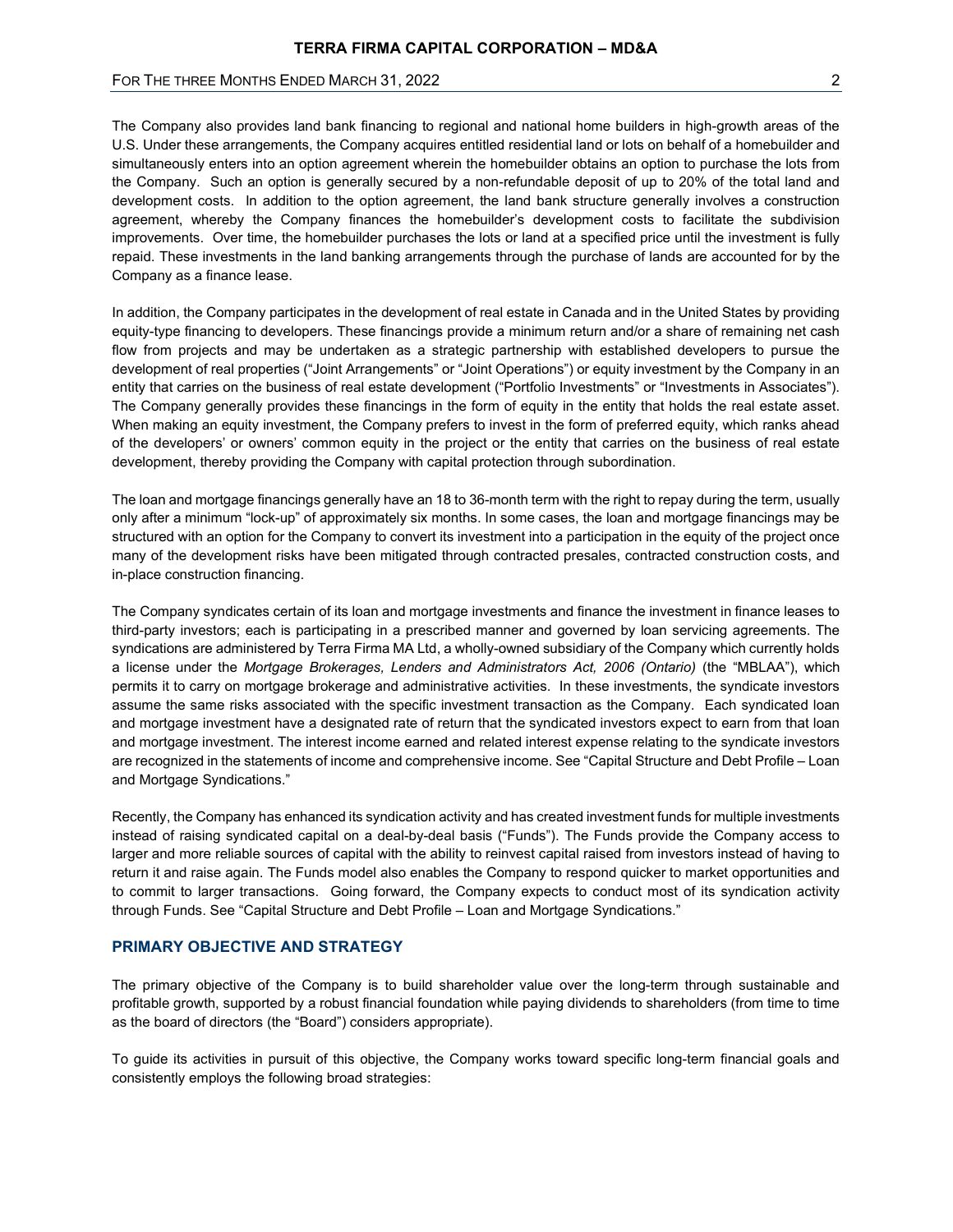#### EXPAND MARKETS:

The Company targets higher job and population growth markets that offer the significant long-term potential for profitable expansion while striving to achieve or maintain leading positions in current markets. Incremental revenues are attained from repeat business from existing borrowers, funding to new borrowers, and geographic expansion.

Management believes that there is a significant market opportunity in the U.S. resulting from financing needs not being met by traditional institutional lenders. Through management's relationships with U.S. mortgage lenders, brokers, local sponsors, and other market participants, the Company is able to identify real estate opportunities where it can provide financing solutions to borrowers while achieving equity-like returns at reduced risk levels as compared to straight equity ownership.

The Company currently has identified the following target markets for expansion: Atlanta, Charlotte, Tampa, Orlando, Jacksonville, Austin, Houston, Dallas, Phoenix, and Toronto.

#### STRUCTURE FINANCINGS TO MEET THE NEEDS OF BORROWERS:

The Company thrives on developing closer relationships with its borrowers and developers and differentiates the Company's product and service offering.

The Company differentiates itself by serving niche markets with an experienced financing team that can provide flexible terms and creative structuring. Management believes its experience with real estate investments and its industry contacts provides the Company with a consistent flow of quality investment opportunities.

#### BROADEN THE TYPES OF FINANCINGS:

Investment in real estate may be made by way of a variety of tranches with highly differentiated risk/return characteristics based on their position in the capital structure and subordination levels. The Company strives to achieve equity-like returns on the loans and mortgages advanced by the Company on and secured by real estate (the "Loan Portfolio") while bearing lower risk than equity investments by structuring its financings primarily in debt or priority structures.

The Company also expands its customer base by carefully extending residential real estate financings transactions within the targeted product types, such as land banking, acquisition and development loans, and selected equity financings.

## MAINTAIN A STRONG FINANCIAL POSITION:

A strong, well-capitalized balance sheet creates stability and financial flexibility and has contributed to the Company's long-term track record of profitable growth. It is also fundamental to the Company's future success.

#### RECENT DEVELOPMENTS AND FUTURE OUTLOOK

#### RECENT DEVELOPMENTS

During the three months ended March 31, 2022, the US housing market, in which the majority of the Company's investments are located, remained strong despite the uncertainty in the market with increases in interest rates and inflation rates. During the three months ended March 31, 2022, the Company's investments performed as or better than expected given the Company's position in the underlying projects and the ongoing value appreciation of homes and finished lots.

As at March 31, 2022, 88.1% of the Company's investments are located in the US including the Sun Belt locations which have continued to dominate the US housing market with a steady increase in population growth with new residents being attracted to lower costs of living and warmer markets. While the state of the economy is uncertain the Company has positioned itself well through its focus on the US and its shift towards land banking transactions.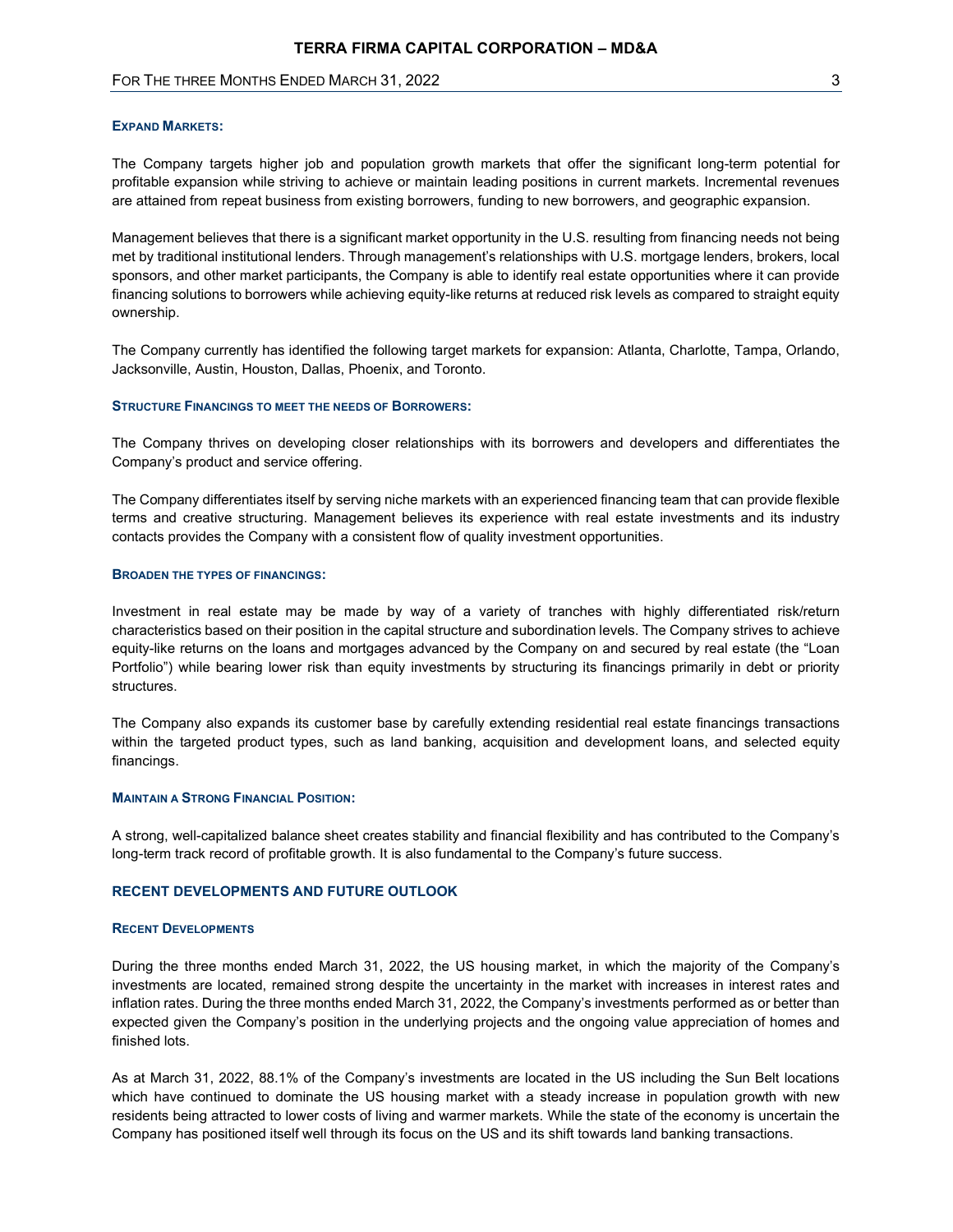During the first quarter of 2022, the Company did not identify any concerns relating to its investment portfolio which continued to meet its financial commitments. During the three months ended March 31, 2022, the Company funded \$16,290,385 and received repayments of \$19,906,466 related to its investment portfolio. While the Company expected to close on several land banking transactions during the first quarter of 2022 there were borrower delays which resulted in the Company closing on only one transaction for \$1,574,437 with approximately \$6,500,000 of commitments. Subsequent to March 31, 2022, the Company closed on certain of the previously noted delayed transactions resulting in the funding of four new land banking transactions for a total of \$12,437,225 with total commitments of \$57,838,109. As a result of the above noted transactions, as of the date of this report, the Company's cash balance was \$14,153,939.

During the three months ended March 31, 2022, Debt Fund I, the Company's first fund dedicated to land banking activity in the US called an additional \$4,875,000 of capital. Additionally, Debt Fund I closed on another investment which will develop the next phase of one of the Fund's underlying projects, essentially a follow up phase to an existing investment.

During the first quarter of 2022, Debt Fund II, the Company's second fund, secured a new \$12,000,000 credit facility. As at March 31, 2022, Debt Fund II invested in two additional investments for a combined 10 projects with a total commitment of \$120,987,893. Subsequent to March 31, 2022, Debt Fund II increased its total committed capital to \$51,309,000.

Subsequent to March 31, 2022, the Company closed on a new \$20,000,000 secured line of credit ("LOC") with a different U.S. lending institution which includes an additional \$20,000,000 accordion feature, replacing the Company's existing LOC. Under this new LOC the Company's borrowing capacity was \$16,137,953.

#### FUTURE OUTLOOK

The following section includes certain forward-looking statements, including in regard to the Company's objectives and priorities. Please refer to the section titled "Caution Regarding Forward-Looking Statements" in this MD&A.

The Company believes that the prevailing market conditions offer a significant market opportunity to identify and fund mortgage and land banking loans due to financing needs not being met by traditional institutional lenders, both in the U.S. and Canada and to expand its presence in the markets it currently serves. However, the Company is prudent in its approach to selecting new investments and pricing.

Yields in Canada's real estate market have compressed over the last several years to levels that are low from a riskadjusted return perspective and below the cost of capital of the Company. As a result, the Company has adjusted its marketing efforts in Canada to become more reactive to deals that may present themselves for special situations through existing borrowers or existing contacts versus taking a proactive approach to generating a greater pipeline of potential transactions.

In the U.S., there is a lending gap due to the market size and the limited number of financial institutions offering similar products. The Company lends in the certain U.S. markets with high employment and population growth and follows the same prudent lending standards it historically had employed in Canada. The U.S. market represents a logical extension of the Company's historical lending operations. As such, the Company focuses primarily on providing higher leveraged loans (up to 80% LTV) on development projects and land banking arrangements in the U.S. The Company expects to be able to generate interest rates similar to those reflected in the current portfolio in the near term.

The Company's fund structure offers the Company the flexibility to originate land banking transactions without having to deal with the sourcing of capital for these investments.

Following the success of Fund I and Fund II, the Company expects to launch additional funds for its land banking financing activity and other real estate financings, subject to market conditions.

The Company's ability to achieve its objective is dependent on management's ability to execute its business strategy as described while also successfully mitigating business risks, as discussed in this MD&A, which includes the state of the economy and its impact on real estate and the market supply and demand. Further, the Company's ability to attract larger sources of lower-cost capital will have a significant impact on the growth of its earnings.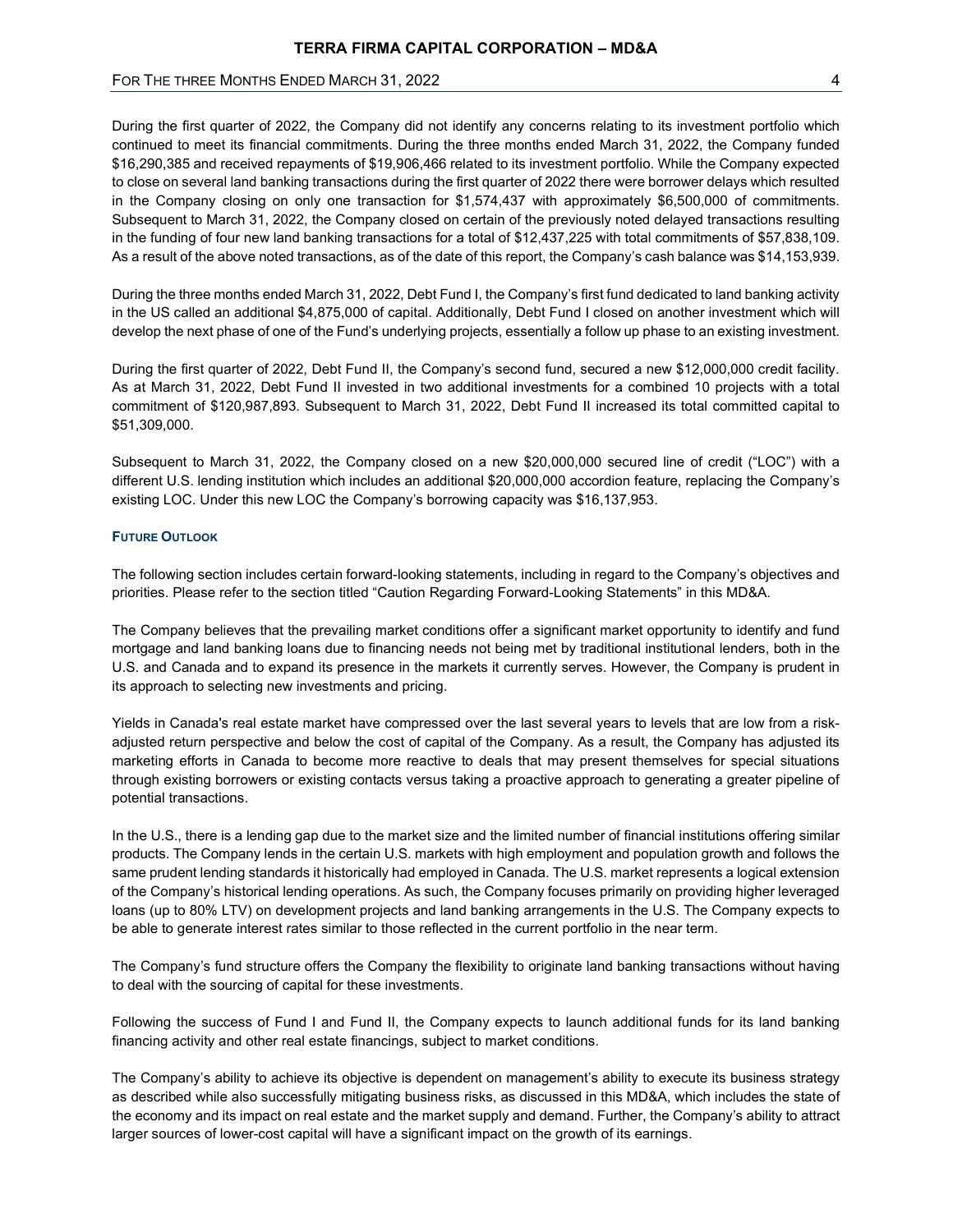# FOR THE THREE MONTHS ENDED MARCH 31, 2022 **FOR THE SET ASSAULT ASSAULT** 5

## FINANCIAL AND OPERATIONAL HIGHLIGHTS

|                                                                                                                                                            |               |                                                                    | 5                                                      |
|------------------------------------------------------------------------------------------------------------------------------------------------------------|---------------|--------------------------------------------------------------------|--------------------------------------------------------|
| <b>FINANCIAL AND OPERATIONAL HIGHLIGHTS</b>                                                                                                                |               |                                                                    |                                                        |
| The financial and operational highlights as at March 31, 2022 and December 31, 2021 and for the three months March<br>31, 2022 and 2021 are as follows:    |               |                                                                    |                                                        |
|                                                                                                                                                            |               | March 31,<br>2022                                                  | December 31.<br>2021                                   |
| Total investments (1)(8)<br>Loans and mortgage syndications (including loan payable to Debt Fund I and Debt Fund II)<br>Total equity<br>AUM <sup>(2)</sup> | S<br>\$.      | 112,180,657 \$<br>84,845,800 \$<br>43,889,472 \$<br>125,391,613 \$ | 115,299,947<br>85,096,354<br>43,579,220<br>128,524,807 |
| Weighted average effective interest rate<br>Loan and mortgage investments<br>Investment in finance leases (implicit)<br>Loan and mortgage syndications     |               | 13.3%<br>14.0%<br>10.2%                                            | 13.7%<br>14.1%<br>10.3%                                |
| Weighted average remaining term to maturity<br>Loan and mortgage investments<br>Investment in finance leases<br>Loan and mortgage syndications             |               | $1.08$ yrs<br>2.03 yrs<br>0.89 yrs                                 | 1.10 yrs<br>2.09 yrs<br>0.98 yrs                       |
| Adjusted debt to equity (3)<br>Book value per share (4)                                                                                                    | \$            | 0.02:1.00<br>$7.88$ \$                                             | 0.02:1.00<br>7.83                                      |
|                                                                                                                                                            |               | <b>Quarter ended</b>                                               |                                                        |
|                                                                                                                                                            |               | March 31,<br>2022                                                  | <b>March 31</b><br>2021                                |
| Revenue<br>Interest and financing costs<br>Net income and comprehensive income                                                                             | \$<br>S<br>\$ | 3,830,357 \$<br>2,515,709 \$<br>577,576 \$                         | 3,623,246<br>1,985,778<br>818,756                      |
| Adjusted net income and comprehensive income (5)<br>Pre-tax profit margin <sup>(6)</sup>                                                                   | S             | 410,590 \$<br>31.0%                                                | 697,303<br>53.0%                                       |
| Adjusted earnings per share (7)                                                                                                                            | \$            | 0.07                                                               | 0.13                                                   |

#### FIRST QUARTER HIGHLIGHTS

Interest and fees earned for the first quarter of 2022 aggregated to \$1,760,406 as compared to \$2,796,724 in the same period in the prior year, representing a decrease of \$1,036,318, while finance income from investments in finance leases for the first quarter ended March 31, 2022, aggregated to \$2,026,538 compared to \$785,963 in the same period last year, representing an increase of \$1,240,575.

Interest and financing costs for the first quarter of 2022 aggregated to \$2,515,709 compared to \$1,985,778 in the same period in the prior year, representing an increase of \$529,931.

For the first quarter of 2022, the Company recognized a foreign exchange gain of \$22,763 compared to \$77,698 for the same period last year.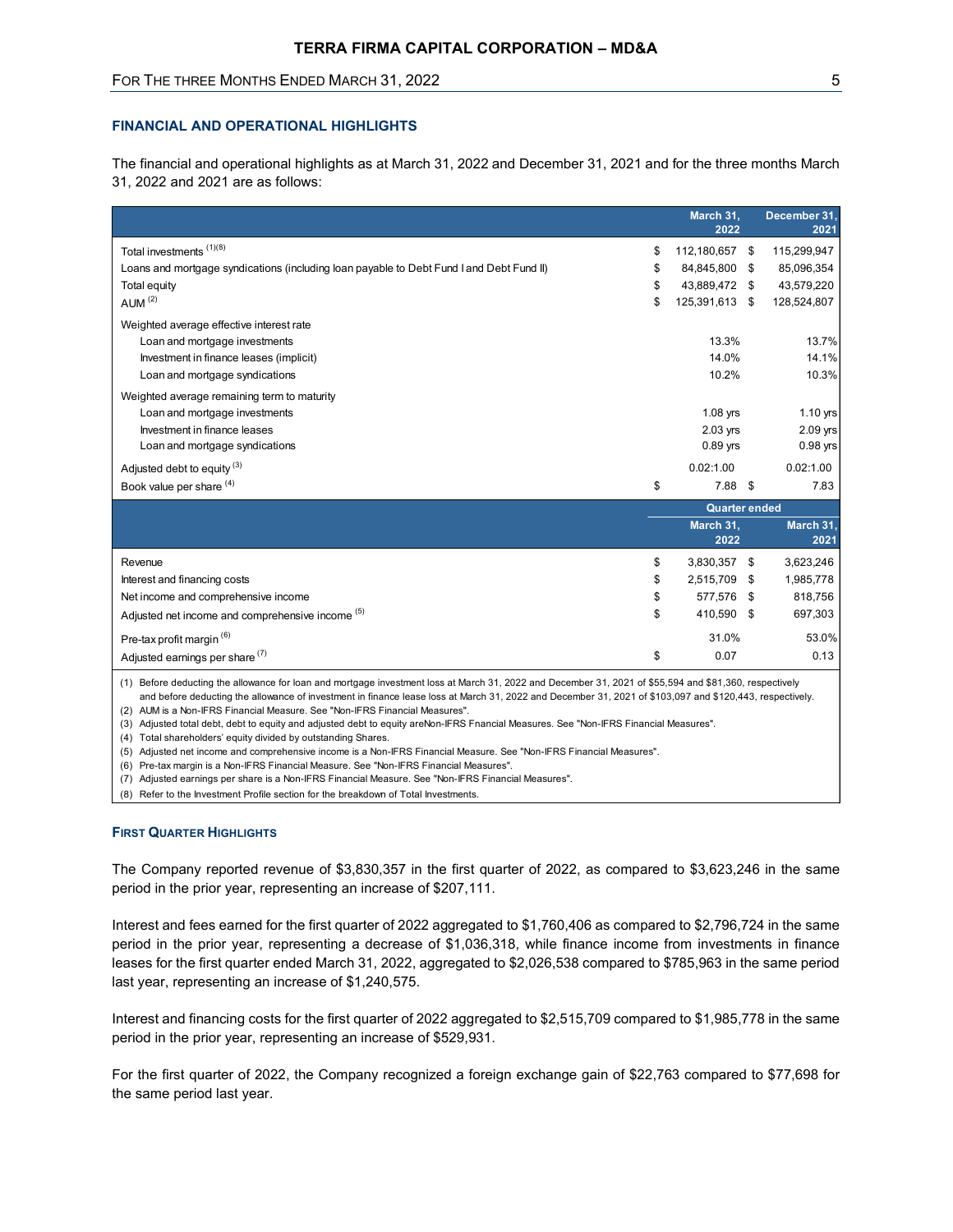| FOR THE THREE MONTHS ENDED MARCH 31, 2022                                                                                                                                                                                                                                                                                        |                            |                       | 6                                |
|----------------------------------------------------------------------------------------------------------------------------------------------------------------------------------------------------------------------------------------------------------------------------------------------------------------------------------|----------------------------|-----------------------|----------------------------------|
| Net income and comprehensive income for the first quarter of 2022 was \$577,576 or \$0.10 per basic and diluted share,<br>as compared \$818,756 or \$0.15 per basic and diluted share in the same period in the prior year, representing a<br>decrease of \$241,180.                                                             |                            |                       |                                  |
| Adjusted net income and comprehensive income for the first quarter of 2022 was \$410,590 or \$0.07 per basic and<br>diluted share, as compared to \$697,303 or \$0.15 per basic and diluted share in the same period in the prior year,<br>representing a decrease in adjusted net income and comprehensive income of \$286,713. |                            |                       |                                  |
| The Company's financial performance for the three months ended March 31, 2022 and 2021 is summarized below:                                                                                                                                                                                                                      |                            |                       |                                  |
|                                                                                                                                                                                                                                                                                                                                  |                            | Three months ended    |                                  |
|                                                                                                                                                                                                                                                                                                                                  | March 31,<br>2022          | March 31,<br>2021     | Change<br>Increase<br>(decrease) |
| Revenue                                                                                                                                                                                                                                                                                                                          |                            |                       |                                  |
| Interest and fees                                                                                                                                                                                                                                                                                                                | \$<br>1,760,406 \$         | 2,796,724 \$          | (1,036,318)                      |
|                                                                                                                                                                                                                                                                                                                                  | 2,026,538                  | 785,963               | 1,240,575                        |
| Finance income                                                                                                                                                                                                                                                                                                                   |                            | 40,559                | 2,854                            |
| Rental income                                                                                                                                                                                                                                                                                                                    | 43,413                     |                       |                                  |
| Total revenue                                                                                                                                                                                                                                                                                                                    | 3,830,357                  | 3,623,246             | 207,111                          |
| Expenses                                                                                                                                                                                                                                                                                                                         |                            |                       |                                  |
| Property operating costs                                                                                                                                                                                                                                                                                                         | 15,071                     | 14,837                | 234                              |
| General and administrative expenses                                                                                                                                                                                                                                                                                              | 1,103,536                  | 737,684               | 365,852                          |
| Share based compensation (recovery)                                                                                                                                                                                                                                                                                              | (134, 187)                 | 60,071                | (194, 258)                       |
| Interest and financing costs                                                                                                                                                                                                                                                                                                     | 2,515,709                  | 1,985,778             | 529,931                          |
| Recovery of loan and mortgage investment loss                                                                                                                                                                                                                                                                                    | (25, 766)                  | (46, 135)             | 20,369                           |
| Provision (recovery) for investment in finance lease loss                                                                                                                                                                                                                                                                        | (17, 346)                  | 103,783               | (121, 129)                       |
| Realized and unrealized foreign exchange gain                                                                                                                                                                                                                                                                                    | (22, 763)                  | (77, 698)             | 54,935                           |
| Share of income from investment in associates                                                                                                                                                                                                                                                                                    | (235,070)                  | (79, 627)             | (155, 443)                       |
|                                                                                                                                                                                                                                                                                                                                  | 3,199,184                  | 2,698,693             | 500,491                          |
|                                                                                                                                                                                                                                                                                                                                  |                            |                       |                                  |
| Income from operations before income taxes                                                                                                                                                                                                                                                                                       | 631,173                    | 924,553               | (293, 380)                       |
| Income taxes<br>Net income and comprehensive income                                                                                                                                                                                                                                                                              | \$<br>53,597<br>577,576 \$ | 105,797<br>818,756 \$ | (52, 200)<br>(241, 180)          |

## TOTAL REVENUE

Total revenue for the three months ended March 31, 2022 was \$3,830,357 compared to \$3,623,246 in the comparative period, an increase of approximately 6%. The majority of the Company's revenue is derived from loan and mortgage investments and investments in finance leases. The quarter over quarter fluctuation in total revenue was mainly attributed to the increase in the Company's investments in the U.S. lot banking transactions (investment in finance leases). As at March 31, 2022, the Company had 15 investment in finance leases compared with 10 in the same period in the prior year. Partially offsetting this increase was the full or partial repayment of certain loans and mortgage investments.

## INTEREST AND FEES EARNED

Interest and fees earned for the three months ended March 31, 2022, aggregated to \$1,760,406, compared to \$2,796,724 in the comparative period last year, representing a decrease of \$1,036,318 or 37%. The decrease was due to the aforementioned repayment of loan and mortgage investments. These repayments were partially offset by the Company entering into two new loan and mortgage investments as well as the increase in funding related to existing loan and mortgage investments. As at March 31, 2022, the loans and mortgage investment balance was \$40,203,281 compared with a balance of \$91,858,536 as a March 31, 2021. The composition and changes to the Loan Portfolio are further discussed under "Investments – Loan and Mortgage Investments."

## FINANCE INCOME

For the three months ended March 31, 2022, finance income aggregated to \$2,026,538, compared to \$785,963 in the comparative period in the prior year, representing an increase of \$1,240,575 or 158%. The Company has significantly increased its investment in finance leases with a balance of \$59,631,708 as at March 31, 2022 compared with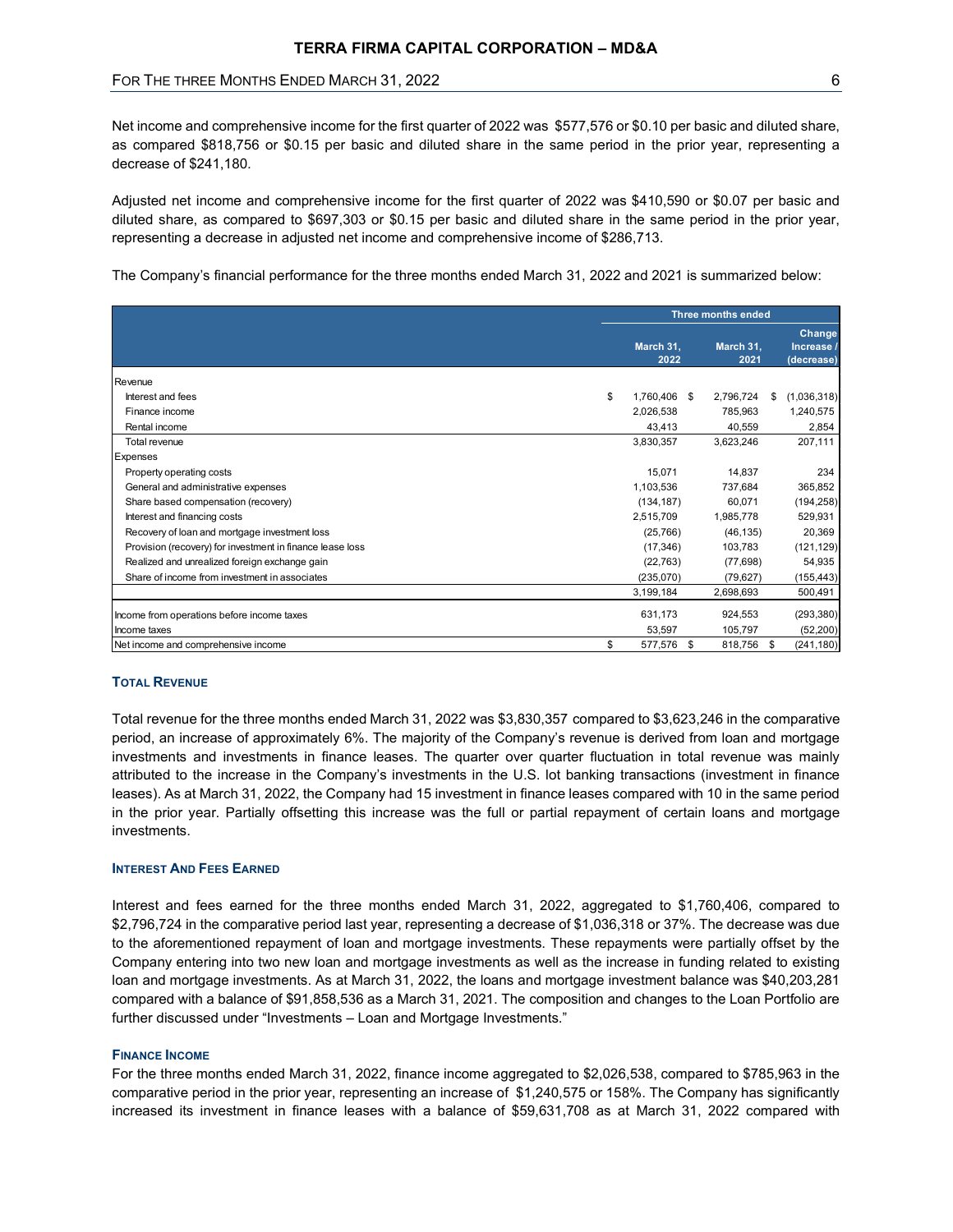# FOR THE THREE MONTHS ENDED MARCH 31, 2022 **7** And the state of the state of the state of the state of the state of the state of the state of the state of the state of the state of the state of the state of the state of the

## RENTAL INCOME AND PROPERTY OPERATING COSTS

## GENERAL AND ADMINISTRATIVE EXPENSES

| \$31,150,402 as at March 31, 2021. The composition and changes to the investment in finance leases are discussed<br>under "Investments – Investment in Finance Leases."                                                                                                                                                                                                                                                                                                                                                                                                                                                                                                          |                             |                    |                                    |
|----------------------------------------------------------------------------------------------------------------------------------------------------------------------------------------------------------------------------------------------------------------------------------------------------------------------------------------------------------------------------------------------------------------------------------------------------------------------------------------------------------------------------------------------------------------------------------------------------------------------------------------------------------------------------------|-----------------------------|--------------------|------------------------------------|
| <b>RENTAL INCOME AND PROPERTY OPERATING COSTS</b>                                                                                                                                                                                                                                                                                                                                                                                                                                                                                                                                                                                                                                |                             |                    |                                    |
| The Company's proportionate share of the rental income from investment property in operations jointly controlled by<br>the Company for the three months ended March 31, 2022, and 2021 was \$43,413 and \$40,559, respectively. The<br>Company's proportionate share of the property operating costs in investment property in operations jointly controlled<br>by the Company for the three months ended March 31, 2022, was \$15,071 and \$14,837 for the same period in the prior<br>year. The investment property is a single-tenant property and the Company does not expect its share of the net income<br>from joint operations to vary significantly period over period. |                             |                    |                                    |
|                                                                                                                                                                                                                                                                                                                                                                                                                                                                                                                                                                                                                                                                                  |                             |                    |                                    |
|                                                                                                                                                                                                                                                                                                                                                                                                                                                                                                                                                                                                                                                                                  |                             |                    |                                    |
|                                                                                                                                                                                                                                                                                                                                                                                                                                                                                                                                                                                                                                                                                  |                             |                    |                                    |
|                                                                                                                                                                                                                                                                                                                                                                                                                                                                                                                                                                                                                                                                                  |                             | Three months ended |                                    |
|                                                                                                                                                                                                                                                                                                                                                                                                                                                                                                                                                                                                                                                                                  | March 31,<br>2022           | March 31,<br>2021  | Change<br>Increase /<br>(decrease) |
| <b>GENERAL AND ADMINISTRATIVE EXPENSES</b><br>During the three months ended March 31, 2022 and 2021, the Company incurred the following general and<br>administrative expenses:<br>Salary and benefits<br><b>Professional fees</b>                                                                                                                                                                                                                                                                                                                                                                                                                                               | \$<br>734,987 \$<br>183,033 | 486,664<br>104,137 | 248,323<br>-\$<br>78,896           |
| Public company expenses<br>Directors' fees                                                                                                                                                                                                                                                                                                                                                                                                                                                                                                                                                                                                                                       | 6,505<br>54,042             | 7,890<br>41,007    | (1, 385)<br>13,035                 |
| Rent<br>Other expenses                                                                                                                                                                                                                                                                                                                                                                                                                                                                                                                                                                                                                                                           | 38,094<br>86,875            | 32,478<br>65,508   | 5,616<br>21,367                    |

#### SHARE-BASED COMPENSATION

| General and administrative expenses for the three months ended March 31, 2022 were \$1,103,536 compared to<br>\$737,684 for the same period in the prior year. The increase during the first quarter of 2022 was related to an        |            |                           |                      |
|---------------------------------------------------------------------------------------------------------------------------------------------------------------------------------------------------------------------------------------|------------|---------------------------|----------------------|
| increase in salary and benefits and professional fees. The increase in salary and benefits was due to the Company<br>recording \$160,000 related to incentive compensation compared to no similar expense recorded in the comparative |            |                           |                      |
| period. The remainder of the increase in salary and benefits was due to annual salary increase and new hires. The                                                                                                                     |            |                           |                      |
| increase in professional fees was due to recruitment costs incurred during the quarter related to the hiring of a new<br>senior personnel.                                                                                            |            |                           |                      |
|                                                                                                                                                                                                                                       |            |                           |                      |
| <b>SHARE-BASED COMPENSATION</b>                                                                                                                                                                                                       |            |                           |                      |
| The share-based compensation that has been recognized for the three months ended March 31, 2022 and 2021 was<br>as follows:                                                                                                           |            | <b>Three months ended</b> |                      |
|                                                                                                                                                                                                                                       | March 31,  | March 31,                 | Change<br>Increase / |
| Share option Plan                                                                                                                                                                                                                     | \$<br>2022 | \$<br>2021                | (decrease)           |
| <b>DSU Plan</b>                                                                                                                                                                                                                       | (134, 187) | 60,071                    | (194, 258)           |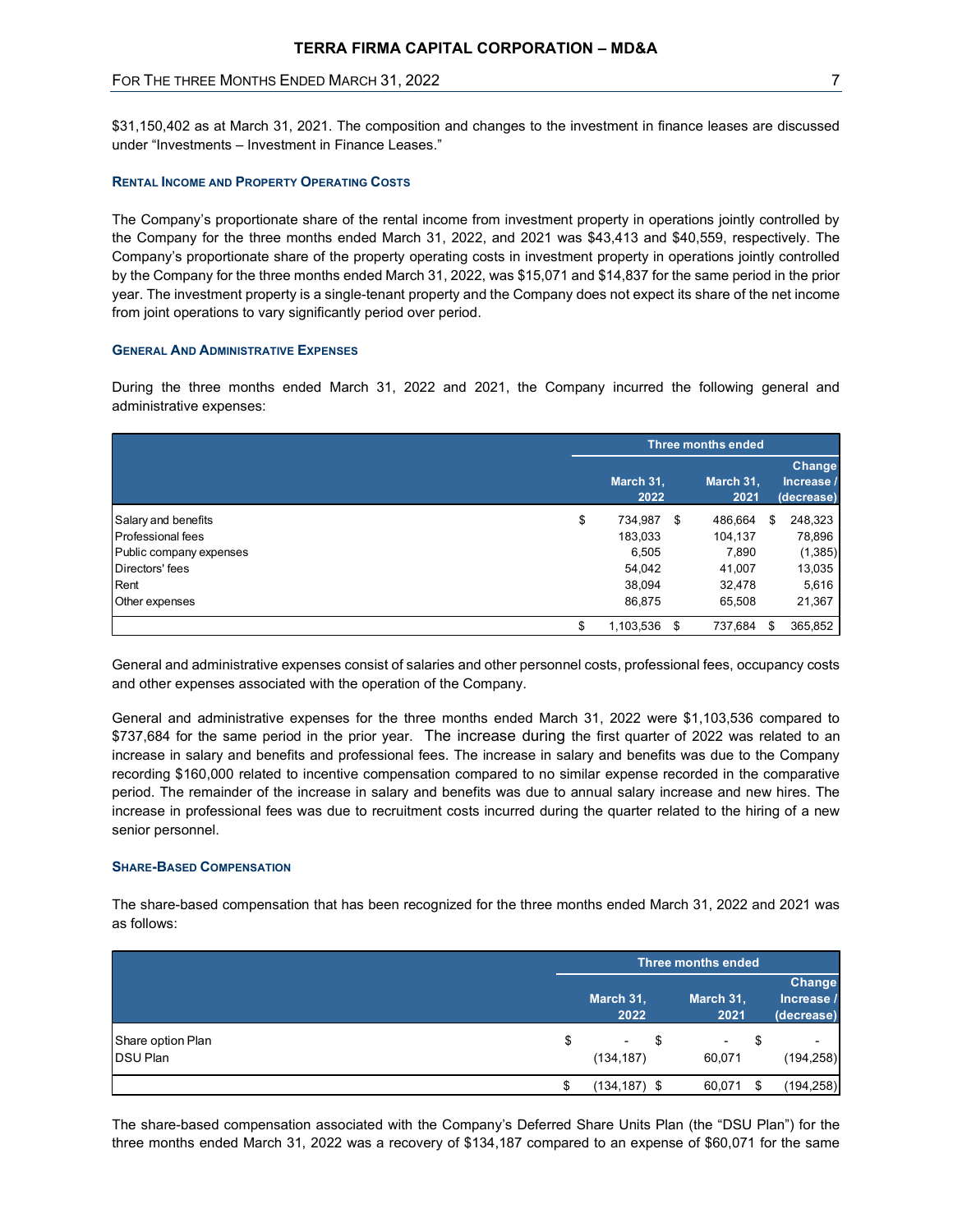## INTEREST AND FINANCING COSTS

| TERRA FIRMA CAPITAL CORPORATION - MD&A                                                                                                                                                                                                                                                                                                                                                                                                                    |                                                             |                                                        |           |                                            |
|-----------------------------------------------------------------------------------------------------------------------------------------------------------------------------------------------------------------------------------------------------------------------------------------------------------------------------------------------------------------------------------------------------------------------------------------------------------|-------------------------------------------------------------|--------------------------------------------------------|-----------|--------------------------------------------|
| FOR THE THREE MONTHS ENDED MARCH 31, 2022                                                                                                                                                                                                                                                                                                                                                                                                                 |                                                             |                                                        |           | 8                                          |
| period in the prior year. The recovery recorded for the three months ended March 31, 2022 was due to the decrease in<br>share price from CA\$6.00 per Share at December 31, 2021 to CA\$5.46 per Share at March 31, 2022. Comparatively,<br>the share-based compensation expense for the three months ended March 31, 2021 was due to the increase in share<br>price from CA\$5.66 per Share at December 31, 2020 to CA\$5.90 per Share at March 31 2021. |                                                             |                                                        |           |                                            |
| <b>INTEREST AND FINANCING COSTS</b><br>Interest and financing costs for the three months ended March 31, 2022 and 2021 were as follows:                                                                                                                                                                                                                                                                                                                   |                                                             | <b>Three months ended</b>                              |           |                                            |
|                                                                                                                                                                                                                                                                                                                                                                                                                                                           | March 31,<br>2022                                           | March 31,<br>2021                                      |           | Change<br>Increase /<br>(decrease)         |
| Interest on loan and mortgage syndications<br>Interest on loans payable<br>Interest on Credit Facilities<br>Montreal Street JV<br>Lease obligations                                                                                                                                                                                                                                                                                                       | \$<br>783,003 \$<br>1,656,500<br>53.941<br>11.229<br>11,036 | 1,659,515 \$<br>143,919<br>158,170<br>12,225<br>11,949 | 1,512,581 | (876, 512)<br>(104, 229)<br>(996)<br>(913) |

Interest and financing costs for the three months ended March 31, 2022 were \$2,515,709 compared to \$1,985,778 for the same period in the prior year. This increase in interest and financing costs was primarily related to the timing of entering into the new loans payable agreements with respect to Debt Fund I and Debt Fund II. The Company launched the Funds in 2021 with Debt Fund I closing in the beginning of 2021 and Debt Fund II in the fourh quarter of 2021. The loan outstanding balance as at March 31, 2022 was \$64,306,573 compared with \$9,052,361 as at March 31, 2021. Offsetting this increase was a reduction in the interest on loan and mortgage syndications due to the repayments. See – "Capital Structure and Debt Profile – Loan and Mortgage Syndications" and "Credit Facilities".

## REALIZED AND UNREALIZED FOREIGN EXCHANGE LOSS (GAIN)

For the three months ended March 31, 2022, the Company recognized a foreign exchange gain of \$22,763 compared to \$77,698 for the same period in the prior year. The foreign exchange resulted from the translation of net assets carried in CA\$ translated to US\$. During the three months ended March 31, 2022, the US\$ weakened by approximately 1.0% against the CA\$ from \$1.2637 to \$1.2505. During the three months ended March 31, 2021, the US\$ weakened by approximately 1.3% against the CA\$ from \$1.2725 to \$1.2562.

#### **INCOME FROM OPERATIONS BEFORE INCOME TAXES**

Income from operations before income taxes, for the three months ended March 31, 2022 was \$631,173 compared to \$924,553 in the comparative period last year, representing a decrease of \$293,380 or 32%. The variance was due to an increase in general and administrative expenses primarily related to salary and benefits and professional fees incurred during the quarter as well as the increase in interest and financing costs. Partially offsetting this increase was the above noted increase in total revenue mainly as a result of the increase in the Company's investment in land banking transactions (investment in finance leases) in the quarter compared to the same period in the prior year.

## **INCOME TAXES**

The Company is subject to federal, provincial and state income taxes in jurisdictions it conducts business and is required to estimate the income tax provision in each of these jurisdictions in preparing its consolidated financial statements. The Company's effective consolidated tax rate is influenced by various factors, including the mix of accounting profits or losses before income taxes among tax jurisdictions in which it operates and the foreign exchange gain or loss. The effective income tax rate for the three months ended March 31, 2022, amounted to 8.5%, compared with 11.4% for the same period in the prior year.

The increase resulted primarily from tax and accounting treatment of subsidiaries with a functional currency of CA\$ and for Canadian income taxes while holding certain assets denominated in US\$. These subsidiaries recognized taxable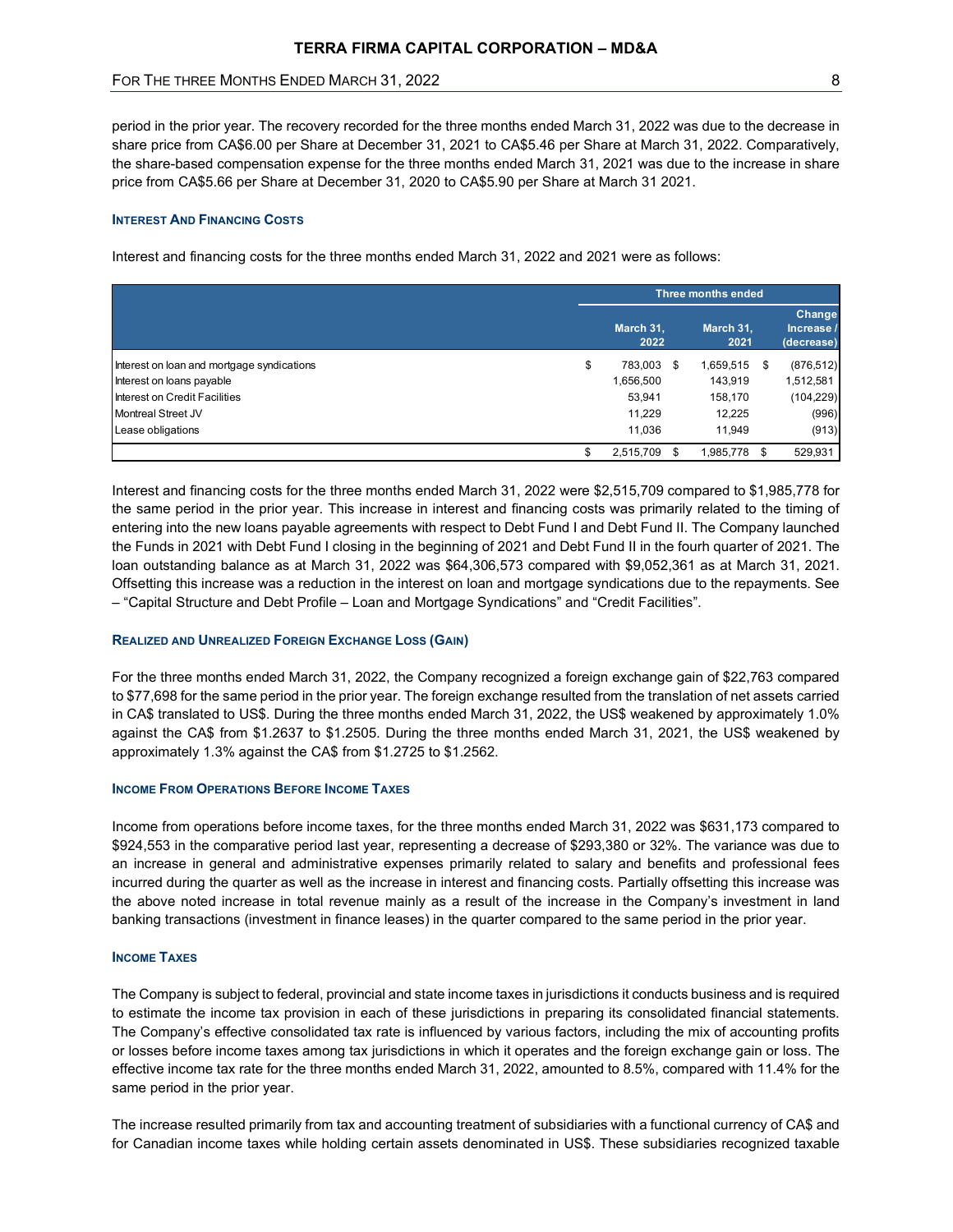# FOR THE THREE MONTHS ENDED MARCH 31, 2022 **PARTICLE 19 SET AND THE THREE MONTHS** 9

foreign exchange gains or losses from the strengthening or weakening of the US\$ for Canadian income tax purposes while recording non-deductible foreign exchange gains or losses resulting from converting CA\$ transactions and balances to US\$ in preparing the consolidated financial statements. During the three months ended March 31, 2022, this resulted in an decrease in income tax expense and a lower effective income tax rate compared with the same period in the prior year.

#### NET INCOME AND COMPREHENSIVE INCOME

#### ADJUSTED NET INCOME AND COMPREHENSIVE INCOME

| \$241,180, compared to \$818,756 for the corresponding period in 2021. The decrease was due to the above noted<br>factors discussed in the following sections: general and administrative expenses, interest and finance costs and total<br>revenue.                                                                              |                                     | Net income and comprehensive income for the three months ended March 31, 2022 was \$577,576, a decrease of |                                    |
|-----------------------------------------------------------------------------------------------------------------------------------------------------------------------------------------------------------------------------------------------------------------------------------------------------------------------------------|-------------------------------------|------------------------------------------------------------------------------------------------------------|------------------------------------|
| <b>ADJUSTED NET INCOME AND COMPREHENSIVE INCOME</b>                                                                                                                                                                                                                                                                               |                                     |                                                                                                            |                                    |
| Adjusted net income and comprehensive income assess the income from operations without the effects of certain non-<br>cash items that generally have no current economic impact or other unusual one-time items that are viewed as not<br>directly related to a Company's operating performance.                                  |                                     |                                                                                                            |                                    |
| The Company believes that, in addition to conventional measures prepared in accordance with IFRS, certain investors<br>also use adjusted net income and comprehensive income for such purposes. Presenting this measure from period to<br>period helps evaluate trends more readily, in comparison to results from prior periods. |                                     |                                                                                                            |                                    |
| The following table provides the calculation of the Company's adjusted net income and comprehensive income for the<br>three months ended March 31, 2022 and 2021:                                                                                                                                                                 |                                     |                                                                                                            |                                    |
|                                                                                                                                                                                                                                                                                                                                   |                                     | <b>Three months ended</b>                                                                                  |                                    |
|                                                                                                                                                                                                                                                                                                                                   |                                     |                                                                                                            | Change                             |
|                                                                                                                                                                                                                                                                                                                                   | March 31,<br>2022                   | March 31,<br>2021                                                                                          | Increase<br>(decrease)             |
| Net income and comprehensive income                                                                                                                                                                                                                                                                                               | \$<br>577,576 \$                    | 818,756 \$                                                                                                 | (241, 180)                         |
| Provision for loan and mortgage investment, investment in<br>finance leases and uncollectible receivable losses (tax adjusted)<br>Share based compensation (tax adjusted)<br>Foreign exchange gain (tax adjusted)                                                                                                                 | (31, 687)<br>(98, 627)<br>(36, 672) | 42,371<br>44,152<br>(207, 976)                                                                             | (74, 058)<br>(142, 779)<br>171,304 |
|                                                                                                                                                                                                                                                                                                                                   | \$<br>410,590 \$                    | 697,303 \$                                                                                                 | (286, 713)                         |
| Adjusted net income and comprehensive income (1)                                                                                                                                                                                                                                                                                  |                                     |                                                                                                            |                                    |

Adjusted net income and comprehensive income (a non-IFRS financial measure) for the three months ended March 31, 2022, was \$410,590, a decrease of \$286,713, compared \$697,303 for the corresponding period in 2021. The decrease was primarily due to the factors discussed in the following sections: general and administrative expenses, interest and finance costs and total revenue.

#### PRE-TAX PROFIT MARGIN

The Company believes that the pre-tax profit margin (a non-IFRS financial measure) provides an assessment of the extent to which the Company can earn profit from each dollar of the adjusted revenue (a non-IFRS financial measure).

The Company believes that, in addition to conventional measures prepared in accordance with IFRS, certain investors also use pre-tax profit margin for such purpose. Presenting this measure from period to period helps evaluate trends more readily compared to results from prior periods.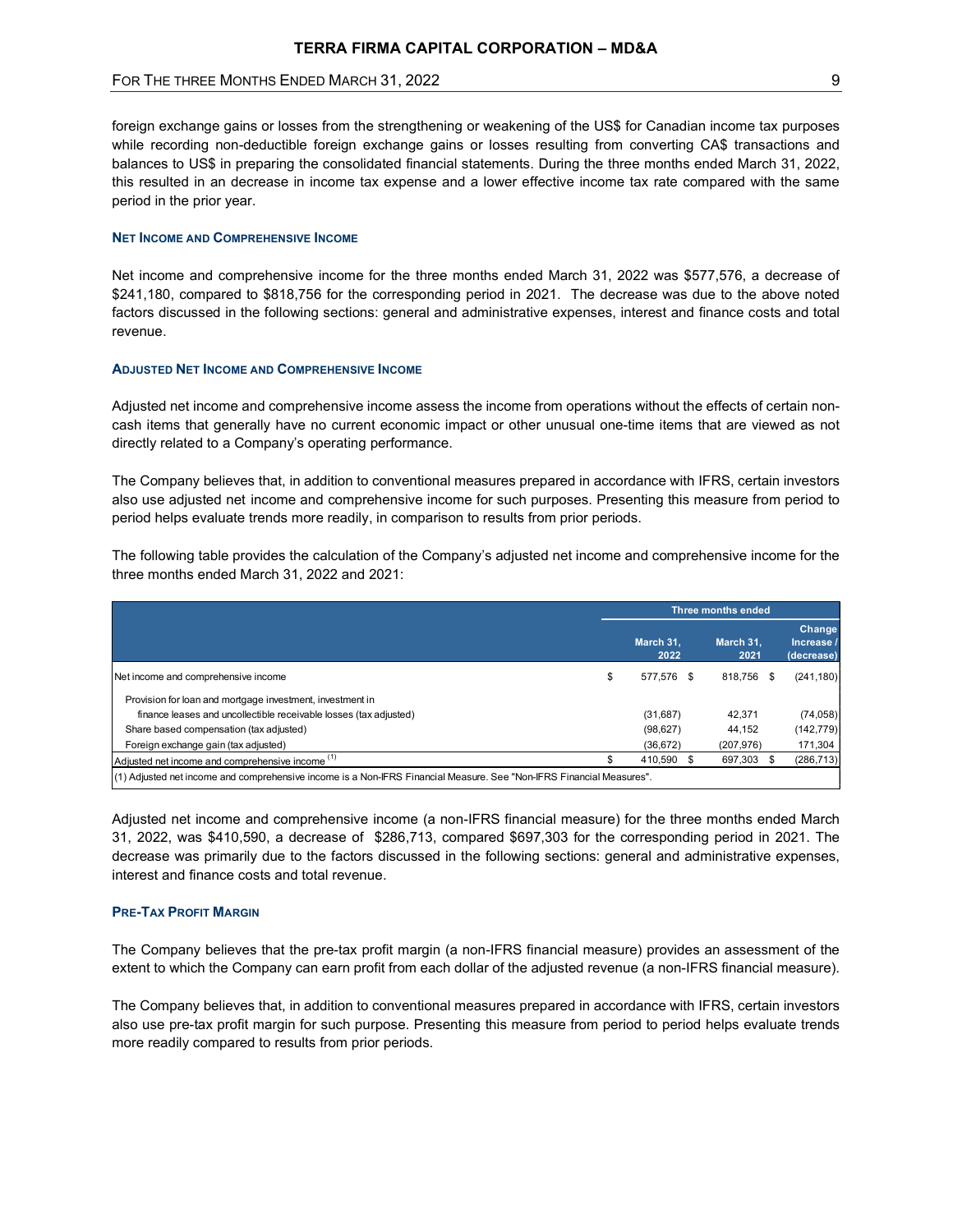| TERRA FIRMA CAPITAL CORPORATION - MD&A                             |                           |                |
|--------------------------------------------------------------------|---------------------------|----------------|
|                                                                    |                           |                |
|                                                                    |                           |                |
|                                                                    |                           |                |
|                                                                    |                           |                |
|                                                                    |                           |                |
| FOR THE THREE MONTHS ENDED MARCH 31, 2022                          |                           | 10             |
|                                                                    |                           |                |
|                                                                    |                           |                |
| 2021:                                                              | <b>Three months ended</b> |                |
|                                                                    | March 31, 2022            | March 31, 2021 |
| Revenue                                                            | \$<br>3,830,357 \$        | 3,623,246      |
| Less: Interest on loan and mortgage syndications and loans payable | (2,439,503)               | (1,803,434)    |
| Adjusted revenue (1)                                               | 1,390,854                 | 1,819,812      |
|                                                                    | 3,199,184                 | 2,698,693      |
| Less: Interest on loan and mortgage syndications and loans payable | (2,439,503)               | (1,803,434)    |
| other non-operating items (2)                                      | 200,062                   | (40,021)       |
| <b>Expenses</b><br>Adjusted expenses <sup>(1)</sup>                | 959,743                   | 855,238        |
| Income from operations before income taxes                         | \$<br>431,111 \$          | 964,574        |

# INVESTMENT PROFILE

| in finance leases, provision for uncollectible receivable and realized and unrealized foreign exchange (gain)/loss.                                                                                                                                                                                                                                                                                                                                                                                                                                                                                                                                                                                                                                                                                                                                                                                                                             | Other non-operating items are share based compensation, provision for (recovery) of loan and mortgage investment and investment |                                                                            |
|-------------------------------------------------------------------------------------------------------------------------------------------------------------------------------------------------------------------------------------------------------------------------------------------------------------------------------------------------------------------------------------------------------------------------------------------------------------------------------------------------------------------------------------------------------------------------------------------------------------------------------------------------------------------------------------------------------------------------------------------------------------------------------------------------------------------------------------------------------------------------------------------------------------------------------------------------|---------------------------------------------------------------------------------------------------------------------------------|----------------------------------------------------------------------------|
| For the three months ended March 31, 2022, the pre-tax profit margin was 31.0% compared to 53.0% for the same<br>period in the prior year. The decrease in profit margin was primarily due to the aforementioned increase in general and<br>administrative expenses particularly related to the timing of when incentive compensations was recorded as well as an<br>increase in professional fees during the current quarter. Additionally, the decrease in pre-tax profit margin was attributed<br>to the decrease in adjusted revenue which was due to the accelerated repayments of the loan and mortgage<br>investments period over period. Partially offsetting this decrease in profit margin was an increase in share of income<br>from investment in associates mainly due to Debt Fund I and Debt Fund II and lower interest and finance expenses<br>related to the Credit Facilities which was repaid in the fourth quarter of 2021. |                                                                                                                                 |                                                                            |
| <b>INVESTMENT PROFILE</b><br>The following table presents details of the Company's Total Investments, as at March 31, 2022 and December 31,<br>2021:                                                                                                                                                                                                                                                                                                                                                                                                                                                                                                                                                                                                                                                                                                                                                                                            | March 31,                                                                                                                       |                                                                            |
|                                                                                                                                                                                                                                                                                                                                                                                                                                                                                                                                                                                                                                                                                                                                                                                                                                                                                                                                                 | 2022                                                                                                                            | December 31.<br>2021                                                       |
| Loan and mortgage investments (1)<br>\$                                                                                                                                                                                                                                                                                                                                                                                                                                                                                                                                                                                                                                                                                                                                                                                                                                                                                                         | 40,284,641 \$                                                                                                                   |                                                                            |
| Investment in finance leases (2)<br>Portfolio investments<br>Investment in associates<br>Investment property held in Joint Operations<br>Convertible note receivable                                                                                                                                                                                                                                                                                                                                                                                                                                                                                                                                                                                                                                                                                                                                                                            | 59,734,805<br>305,310<br>8,441,951<br>1,766,249<br>1,647,701                                                                    | 47,089,194<br>55,849,312<br>676,421<br>8,364,711<br>1,747,799<br>1,572,510 |
| <b>Total Investments</b><br>\$                                                                                                                                                                                                                                                                                                                                                                                                                                                                                                                                                                                                                                                                                                                                                                                                                                                                                                                  | 112,180,657 \$                                                                                                                  | 115,299,947                                                                |

Total Investments decreased by \$3,119,290 during the three months ended March 31, 2022, primarily from the repayment of loan and mortgage investments partially offset by an increase in funding related to land banking transactions (investment in finance leases).

The following table presents a breakdown of the Company's Total Investments by investment type as at March 31, 2022 and December 31, 2021: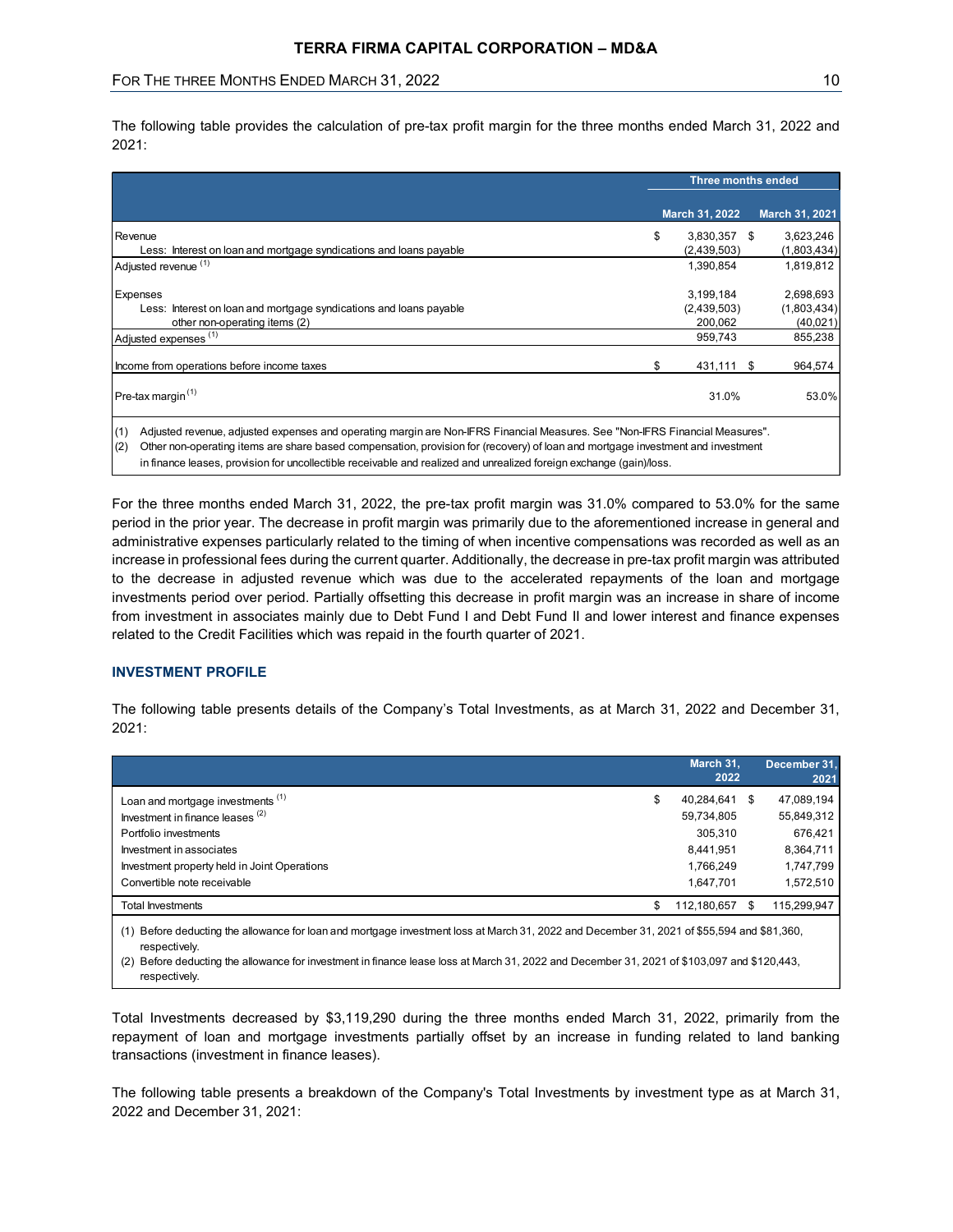# TERRA FIRMA CAPITAL CORPORATION – MD&A

# FOR THE THREE MONTHS ENDED MARCH 31, 2022 11 11 12 11 12 12 12 12 13 14 14 15 17 18 18 19 19 10 11 11 11 11 11

|                                                                                                                                               | <b>TERRA FIRMA CAPITAL CORPORATION - MD&amp;A</b>                                                                                       |              |                                          |              |
|-----------------------------------------------------------------------------------------------------------------------------------------------|-----------------------------------------------------------------------------------------------------------------------------------------|--------------|------------------------------------------|--------------|
|                                                                                                                                               |                                                                                                                                         |              |                                          | 11           |
| FOR THE THREE MONTHS ENDED MARCH 31, 2022                                                                                                     |                                                                                                                                         |              |                                          |              |
|                                                                                                                                               |                                                                                                                                         |              |                                          |              |
|                                                                                                                                               | March 31, 2022<br><b>Total</b>                                                                                                          | % of total   | <b>December 31, 2021</b><br><b>Total</b> | % of total   |
| First mortgage loans <sup>(1)</sup>                                                                                                           | 37,216,549                                                                                                                              | 33.2         | 44,081,171                               | 38.3         |
| Finance leases <sup>(2)</sup>                                                                                                                 | 59,734,805                                                                                                                              | 53.2         | 55,849,312                               | 48.4         |
| 2nd mortgage loans <sup>(1)</sup>                                                                                                             | 1,319,472                                                                                                                               | $1.2$        | 1,305,690                                | 1.1          |
| All other investments                                                                                                                         | 13,909,831                                                                                                                              | 12.4         | 14,063,774                               | 12.2         |
|                                                                                                                                               | 112,180,657                                                                                                                             | 100.0        | 115,299,947                              | 100.0        |
| (1)<br>respectively.                                                                                                                          | Before deducting the allowance for loan and mortgage investment loss at March 31, 2022 and December 31, 2021 of \$55,594 and \$81,360,  |              |                                          |              |
|                                                                                                                                               | Before deducting the allowance for investment in finance lease loss at March 31, 2022 and December 31, 2021 of \$103,097 and \$120,443, |              |                                          |              |
| (2)                                                                                                                                           |                                                                                                                                         |              |                                          |              |
| respectively.                                                                                                                                 |                                                                                                                                         |              |                                          |              |
|                                                                                                                                               |                                                                                                                                         |              |                                          |              |
|                                                                                                                                               |                                                                                                                                         |              |                                          |              |
|                                                                                                                                               |                                                                                                                                         |              |                                          |              |
|                                                                                                                                               |                                                                                                                                         |              |                                          |              |
| The following table presents details of the Company's Total Investments segmented by geography as at March 31,<br>2022 and December 31, 2021: | March 31,<br>2022                                                                                                                       | % of total   | December 31,<br>2021                     | % of total   |
|                                                                                                                                               |                                                                                                                                         |              |                                          |              |
| Canada <sup>(1)</sup><br>United States <sup>(1)</sup>                                                                                         | \$<br>13,326,155<br>98,854,502                                                                                                          | 11.9<br>88.1 | \$<br>13,512,684<br>101,787,263          | 11.7<br>88.3 |
| Total Investments <sup>(1)</sup>                                                                                                              | \$<br>112,180,657                                                                                                                       | 100.0        | \$ 115,299,947                           | 100.0        |

|                                                                                                                                            | March 31,   |            | December 31. |            |
|--------------------------------------------------------------------------------------------------------------------------------------------|-------------|------------|--------------|------------|
|                                                                                                                                            | 2022        | % of total | 2021         | % of total |
| Canada $(1)$                                                                                                                               | 13,326,155  | 11.9       | 13.512.684   | 11.7       |
| United States <sup>(1)</sup>                                                                                                               | 98.854.502  | 88.1       | 101.787.263  | 88.3       |
| Total Investments <sup>(1)</sup>                                                                                                           | 112.180.657 | 100.0      | 115.299.947  | 100.0      |
| (1) Before deducting the allowance for loan and mortgage investment loss at March 31, 2022 and December 31, 2021 of \$55,594 and \$81,360, |             |            |              |            |

respectively, and before deducting the allowance for investment in finance lease loss at March 31, 2022 and December 31, 2021 of \$103,097 and \$120,443, respectively.

As at March 31, 2022, the total investment in the U.S. represents 88.1% of the total investment, compared to 88.3% at December 31, 2021. The Company continues to believe that financing real estate projects in the U.S provide the best risk-adjusted returns in the market today. The Company plans to continue to expand its U.S. financing activities opportunistically and in a measured way.

## LOAN AND MORTGAGE INVESTMENTS (LOAN PORTFOLIO)

|                                                                                                                                                                                                                                                                                                                                                                                                                                                                                                                                                                                        | <b>LOAN AND MORTGAGE INVESTMENTS (LOAN PORTFOLIO)</b>    |                                     |                                                 |                                                             |                                                           |
|----------------------------------------------------------------------------------------------------------------------------------------------------------------------------------------------------------------------------------------------------------------------------------------------------------------------------------------------------------------------------------------------------------------------------------------------------------------------------------------------------------------------------------------------------------------------------------------|----------------------------------------------------------|-------------------------------------|-------------------------------------------------|-------------------------------------------------------------|-----------------------------------------------------------|
| The Company's Loan Portfolio as at March 31, 2022, consisted of the following: (a) 4 loans relating to residential<br>housing developments located in Kitchener-Ontario, Fort Worth-Texas, Atlanta-Georgia, Delray Beach-Florida<br>representing 24.2% of the Loan Portfolio (by investment amount), (b) 7 loans relating to land and lot inventory of real<br>estate assets to be developed in Tampa-Florida, Phoenix-Arizona, Atlanta-Georgia, Savannah-Georgia, Davenport-<br>Florida and Charlotte-North Carolina representing 75.8% of the Loan Portfolio (by investment amount). |                                                          |                                     |                                                 |                                                             |                                                           |
| The Company's Loan Portfolio as at December 31, 2021, consisted of the following: (a) 5 loans relating to residential<br>housing developments located in Kitchener-Ontario, Fort Worth-Texas, Atlanta-Georgia, Delray Beach-Florida<br>representing 13.3% of the Loan Portfolio (by investment amount), (b) 6 loans relating to land and lot inventory of real                                                                                                                                                                                                                         |                                                          |                                     |                                                 |                                                             |                                                           |
| estate assets to be developed in Tampa-Florida, Phoenix-Arizona, Atlanta-Georgia, Savannah-Georgia and Davenport-<br>Florida representing 86.7% of the Loan Portfolio (by investment amount).<br>The following table presents details of the Loan Portfolio before loan and mortgage syndications as at March 31, 2022:                                                                                                                                                                                                                                                                | Weighted<br>Average<br><b>Effective Interest</b><br>Rate | Loan and<br>mortgage<br>investments | <b>Allowance</b><br>for credit<br><b>losses</b> | <b>Net Loan</b><br><b>Portfolio (before</b><br>syndication) | % of net<br><b>Investments</b><br>(before<br>syndication) |
| Performing loan and mortgage investments                                                                                                                                                                                                                                                                                                                                                                                                                                                                                                                                               |                                                          |                                     |                                                 |                                                             |                                                           |
| Residential housing developments<br>Land and lot inventory                                                                                                                                                                                                                                                                                                                                                                                                                                                                                                                             | 13.0% \$<br>13.5%                                        | 9,755,571 \$<br>30,529,070          | $(12, 971)$ \$<br>(42, 623)                     | 9,742,600<br>30,486,447                                     | 24.2%<br>75.8%                                            |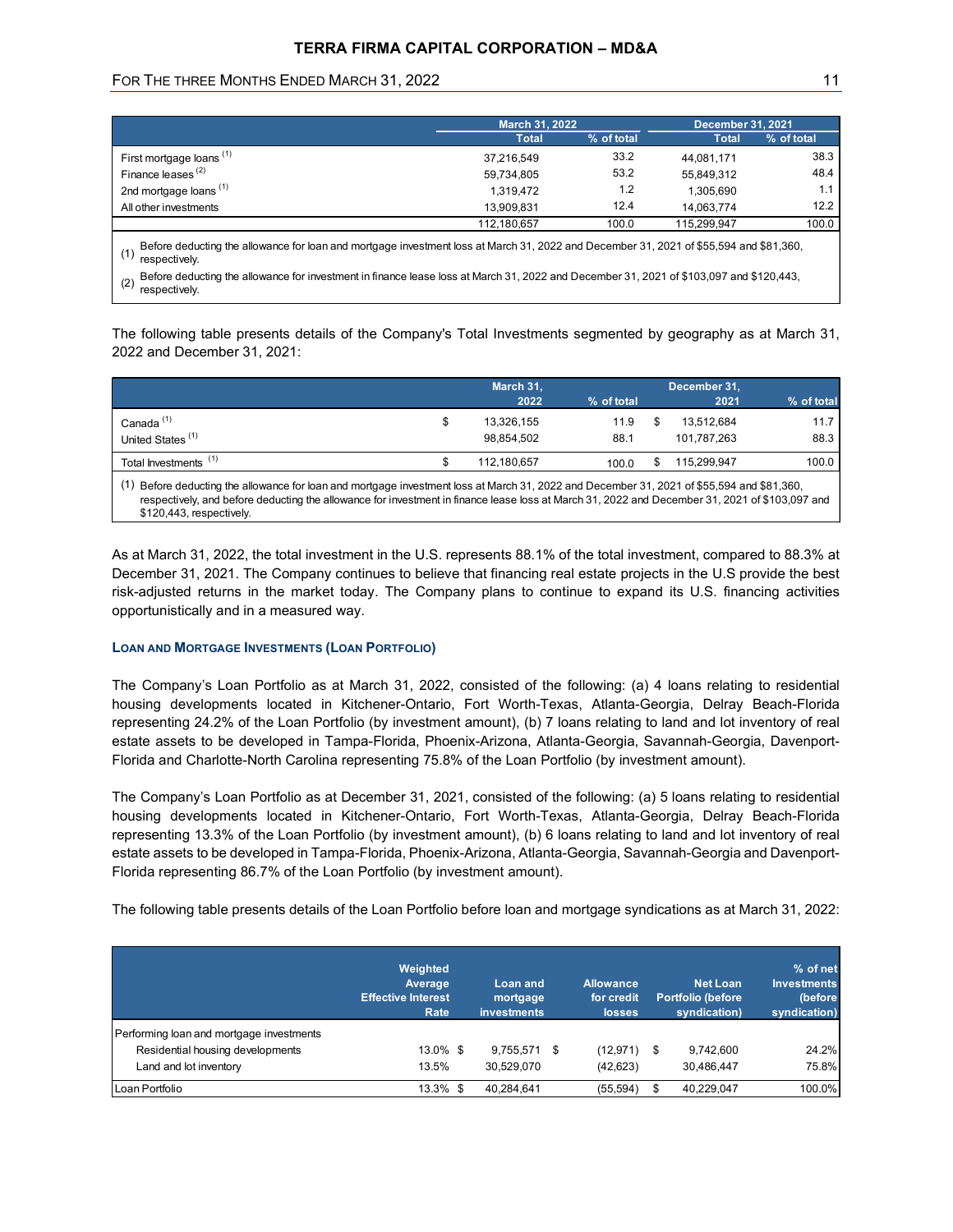|                                                                              | <b>TERRA FIRMA CAPITAL CORPORATION - MD&amp;A</b> |                         |                             |                                   |                            |
|------------------------------------------------------------------------------|---------------------------------------------------|-------------------------|-----------------------------|-----------------------------------|----------------------------|
| FOR THE THREE MONTHS ENDED MARCH 31, 2022                                    |                                                   |                         |                             |                                   | 12                         |
| 2021:                                                                        |                                                   |                         |                             |                                   |                            |
|                                                                              | Weighted<br>Average                               | <b>Loan and</b>         | <b>Allowance</b>            | <b>Net Loan</b>                   | % of<br><b>Investments</b> |
|                                                                              | <b>Effective</b><br><b>Interest Rate</b>          | mortgage<br>investments | for credit<br><b>losses</b> | Portfolio (before<br>syndication) | (before<br>syndication)    |
|                                                                              |                                                   |                         |                             |                                   |                            |
| Performing loan and mortgage investments<br>Residential housing developments | 12.6% \$                                          | 6,285,220 \$            | $(13,342)$ \$               | 6,271,878                         | 13.3%                      |
| Land and lot inventory                                                       | 13.6%                                             | 40,803,974              | (68,018)                    | 40,735,956                        | 86.7%                      |

| 2021 was 13.3% and 13.7%, respectively. The weighted average term to maturity of the Loan Portfolio at March 31,<br>2022 and December 31, 2021, was 1.08 years and 1.10 years, respectively. The Company continues to focus on the<br>quality of security by placing its capital in more senior positions in the capital structure and reducing its exposure to<br>unregistered loans. At March 31, 2022, the Company had 92.4% of the Loan Portfolio in first mortgage loans, compared<br>to 93.6% of the Loan Portfolio at December 31, 2021. See - "Financial Performance" and "Capital Structure and Debt<br>Profile - Loan and Mortgage Syndications". | The weighted average effective interest rate (the "EIR") of the Loan Portfolio at March 31, 2022 and December 31, |                   |
|-------------------------------------------------------------------------------------------------------------------------------------------------------------------------------------------------------------------------------------------------------------------------------------------------------------------------------------------------------------------------------------------------------------------------------------------------------------------------------------------------------------------------------------------------------------------------------------------------------------------------------------------------------------|-------------------------------------------------------------------------------------------------------------------|-------------------|
| The weighted average EIR of the loan and mortgage investments of residential housing developments at March 31,<br>2022 and December 31, 2021 were 13.0% and 12.6%, respectively. The weighted average EIR of the loan and<br>mortgage investments of land and lot inventory at March 31, 2022 and December 31, 2021 were 13.5% and 13.6%,<br>respectively.                                                                                                                                                                                                                                                                                                  |                                                                                                                   |                   |
| The following table summarizes the change in the principal balance of the Loan Portfolio for the three months ended                                                                                                                                                                                                                                                                                                                                                                                                                                                                                                                                         |                                                                                                                   |                   |
| March 31, 2022 and 2021:                                                                                                                                                                                                                                                                                                                                                                                                                                                                                                                                                                                                                                    | Three months ended                                                                                                |                   |
|                                                                                                                                                                                                                                                                                                                                                                                                                                                                                                                                                                                                                                                             | March 31,<br>2022                                                                                                 | March 31,<br>2021 |
| Balance, beginning of period<br>Loan portfolio activity during the period                                                                                                                                                                                                                                                                                                                                                                                                                                                                                                                                                                                   | 47,089,194 \$                                                                                                     | 93,808,332        |
| Funding of new loan investments                                                                                                                                                                                                                                                                                                                                                                                                                                                                                                                                                                                                                             |                                                                                                                   | 1,110,733         |
| Advances against existing loans                                                                                                                                                                                                                                                                                                                                                                                                                                                                                                                                                                                                                             | 7,500,332                                                                                                         | 2,131,879         |
| Repayments of loans                                                                                                                                                                                                                                                                                                                                                                                                                                                                                                                                                                                                                                         | (14, 919, 082)                                                                                                    | (5,272,943)       |
| Interest capitalized                                                                                                                                                                                                                                                                                                                                                                                                                                                                                                                                                                                                                                        | 600,414                                                                                                           | 752,201           |
| Capitalized interest received                                                                                                                                                                                                                                                                                                                                                                                                                                                                                                                                                                                                                               |                                                                                                                   | (4, 164)          |
| Unrealized foreign exchange gain                                                                                                                                                                                                                                                                                                                                                                                                                                                                                                                                                                                                                            | 13,783                                                                                                            | 50,882            |

As at March 31, 2022 and December 31, 2021, the Loan Portfolio balance was \$40,229,047 and \$47,007,834, respectively. The decrease in Loan Portfolio during the three months ended March 31, 2022, resulted from the net effect of repayments totaling \$14,919,082, of which \$4,500,000 was a full repayment on a loan and mortgage investment for a residential housing development located in Atlanta-Georgia. The decrease was partially offset by advances of \$7,500,332 towards existing loan and mortgage investments. As the Company's focus has shifted to land banking arrangements it is expected that over time the Loan Portfolio will continue to decline.

At March 31, 2022, the Company has a loan and mortgage investment totaling \$6,068,946 (December 31, 2021 - \$2,014,805) with a participation arrangement with a priority syndicate investor, whereby the priority syndicate investor holds a senior position for \$3,013,399 (December 31, 2021 - \$1,473,760) and the remainder of the investment is in a subordinated position of \$3,055,547 (December 31, 2021 - \$541,045). The Company retains a residual portion of \$3,055,547 (December 31, 2021 - \$541,045).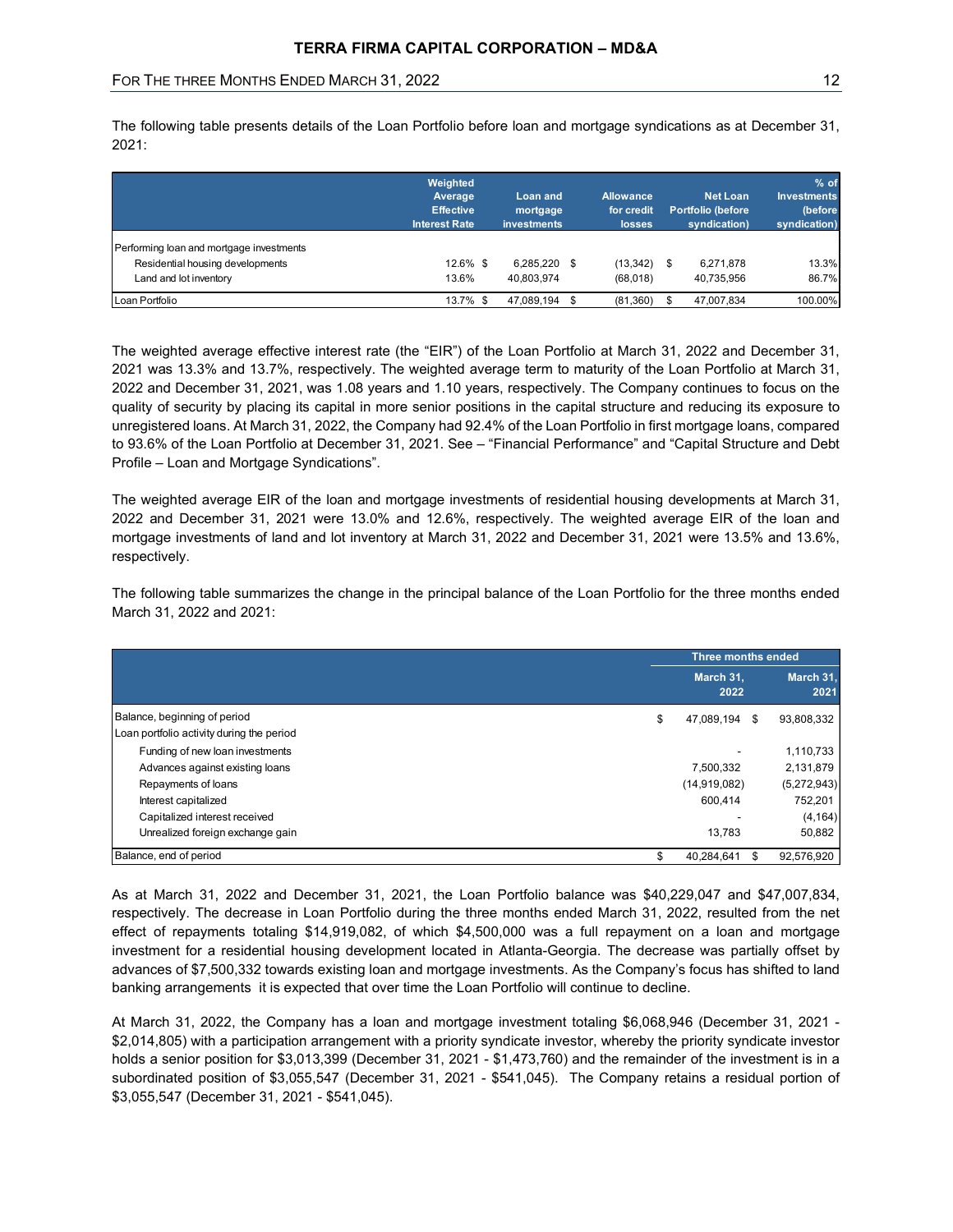# FOR THE THREE MONTHS ENDED MARCH 31, 2022 13 THE THREE MONTHS ENDED MARCH 31, 2022

| FOR THE THREE MONTHS ENDED MARCH 31, 2022                                                                                                                                                                                                 |                                     |                                          |      |                                            |               |
|-------------------------------------------------------------------------------------------------------------------------------------------------------------------------------------------------------------------------------------------|-------------------------------------|------------------------------------------|------|--------------------------------------------|---------------|
|                                                                                                                                                                                                                                           |                                     |                                          |      |                                            | 13            |
|                                                                                                                                                                                                                                           | March 31,<br>2022                   | % of<br><b>Investments</b>               |      | December 31,<br>2021<br><b>Investments</b> | % of          |
| 1st mortgage loans                                                                                                                                                                                                                        | \$<br>37,216,549                    | 92.4% \$                                 |      | 44,081,171                                 | 93.6%<br>2.8% |
| 2nd mortgage loans<br>Unregistered loans                                                                                                                                                                                                  | 1,319,472<br>1,748,620              | 3.3%<br>4.3%                             |      | 1,305,690<br>1,702,333                     | 3.6%          |
|                                                                                                                                                                                                                                           | \$<br>40,284,641                    | 100.0%                                   | - \$ | 47,089,194                                 | 100.0%        |
| Mortgages are secured by real estate assets and may include other forms of security. Unregistered loans are not<br>secured by real estate assets but are secured by other forms of security, such as personal guarantees or the pledge of |                                     |                                          |      |                                            |               |
| shares of the borrowing entity.<br>The following table presents details of the Company's principal balances of the Loan Portfolio before syndication<br>segmented by geography as at March 31, 2022:                                      |                                     |                                          |      |                                            |               |
|                                                                                                                                                                                                                                           | Loan and<br>mortgage<br>investments | <b>Allowance</b><br>for credit<br>losses |      | <b>Net</b><br>investments<br>investments   | % of net      |
| Canada<br><b>United States</b>                                                                                                                                                                                                            | \$<br>1,319,472 \$<br>38,965,169    | $(44)$ \$<br>(55, 550)                   |      | 1,319,428<br>38,909,619                    | 3.3%<br>96.7% |

|                      | Loan and      | <b>Allowance</b>    |      |             |             |
|----------------------|---------------|---------------------|------|-------------|-------------|
|                      | mortgage      | for credit          |      | <b>Net</b>  | % of net    |
|                      | investments   | losses <sup>1</sup> |      | investments | investments |
| Canada               | 1,319,472 \$  | (44)                | - 96 | 1,319,428   | 3.3%        |
| <b>United States</b> | 38,965,169    | (55, 550)           |      | 38,909,619  | 96.7%       |
|                      | 40,284,641 \$ | (55, 594)           |      | 40,229,047  | 100.0%      |

| Mortgages are secured by real estate assets and may include other forms of security. Unregistered loans are not<br>secured by real estate assets but are secured by other forms of security, such as personal guarantees or the pledge of<br>shares of the borrowing entity. |    |                                           |                                                 |                                                   |                              |
|------------------------------------------------------------------------------------------------------------------------------------------------------------------------------------------------------------------------------------------------------------------------------|----|-------------------------------------------|-------------------------------------------------|---------------------------------------------------|------------------------------|
| The following table presents details of the Company's principal balances of the Loan Portfolio before syndication<br>segmented by geography as at March 31, 2022:                                                                                                            |    |                                           |                                                 |                                                   |                              |
|                                                                                                                                                                                                                                                                              |    | Loan and<br>mortgage<br>investments       | <b>Allowance</b><br>for credit<br><b>losses</b> | <b>Net</b><br>investments                         | % of net<br>investments      |
| Canada                                                                                                                                                                                                                                                                       | S  | 1,319,472 \$                              | $(44)$ \$                                       | 1,319,428                                         | 3.3%                         |
| <b>United States</b>                                                                                                                                                                                                                                                         |    | 38,965,169                                | (55, 550)                                       | 38,909,619                                        | 96.7%                        |
|                                                                                                                                                                                                                                                                              | \$ | 40,284,641 \$                             | (55, 594)                                       | \$<br>40,229,047                                  | 100.0%                       |
| The following table presents details of the Company's principal balances of the Loan Portfolio before syndication<br>segmented by geography as at December 31, 2021:                                                                                                         |    | <b>Loan and</b><br>mortgage               | <b>Allowance</b><br>for credit                  |                                                   | % of net                     |
| Canada<br><b>United States</b>                                                                                                                                                                                                                                               | \$ | investments<br>1,305,771 \$<br>45,783,423 | <b>losses</b><br>$(43)$ \$<br>$(81,317)$ \$     | <b>Net investments</b><br>1,305,728<br>45,702,106 | investments<br>2.8%<br>97.2% |

At March 31, 2022, 96.7% of the Loan Portfolio are in projects located in the U.S, compared to 97.2% at December 31, 2021. The Company expects to maintain this level of concentration of loan and mortgage investments to projects located in the U.S.

As at March 31, 2022, two project loan investments to entities controlled by a single borrower in the U.S. totaled \$5,131,374 (December 31, 2021 - \$5,720,848), accounting for 26% (December 31, 2021 – 26%) of the combined principal balance of loan and mortgage investments and investment in finance leases, net of syndications.

As at March 31, 2022, there are loan and mortgage investments to two separate projects in the U.S. before syndication that account for 40.5% and 15.1% of the principal balance of loan and mortgage investments. As at December 31, 2021, there are loan and mortgage investments to three separate projects in the U.S. before syndication that account for 34.9%, 13.5% and 13.4% of the principal balance of loan and mortgage investments. These loan and mortgage investments are syndicated to certain syndicate investors on a pari-passu basis, and these percentages do not represent the Company's exposure on these loans and mortgage investments. For the three months ended March 31, 2022, the Company has loan and mortgage investments in four separate projects in the U.S. before syndication, that account for 29.3%, 21.9%, 11.0% and 10.2% . For the three months ended March 31, 2021, the Company has loan and mortgage investments in four separate projects in the U.S. before syndication, that account for 27.3%, 19.6%, 19.4% and 10.6% of the Company's interest and fees revenue.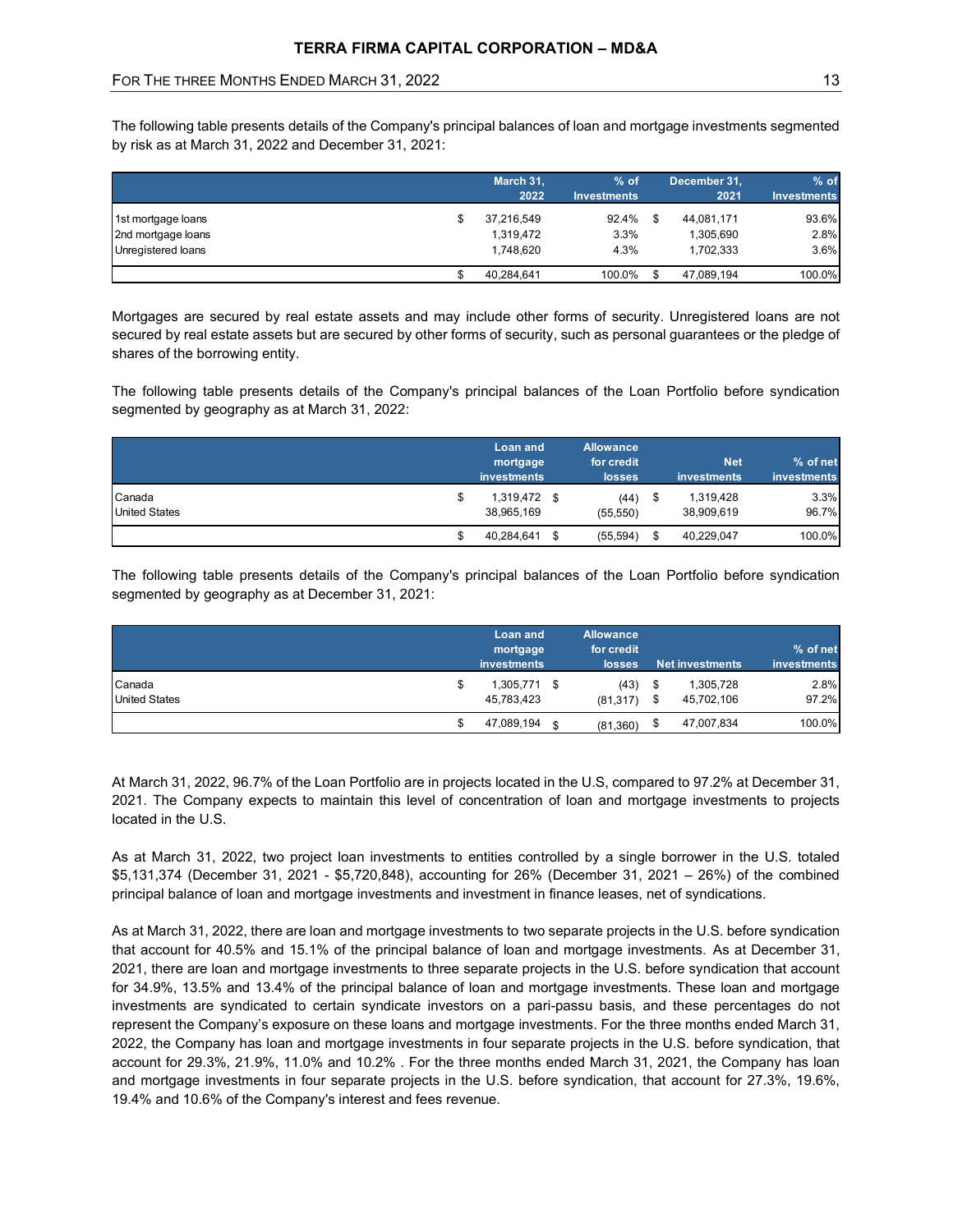|                                                                                                                                                                                                                                                                                                                                                                                                                                                                                                                                                                                                                                                                                                                                                                                                                                                                                                                                                                                                                                                        |                               |                                              | 14                                |
|--------------------------------------------------------------------------------------------------------------------------------------------------------------------------------------------------------------------------------------------------------------------------------------------------------------------------------------------------------------------------------------------------------------------------------------------------------------------------------------------------------------------------------------------------------------------------------------------------------------------------------------------------------------------------------------------------------------------------------------------------------------------------------------------------------------------------------------------------------------------------------------------------------------------------------------------------------------------------------------------------------------------------------------------------------|-------------------------------|----------------------------------------------|-----------------------------------|
| Pursuant to certain lending agreements, the Company is committed to funding additional loan advances, subject to<br>borrowers meeting certain funding conditions. The unfunded loan commitments under the existing loan and mortgage<br>investments at March 31, 2022, were \$38,537,932 compared to \$46,038,263 at December 31, 2021. As at March 31,<br>2022, the unfunded commitments related to loan and mortgage investments in two separate projects in the U.S. before<br>syndication accounted for 63.0% and 30.4% of the total unfunded commitments. As at December 31, 2021, the<br>unfunded commitments related to loan and mortgage investments in two separate projects in the U.S., before<br>syndication, accounted for 82.8% and 15.8% of the total unfunded commitments. The Company expects to meet these<br>funding commitments through the use of the LOC and proceeds from repayments of loans and mortgage investments.<br>Scheduled principal repayments of the Loan Portfolio maturing in the next four years are as follows: |                               |                                              |                                   |
|                                                                                                                                                                                                                                                                                                                                                                                                                                                                                                                                                                                                                                                                                                                                                                                                                                                                                                                                                                                                                                                        |                               |                                              |                                   |
|                                                                                                                                                                                                                                                                                                                                                                                                                                                                                                                                                                                                                                                                                                                                                                                                                                                                                                                                                                                                                                                        | <b>Scheduled</b><br>principal | <b>Investments</b><br>maturing<br>during the | <b>Total loan and</b><br>mortgage |
| 2022                                                                                                                                                                                                                                                                                                                                                                                                                                                                                                                                                                                                                                                                                                                                                                                                                                                                                                                                                                                                                                                   | \$<br>payments                | \$<br>year<br>18,990,144 \$                  | investments<br>18,990,144         |
| 2023                                                                                                                                                                                                                                                                                                                                                                                                                                                                                                                                                                                                                                                                                                                                                                                                                                                                                                                                                                                                                                                   |                               | 12,357,926                                   | 12,357,926                        |
| 2024                                                                                                                                                                                                                                                                                                                                                                                                                                                                                                                                                                                                                                                                                                                                                                                                                                                                                                                                                                                                                                                   |                               | 7,817,567                                    | 7,817,567                         |
| 2025                                                                                                                                                                                                                                                                                                                                                                                                                                                                                                                                                                                                                                                                                                                                                                                                                                                                                                                                                                                                                                                   |                               | 1,119,004                                    | 1,119,004                         |

Loan and mortgage investments are debt instruments recognized initially at fair value and are subsequently measured in accordance with the classification of financial assets policy provided in the Company's audited consolidated financial statements for the year ended December 31, 2021, under "Significant Accounting Policies and Changes in Accounting Policies." Loan and mortgage investments carried at amortized cost are measured using the EIR method and are presented net of any ACL, calculated in accordance with the Company's policy for ACL. Interest on loan and mortgage investments is recognized in interest income using the EIR method. The estimated future cash flows used in this calculation include those determined by the contractual term of the loan and mortgage investment and, all fees that relate to activities such as originating, restructuring, or renegotiating loans are deferred and recognized as interest income over the expected term of such loan and mortgage investments using the EIR method. Foreign exchange gains and losses that relate to the amortized cost of the debt instrument are recognized in the consolidated statements of income. Impairment gains or losses on the amortized cost of loan and mortgage investments are recognized at each balance sheet date in accordance with the three-stage impairment model. Stage 1 Stage 2 Stage 3 Total Certain of the loan and mortgage investments have early repayment rights, which, if exercised, would result in<br>epayments in advance of their contractual maturity dates.<br>
..can and mortgage investments are debt instruments Certian of the lean and mortgage investments have early repayment rights, which, if exercised, would result in<br>epayments in advance of their contractual maturity dates.<br>
Certification and mortgage investments are debit in d cost are measured using the EIR method and are<br>meanly spolicy for ACL. Interest on loan and mortgage<br>elethod. The estimated future cash flows used in this<br>f the loan and mortgage investment and, all fees that<br>taiting loa oresented not any ACL, calculated in accordance with the Company's policy for ACL. Interest in one and mortgage investments is recognized in interest income using the EIR method. The estimated future cash flows used in thi mvestments is recognized in interest income using the ER method. The estimated future cash flows used in this change interest control at the method. The control of convincing or the expected term of such lane and incordate

The following table presents details of the Company's credit exposure on the Loan Portfolio before loan and mortgage syndications for which ACL is recognized as at March 31, 2022:

|                                  | Stage 1    | Stage 2                         | Stage 3 | Total      |
|----------------------------------|------------|---------------------------------|---------|------------|
| Residential housing developments | 9.755.571  | \$.<br>$\overline{\phantom{a}}$ |         | 9,755,571  |
| Land and lot inventory           | 30.529.070 |                                 |         | 30.529.070 |
| Total                            | 40.284.641 | $\overline{\phantom{0}}$        |         | 40,284,641 |

The following table presents details of the Company's credit exposure on the Loan Portfolio before loan and mortgage syndications, segmented by geography, for which ACL is recognized as at March 31, 2022:

|                      | Stage 1           | Stage 2                  | Stage 3                  | <b>Total</b> |
|----------------------|-------------------|--------------------------|--------------------------|--------------|
| Canada               | 1,319,472<br>- \$ | $\overline{\phantom{a}}$ | ۰                        | 1,319,472    |
| <b>United States</b> | 38,965,169        | -                        | $\overline{\phantom{0}}$ | 38,965,169   |
| Total                | 40.284.641        | $\overline{\phantom{0}}$ | -                        | 40.284.641   |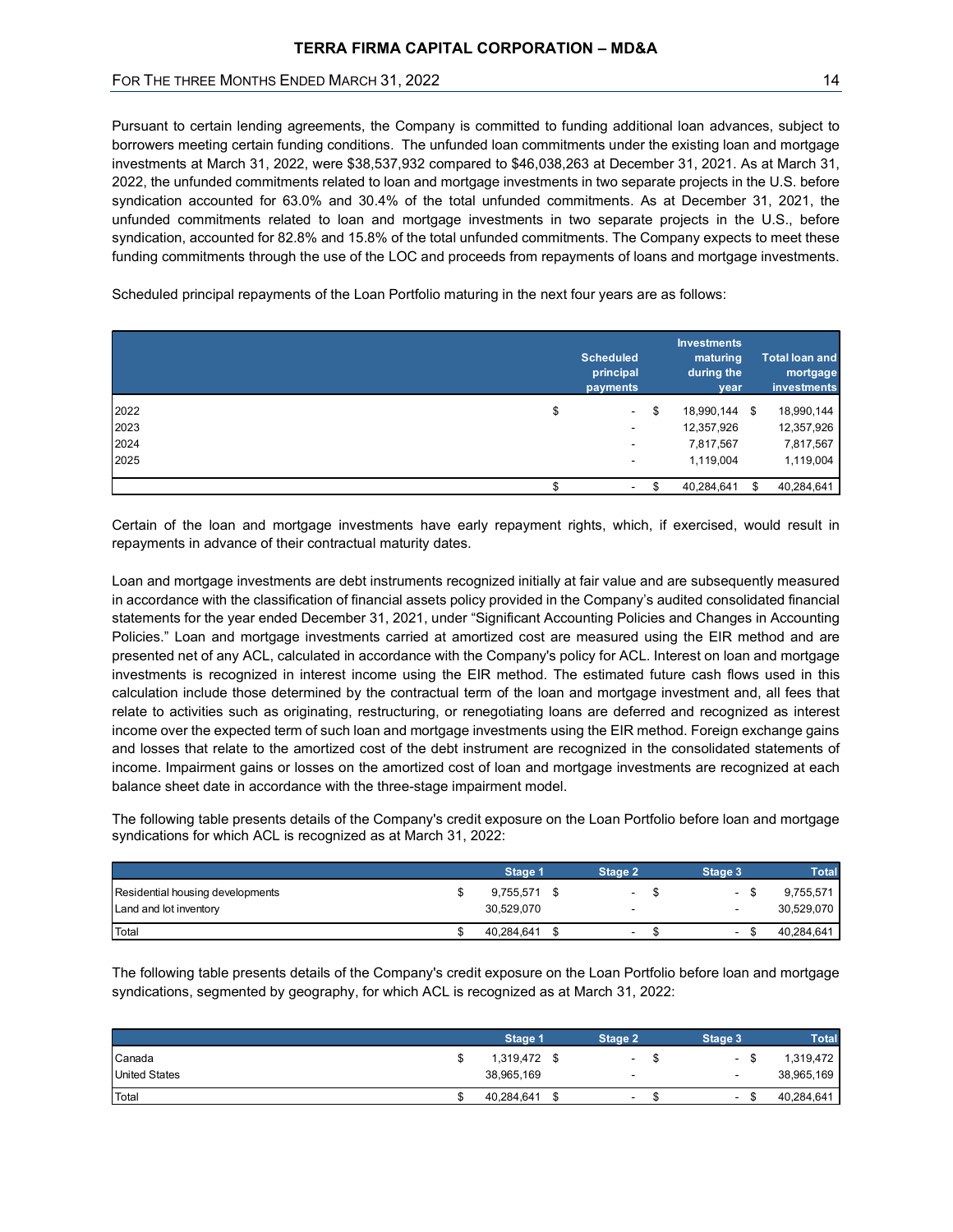# ALLOWANCE FOR LOAN AND MORTGAGE INVESTMENTS LOSS

|                                                                                                               | TERRA FIRMA CAPITAL CORPORATION - MD&A |                    |                             |                          |                                     |
|---------------------------------------------------------------------------------------------------------------|----------------------------------------|--------------------|-----------------------------|--------------------------|-------------------------------------|
|                                                                                                               |                                        |                    |                             |                          |                                     |
| FOR THE THREE MONTHS ENDED MARCH 31, 2022                                                                     |                                        |                    |                             |                          | 15                                  |
| The changes in the ACL on loan and mortgage investments during the three months ended March 31, 2022, were as |                                        |                    |                             |                          |                                     |
| follows:                                                                                                      |                                        | <b>Balance at</b>  | <b>Provision</b>            |                          |                                     |
|                                                                                                               |                                        | January 1,<br>2022 | for credit<br><b>losses</b> | <b>Net</b><br>write-offs | <b>Balance at</b><br>March 31, 2022 |
| Residential housing developments                                                                              | \$                                     | 13,342 \$          | $(371)$ \$                  | - \$                     | 12,971                              |
| Land and lot inventory                                                                                        |                                        | 68,018             | (25, 395)                   |                          | 42,623                              |

During the three months ended March 31 2022, the Company recorded a reversal of \$25,766 of loan losses relating to the loan and mortgage investments. As at March 31, 2022 and December 31, 2021, based on the most recent valuations of the underlying assets and management's estimates, the Company carries an ACL balance of \$55,594 and \$81,360, respectively to the overall loan and mortgage investments.

# INVESTMENT IN FINANCE LEASES (LAND BANKING ASSETS)

The Company is a party to fixed-term contractual arrangements with builders whereby the Company acquires land for residential housing development from a third party and provides builders with the exclusive right to use and develop the land (land banking). The Company is also a party to a fixed-price contract with builders to complete all required land development, based upon a fixed construction budget. The Company is committed to making additional investments in developing the land, subject to builders meeting certain funding conditions, including the payment of option fees. Under this arrangement, builders have an option to acquire the developed land in the form of divided lots, at a pre-determined price and in accordance with the scheduled closing dates to build residential units. Builders provide the Company with a non-refundable deposit and the payment of monthly option fees to secure their rights under each contract upon acquisition. The builder's deposits are applied on a lot-by-lot basis on the acquisition of the lots by the builders.

The Company determined that the investments in land banking asset arrangements contain a lease as the contracts convey the right to control the use of an identified asset for a period of time in exchange for consideration. The Company also determined that all the risks or rewards of ownership of the asset have been transferred to the builders and accounts for these arrangements as finance leases.

The investment in finance leases is the aggregate of gross lease payments and unearned finance income discounted at the interest rate implicit in the leases. As at March 31, 2022, the weighted average implicit rate of the leases is 14.0% per annum, and the weighted average remaining term of the leases is 2.03 years.

As at March 31, 2022, the Company had 15 arrangements with builders (December 31, 2021 – 15). The following table summarizes the changes in the investment in finance lease for the three months ended March 31, 2022 and 2021: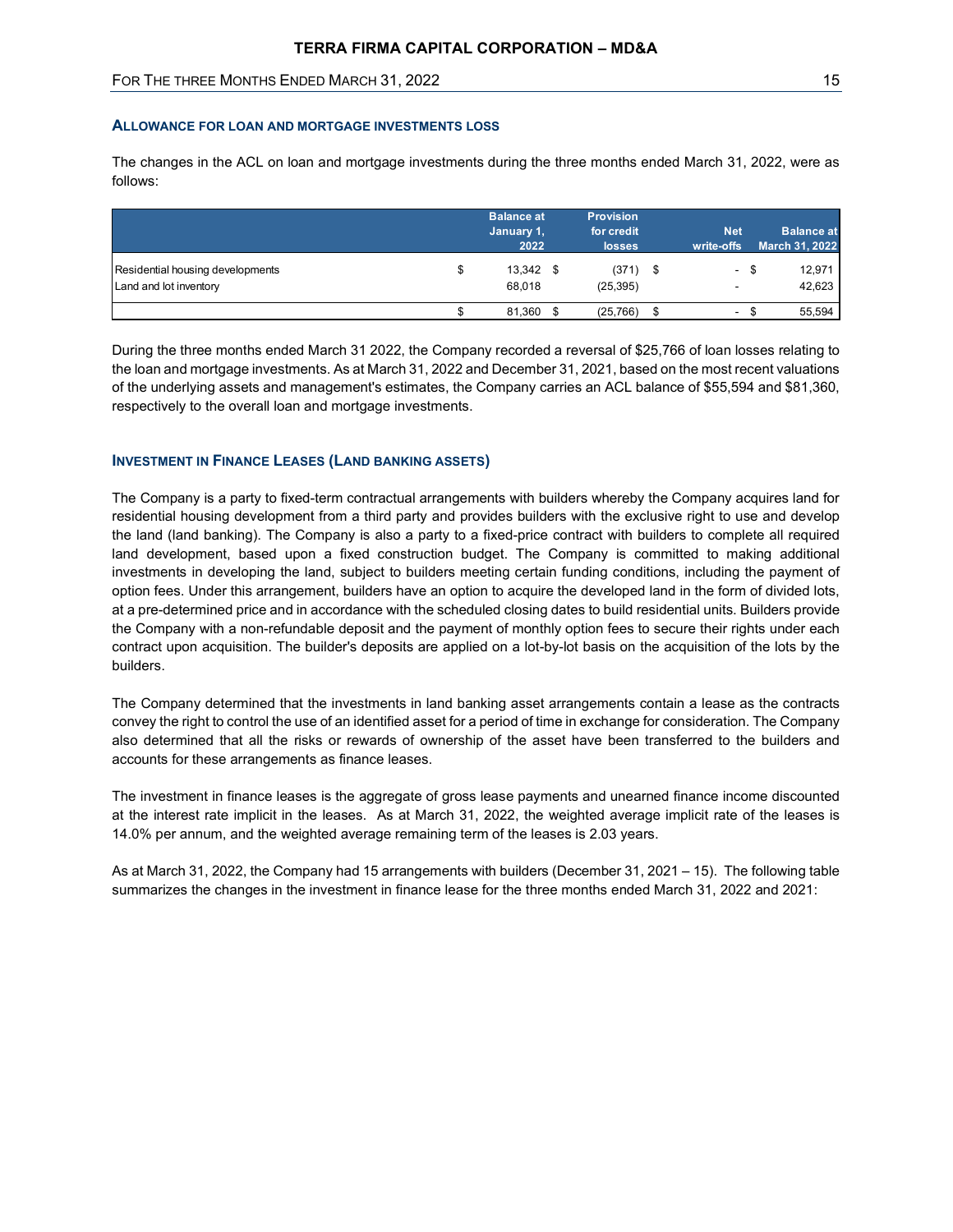| FOR THE THREE MONTHS ENDED MARCH 31, 2022 | 16               |
|-------------------------------------------|------------------|
|                                           |                  |
|                                           | <b>Amount</b>    |
| Balance, December 31, 2020                | 20,489,655<br>\$ |
| Investments made                          | 11,993,256       |
| Investments sold                          | (1, 247, 165)    |
| Lease payments received                   | (767, 524)       |
| Finance income recognized                 | 785,963          |
| Allowance for credit losses               | (103, 783)       |
| Balance, March 31, 2021                   | 31,150,402       |
| Investments made                          | 41,904,076       |
| Investments sold                          | (17, 192, 362)   |
| Lease payments received                   | (4,261,571)      |
| Finance income recognized                 | 4,103,923        |
| Allowance for credit losses               | 24,401           |
| Balance, December 31, 2021                | 55,728,869       |
| Investments made                          | 8,790,053        |
| Investments sold                          | (4,987,384)      |
| Lease payments received                   | (1,943,714)      |
| Finance income recognized                 | 2,026,538        |
| Recovery of credit losses                 | 17,346           |
| Balance, March 31, 2022                   | \$ 59,631,708    |

| Balance, March 31, 2022                                                                                                                                                                                                                                                                                                                                                                                                                                                                                                          |                                               |                          | \$   | 59,631,708                                                            |
|----------------------------------------------------------------------------------------------------------------------------------------------------------------------------------------------------------------------------------------------------------------------------------------------------------------------------------------------------------------------------------------------------------------------------------------------------------------------------------------------------------------------------------|-----------------------------------------------|--------------------------|------|-----------------------------------------------------------------------|
| As at March 31, 2022 and December 31, 2021, the investment in finance leases amounted to \$59,631,708 and<br>\$55,728,869, respectively. The increase of \$3,885,493 during the three months ended March 31, 2022 was due to<br>advances made to new investment in finance leases of \$1,574,438, advances made to existing investment in finance<br>leases for \$7,215,615, and finance income recognized of \$2,026,538, which were offset by investments sold of<br>\$4,897,384 and lease payments received of \$1,943,714.   |                                               |                          |      |                                                                       |
|                                                                                                                                                                                                                                                                                                                                                                                                                                                                                                                                  |                                               |                          |      |                                                                       |
| As at March 31, 2022, there are three net investments in finance leases that account for 13.7%, 12.8% and 10.4% of<br>the net investments in finance leases. For the three months ended March 31, 2022, the Company had two net<br>investments in finance leases that account for 11.4% and 10.4% of the Company's finance income.<br>The following is a reconciliation of the undiscounted future minimum lease payments receivable and imputed interest<br>and the present value of minimum lease payments receivable thereof: |                                               |                          |      |                                                                       |
|                                                                                                                                                                                                                                                                                                                                                                                                                                                                                                                                  | <b>Future</b><br>minimum<br>lease<br>receipts | <b>Finance</b><br>income |      |                                                                       |
| Less than one year                                                                                                                                                                                                                                                                                                                                                                                                                                                                                                               | \$19,669,664                                  | 9,550,328<br>- \$        | - \$ | <b>Present value</b><br>of minimum<br>lease<br>receipts<br>10,119,336 |
| Greater than one year but less than 5 years                                                                                                                                                                                                                                                                                                                                                                                                                                                                                      | 60,457,993                                    | 10,842,524               |      | 49,615,469                                                            |

#### ALLOWANCE FOR FINANCE LEASE INVESTMENTS LOSS

The Company measures ACL for investment in finance leases at an amount equal to credit losses expected over the remaining lifetime of the finance leases.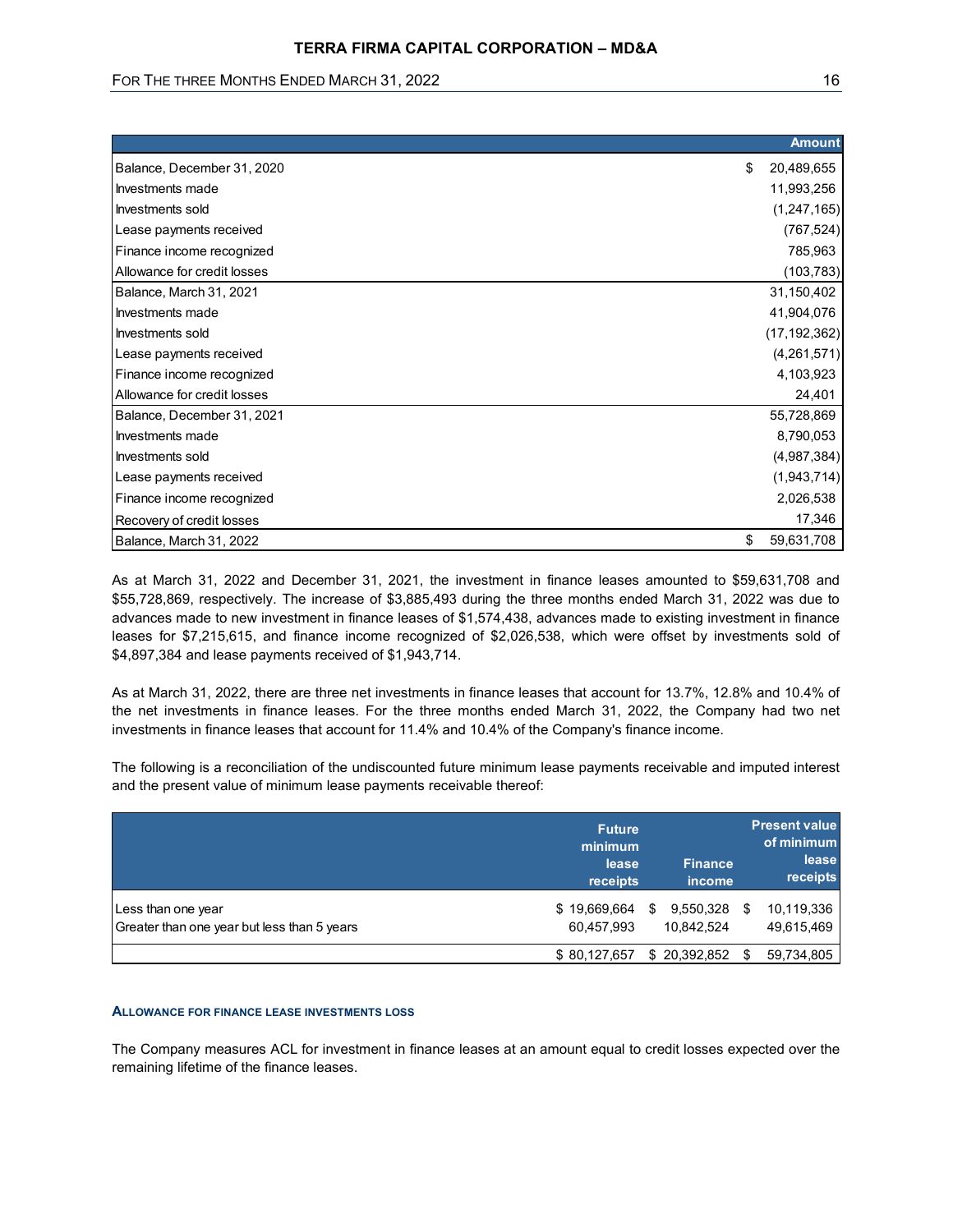| <b>TERRA FIRMA CAPITAL CORPORATION - MD&amp;A</b>                                                                 |                          |                  |                       |                       |
|-------------------------------------------------------------------------------------------------------------------|--------------------------|------------------|-----------------------|-----------------------|
| FOR THE THREE MONTHS ENDED MARCH 31, 2022                                                                         |                          |                  |                       | 17                    |
|                                                                                                                   |                          |                  |                       |                       |
| The changes in the ACL on finance lease investments during the three months ended March 31, 2022 were as follows: |                          |                  |                       |                       |
|                                                                                                                   | <b>Balance at</b>        | <b>Provision</b> |                       | <b>Balance at</b>     |
|                                                                                                                   | January 1,               | for credit       |                       | March 31,             |
| Residential housing developments                                                                                  | \$<br>2022<br>120,443 \$ | $(17,346)$ \$    | losses Net write offs | \$<br>2022<br>103,097 |

# PORTFOLIO INVESTMENTS

| TERRA FIRMA CAPITAL CORPORATION – MD&A                                                                                                                                                                                                                            |    |                                         |                                |                       |                          |    |                                        |
|-------------------------------------------------------------------------------------------------------------------------------------------------------------------------------------------------------------------------------------------------------------------|----|-----------------------------------------|--------------------------------|-----------------------|--------------------------|----|----------------------------------------|
| FOR THE THREE MONTHS ENDED MARCH 31, 2022                                                                                                                                                                                                                         |    |                                         |                                |                       |                          |    | 17                                     |
| The changes in the ACL on finance lease investments during the three months ended March 31, 2022 were as follows:                                                                                                                                                 |    |                                         |                                |                       |                          |    |                                        |
|                                                                                                                                                                                                                                                                   |    | <b>Balance at</b><br>January 1,<br>2022 | <b>Provision</b><br>for credit | losses Net write offs |                          |    | <b>Balance at</b><br>March 31,<br>2022 |
| Residential housing developments                                                                                                                                                                                                                                  | S  | 120,443 \$                              | $(17,346)$ \$                  |                       |                          | S  | 103,097                                |
|                                                                                                                                                                                                                                                                   | \$ | 120,443 \$                              | $(17,346)$ \$                  |                       | $\overline{\phantom{a}}$ | \$ | 103,097                                |
| <b>PORTFOLIO INVESTMENTS</b><br>Portfolio investments are comprised of three projects: Investment in the LanQueen Partnership, Investment in the<br>Savannah Partnership and Investment in the Valermo Partnership. For each of these investment the Company does |    |                                         |                                |                       |                          |    |                                        |
| not have a significant influence in the partnerships and is accounting for them as a financial asset at FVTPL. The<br>following table presents details of the portfolio investments as at March 31, 2022 and December 31, 2021:                                   |    |                                         |                                |                       |                          |    |                                        |
|                                                                                                                                                                                                                                                                   |    |                                         |                                | <b>March 31, 2022</b> |                          |    | December 31,<br>2021                   |
| Investment in the LanQueen Partnership<br>Investment in the Savannah Partnership<br>Investment in the Valermo Partnership                                                                                                                                         |    |                                         | \$                             |                       | 150.781 \$<br>154,528    |    | 521,892<br>154,528                     |

|                                                                                                                                                                                                                                      | March 31, 2022              | December 31.<br>2021                                                                                             |
|--------------------------------------------------------------------------------------------------------------------------------------------------------------------------------------------------------------------------------------|-----------------------------|------------------------------------------------------------------------------------------------------------------|
| Investment in the LanQueen Partnership<br>Investment in the Savannah Partnership<br>Investment in the Valermo Partnership                                                                                                            | \$<br>150,781 \$<br>154,528 | 521,892<br>154,528                                                                                               |
|                                                                                                                                                                                                                                      | \$<br>305,310 \$            | 676,421                                                                                                          |
| a redevelopment project located in Toronto, Ontario. The redevelopment project is considered substantially complete<br>and during the three months ended March 31, 2022, the Company received additional distributions of \$376,621. |                             | decrease in the portfolio investment was due to the Company's investment, through TFCC LanQueen Ltd., related to |
| The following table summarizes the changes in the portfolio investments for the three months ended March 31, 2022<br>and 2021:                                                                                                       |                             |                                                                                                                  |
|                                                                                                                                                                                                                                      |                             | <b>Amount</b>                                                                                                    |
| Balance, December 31, 2020                                                                                                                                                                                                           |                             | \$<br>2,292,991                                                                                                  |
| Foreign exchange                                                                                                                                                                                                                     |                             | 36,608                                                                                                           |
| Balance, March 31, 2021                                                                                                                                                                                                              |                             | 2,329,599                                                                                                        |
| Return of investment                                                                                                                                                                                                                 |                             | (1,912,794)                                                                                                      |
| Fair value adjustment                                                                                                                                                                                                                |                             | 259,841                                                                                                          |
| Foreign exchange                                                                                                                                                                                                                     |                             | (225)                                                                                                            |
| Balance, December 31, 2021<br>Return of investment                                                                                                                                                                                   |                             | 676,421                                                                                                          |
| Foreign exchange                                                                                                                                                                                                                     |                             | (376, 621)<br>5,510                                                                                              |

# INVESTMENT IN ASSOCIATES

Investment in associates are those entities over which the Company is able to exert significant influence but which are neither subsidiaries nor interest in joint ventures. The Company's investments in associates are accounted for using the equity method of accounting. Investments in associates are recognized initially at cost and the cost of the investment includes transaction costs. The Company's share of its associates' post acquisition net income or loss is recognized as share of income from investment in associates in the consolidated statements of income and comprehensive income. Dividends received are recorded as a reduction in the investment. The consolidated financial statements include the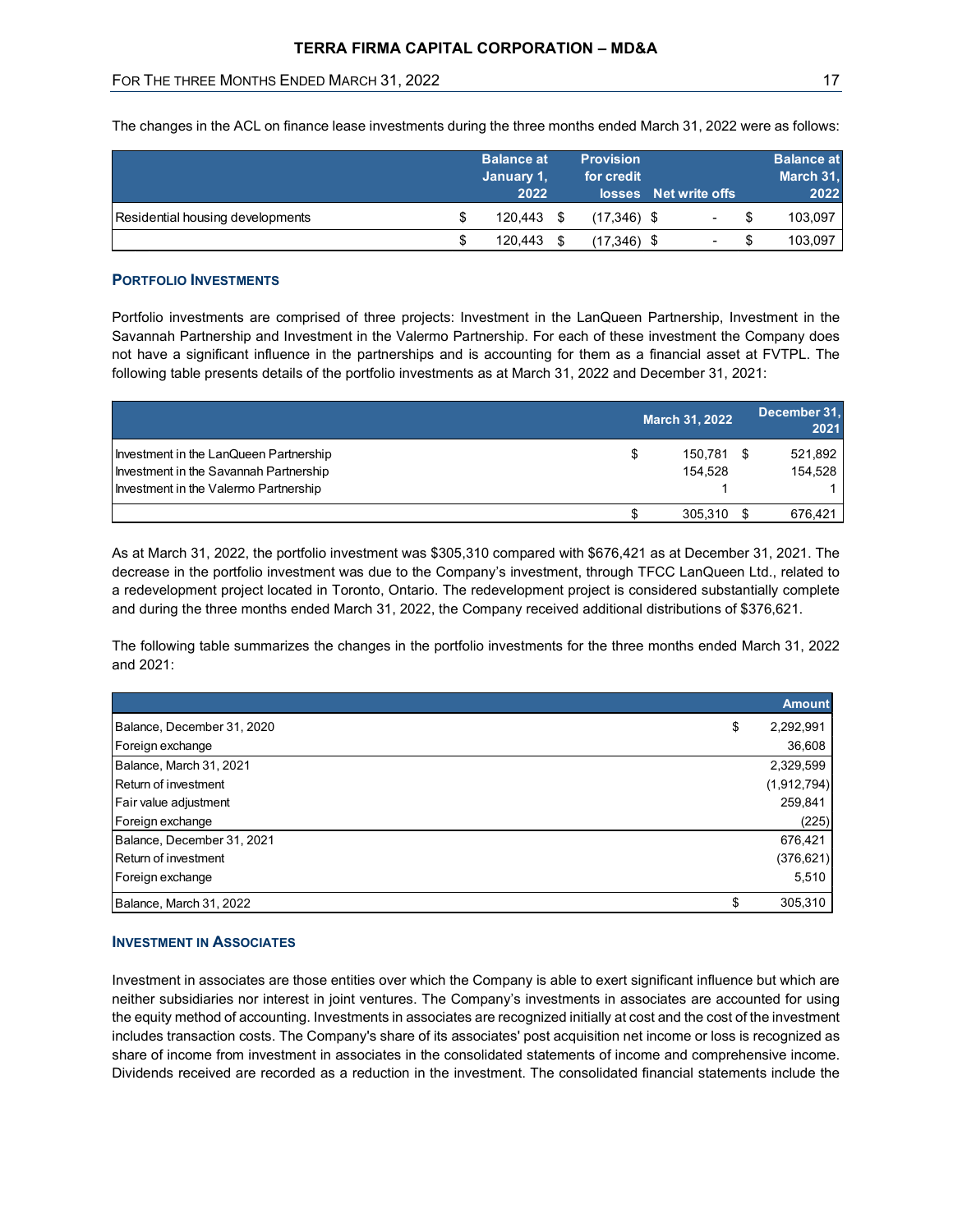# FOR THE THREE MONTHS ENDED MARCH 31, 2022 18 18 18 18 18

| <b>TERRA FIRMA CAPITAL CORPORATION - MD&amp;A</b>                                                                |                                        |
|------------------------------------------------------------------------------------------------------------------|----------------------------------------|
| FOR THE THREE MONTHS ENDED MARCH 31, 2022                                                                        | 18                                     |
|                                                                                                                  |                                        |
| commences until the date that significant influence ceases.                                                      |                                        |
| The following table presents details of the investment in associates as at March 31, 2022 and December 31, 2021: |                                        |
|                                                                                                                  | December 31,<br>March 31, 2022<br>2021 |
| (a) Investment in the Lan Partnership                                                                            | 799,533 \$<br>791,181<br>\$            |
| (b) Investment in the TF Royal Palm                                                                              | 1,383,346<br>1,443,589                 |
| (c) Investment in TFCC Senior Debt Fund ILP                                                                      | 2,174,053<br>2,176,818                 |
| (d) Investment in TFCC US Senior Real Estate Fund II Funding LP                                                  | 4,022,011<br>4,016,131                 |

On February 5, 2021, the Company, through its wholly owned subsidiary TFCC USA III Holding Corporation (the "TFCC USA III Holding") and third-party investors, entered into a limited partnership agreement ( "Debt Fund I") whereby the investors and TFCC USA III Holding committed to advance total capital of \$29,025,000 and \$3,475,000, respectively. Debt Fund I entered into a loan agreement with the wholly-owned subsidiary of the Company TFCC USA III Corporation (the "TFCC USA III"). Debt Fund I secured a new \$10,000,000 credit facility with a U.S. bank. Terra Firma Senior Debt Fund Corporation, a wholly-owned subsidiary of the Company, acts as a general partner of Debt Fund I.

During the three months ended March 31, 2022, the Company received distributions of \$55,209 and recognized its share of income of \$57,974 which was recorded under "Share of loss (income) from investment in associates" in the Interim Condensed Consolidated Statements of Income and Comprehensive Income.

On December 7, 2021, the Company, through its wholly owned subsidiary TFCC USA III Holding and third-party investors, entered into a limited partnership agreement ("Debt Fund II"). As at December 31, 2021, the investors and TFCC USA III Holding committed to advance total capital of \$33,587,000 and \$4,000,000, respectively. Debt Fund II entered into a loan agreement with TFCC USA IV Corporation (the "TFCC USA IV"). Terra Firma Senior Debt Fund Corporation, a wholly-owned subsidiary of the Company, acts as a general partner of Debt Fund II.

During the three months ended March 31, 2022, Debt Fund II secured a \$12,000,000 credit facility with a U.S. bank. For the three months ended March 31, 2022, the Company received distributions of \$102,222 and recognized its share of income of \$108,102 recorded under "Share of loss (income) from investment in associates" in the Consolidated Statement of Income and Comprehensive Income.

The following table summarizes the changes in the investment in associates for the three months ended March 31, 2022 and 2021: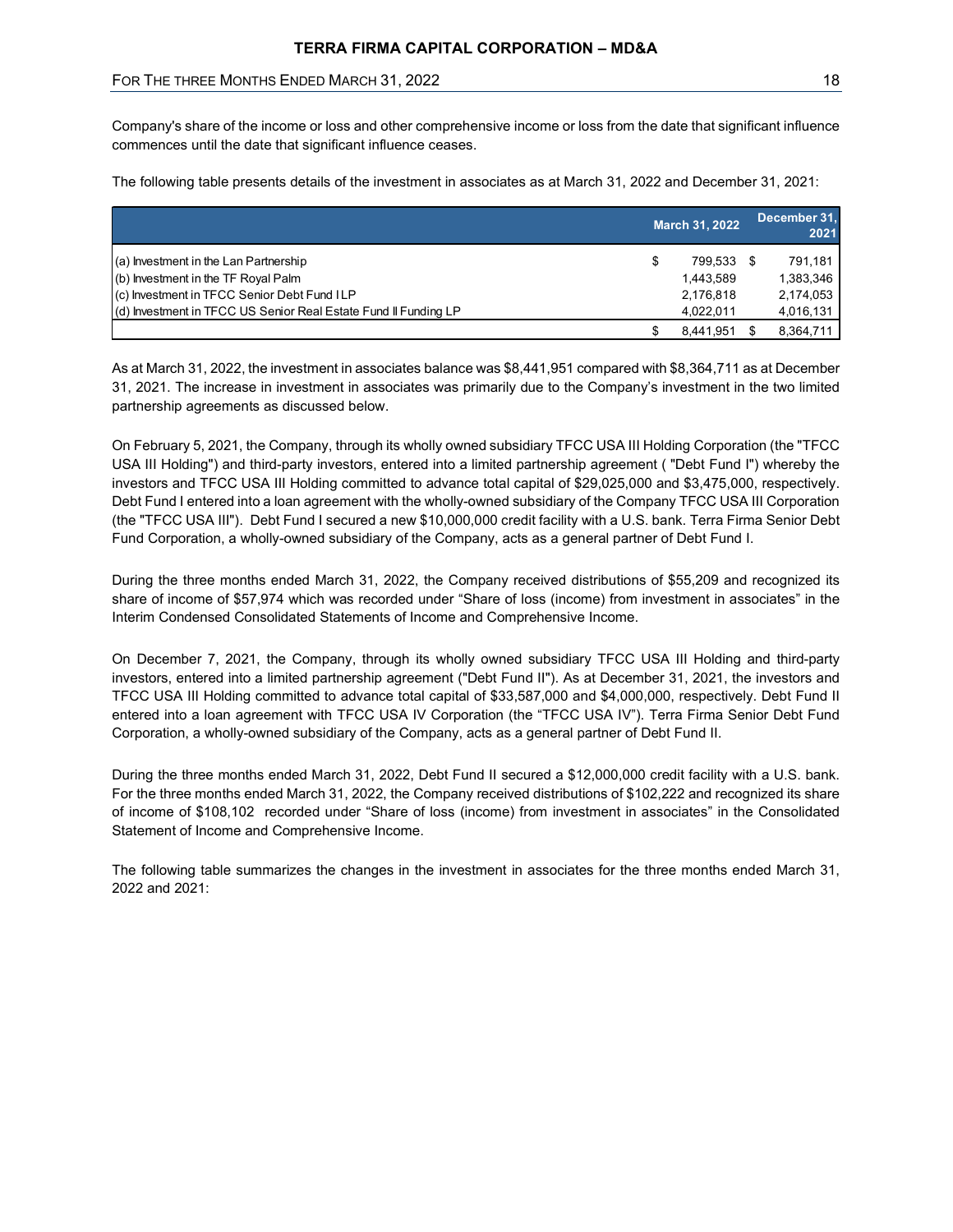| TERRA FIRMA CAPITAL CORPORATION - MD&A<br>FOR THE THREE MONTHS ENDED MARCH 31, 2022 |                     |
|-------------------------------------------------------------------------------------|---------------------|
|                                                                                     |                     |
|                                                                                     |                     |
|                                                                                     |                     |
|                                                                                     |                     |
|                                                                                     |                     |
|                                                                                     |                     |
|                                                                                     |                     |
|                                                                                     |                     |
|                                                                                     | 19                  |
|                                                                                     |                     |
|                                                                                     | <b>Amount</b>       |
| Balance, December 31, 2020                                                          | 3,112,395<br>\$     |
| Investment funded                                                                   | 843,750             |
| Income earned                                                                       | 79,627              |
| Distributions received                                                              | (27, 182)           |
| Foreign exchange                                                                    | 25,252              |
| Balance, March 31, 2021                                                             | 4,033,842           |
| Investment funded                                                                   | 5,310,750           |
| Fair value adjustment                                                               | (222, 222)          |
| Income earned                                                                       | 364,573             |
| Distributions received                                                              | (164, 421)          |
| Return of capital                                                                   | (992, 082)          |
| Foreign exchange                                                                    | 34,271              |
|                                                                                     | 8,364,711           |
| Balance, December 31, 2021                                                          | 235,070             |
| Income earned                                                                       |                     |
| Distributions received                                                              |                     |
| Foreign exchange                                                                    | (166, 182)<br>8,352 |

# JOINT ARRANGEMENTS

## JOINT OPERATIONS

#### Montreal Street JV:

| <b>JOINT ARRANGEMENTS</b>                                                                                                                                                                                                                                                                                                                                                                                                                                                          |                   |                      |
|------------------------------------------------------------------------------------------------------------------------------------------------------------------------------------------------------------------------------------------------------------------------------------------------------------------------------------------------------------------------------------------------------------------------------------------------------------------------------------|-------------------|----------------------|
| <b>JOINT OPERATIONS</b>                                                                                                                                                                                                                                                                                                                                                                                                                                                            |                   |                      |
| The Company's interest in the following property is subject to joint control and, accordingly, the Company has recorded<br>its proportionate share of the related assets, liabilities, revenue and expenses of the properties following the<br>proportionate consolidation method.                                                                                                                                                                                                 |                   |                      |
| <b>Montreal Street JV:</b>                                                                                                                                                                                                                                                                                                                                                                                                                                                         |                   |                      |
| In July 2009, the Company entered into a co-tenancy agreement (the "Montreal Street JV") with a development partner<br>and developed a retail property in Ottawa, Ontario. The land on which the store developed is subject to a 20-year land<br>lease, with five renewal options of five years each. The Company's ownership interest in the Montreal Street JV is<br>55.0%. At March 31, 2022 and December 31, 2021, the Company's share of net assets in Montreal Street JV was |                   |                      |
| \$901,751 and \$876,089, respectively.                                                                                                                                                                                                                                                                                                                                                                                                                                             |                   |                      |
| The financial information in respect of the Company's investment in joint operations at March 31, 2022 and December<br>31, 2021 was as follows:                                                                                                                                                                                                                                                                                                                                    |                   |                      |
|                                                                                                                                                                                                                                                                                                                                                                                                                                                                                    | March 31,<br>2022 | December 31,<br>2021 |
| Cash and cash equivalents                                                                                                                                                                                                                                                                                                                                                                                                                                                          | \$<br>141,659 \$  | 133,582              |
| Amounts receivable and prepaid expenses                                                                                                                                                                                                                                                                                                                                                                                                                                            | 84,930            | 84,775               |
| Investment property                                                                                                                                                                                                                                                                                                                                                                                                                                                                | 1,766,249         | 1,747,799            |
| Right of use asset                                                                                                                                                                                                                                                                                                                                                                                                                                                                 | 636,365           | 643,815              |
| Total assets                                                                                                                                                                                                                                                                                                                                                                                                                                                                       | 2,629,202         | 2,609,971            |
|                                                                                                                                                                                                                                                                                                                                                                                                                                                                                    |                   |                      |
| Accounts payable and accrued liabilities                                                                                                                                                                                                                                                                                                                                                                                                                                           | 37,951            | 37,533               |
| Mortgages payable                                                                                                                                                                                                                                                                                                                                                                                                                                                                  | 1,014,370         | 1,018,183            |
| Lease obligations                                                                                                                                                                                                                                                                                                                                                                                                                                                                  | 675,130           | 678,166              |
| <b>Total liabilities</b>                                                                                                                                                                                                                                                                                                                                                                                                                                                           | 1,727,451         | 1,733,882            |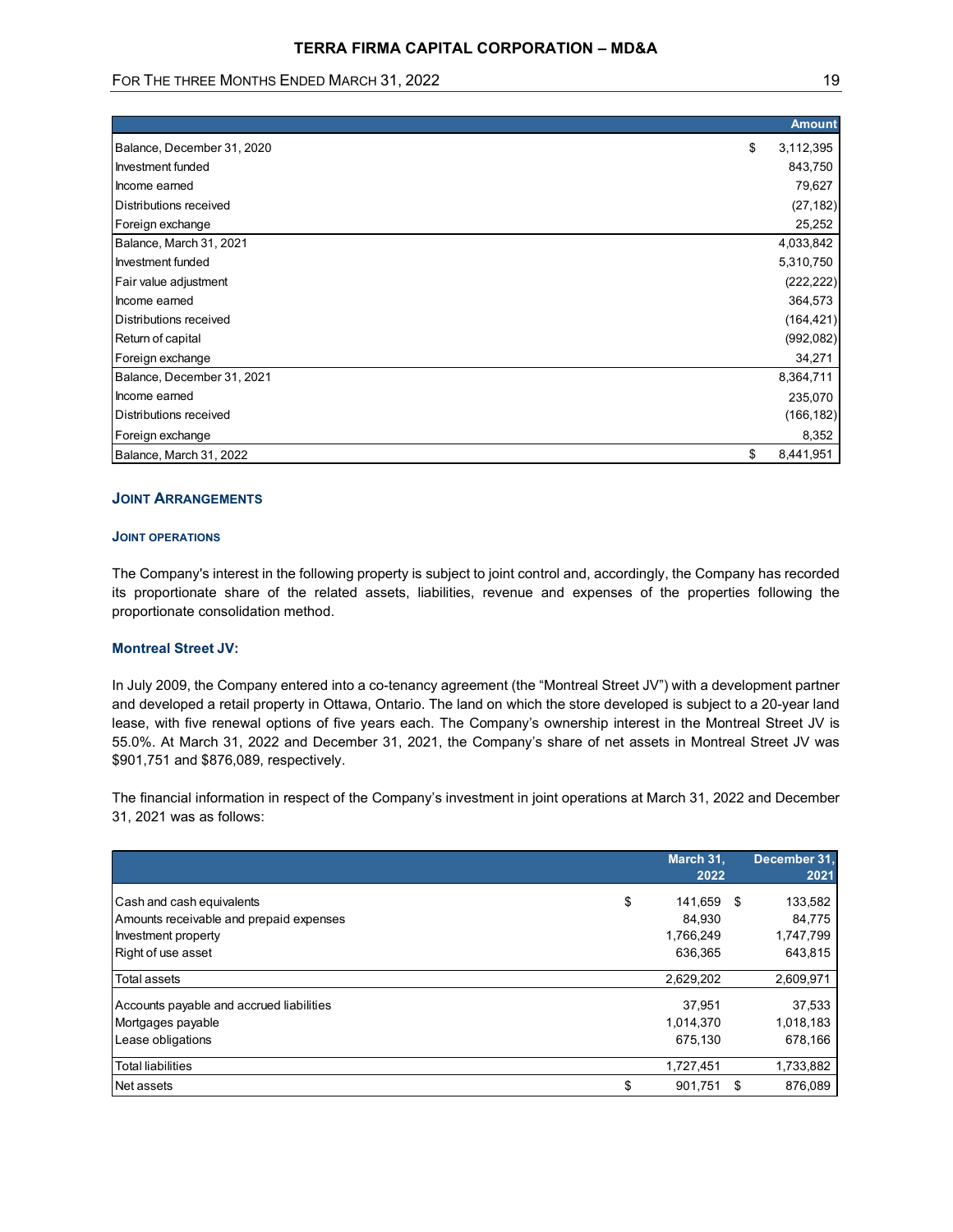| FOR THE THREE MONTHS ENDED MARCH 31, 2022 |                           | 20               |
|-------------------------------------------|---------------------------|------------------|
|                                           | <b>Three months ended</b> |                  |
|                                           | March 31,                 | March 31,        |
|                                           | 2022                      | 2021             |
| Revenue                                   |                           |                  |
| Rental                                    | \$<br>43,413 \$           | 40,559           |
| Expenses (income)                         |                           |                  |
| Property operating costs                  | 15,071                    | 14,837           |
| General and administrative expenses       | 884                       | (590)            |
| Interest expense                          | 11,229<br>27,184          | 12,225<br>26,472 |

#### INVESTMENT PROPERTY

The Company has interests in an investment property subject to joint control, accordingly, the Company has recorded its proportionate share of the related assets, liabilities, revenue, and expenses of the property.

As at March 31, 2022 and December 31, 2021, the fair value was determined by the Company's management. The Company determined the fair value of investment property in the Montreal Street JV using the direct capitalization method. Under the direct capitalization method, fair values were determined by capitalizing the estimated future normalized net operating income at the market capitalization rates. The capitalization rate used in the valuation of the property was 6.25% (December 31, 2019 - 6.25%). At March 31, 2022 and December 31, 2021, the carrying value of the Company's proportionate share of investment property in the Montreal Street JV is \$1,766,249 (CA\$2,208,694) and \$1,747,799 (CA\$2,208,694), respectively.

As at March 31, 2022, a 25-basis-point decrease in the overall capitalization rate would increase the Company's proportionate share of the value of investment property in the Montreal Street JV by CA\$92,400, and a 25-basis-point increase in the overall capitalization rate would decrease the Company's proportionate share of the value of investment property in the Montreal Street JV by CAD \$85,250.

#### CONVERTIBLE NOTE RECEIVABLE

On January 29, 2019, the Company entered into a loan agreement with an unrelated Ontario corporation that provides web-based crowdfunding services and holds an Exempt Market Dealer license. The loan was provided to assist in expanding its operations. The loan was made in exchange for a convertible promissory note receivable (the "Convertible Note") with a face value of CA\$2,000,000. At signing, the Company advanced \$752,349 (CA\$1,000,000) of the CA\$2,000,000 commitment. As at March 31, 2022, the Company advanced a total of \$1,647,701 (CAD \$1,750,000). The remaining CAD \$250,000 will be advanced in tranches upon the achievement of certain key performance indicators. The Convertible Note bears interest at the rate of 8.0% per annum, calculated and compounded semiannually. Pursuant to the terms of the agreement, the Company has the option to convert the principal and accrued interest into an equity interest. During the three months ended March 31, 2022, the maturity of the Convertible Note was extended a further 12 months to January 29, 2023. During the three months ended March 31, 2022, the Company capitalized interest income of \$57,754.

The following table summarizes the changes in the Convertible Note receivable for the three months ended March 31, 2022 and 2021: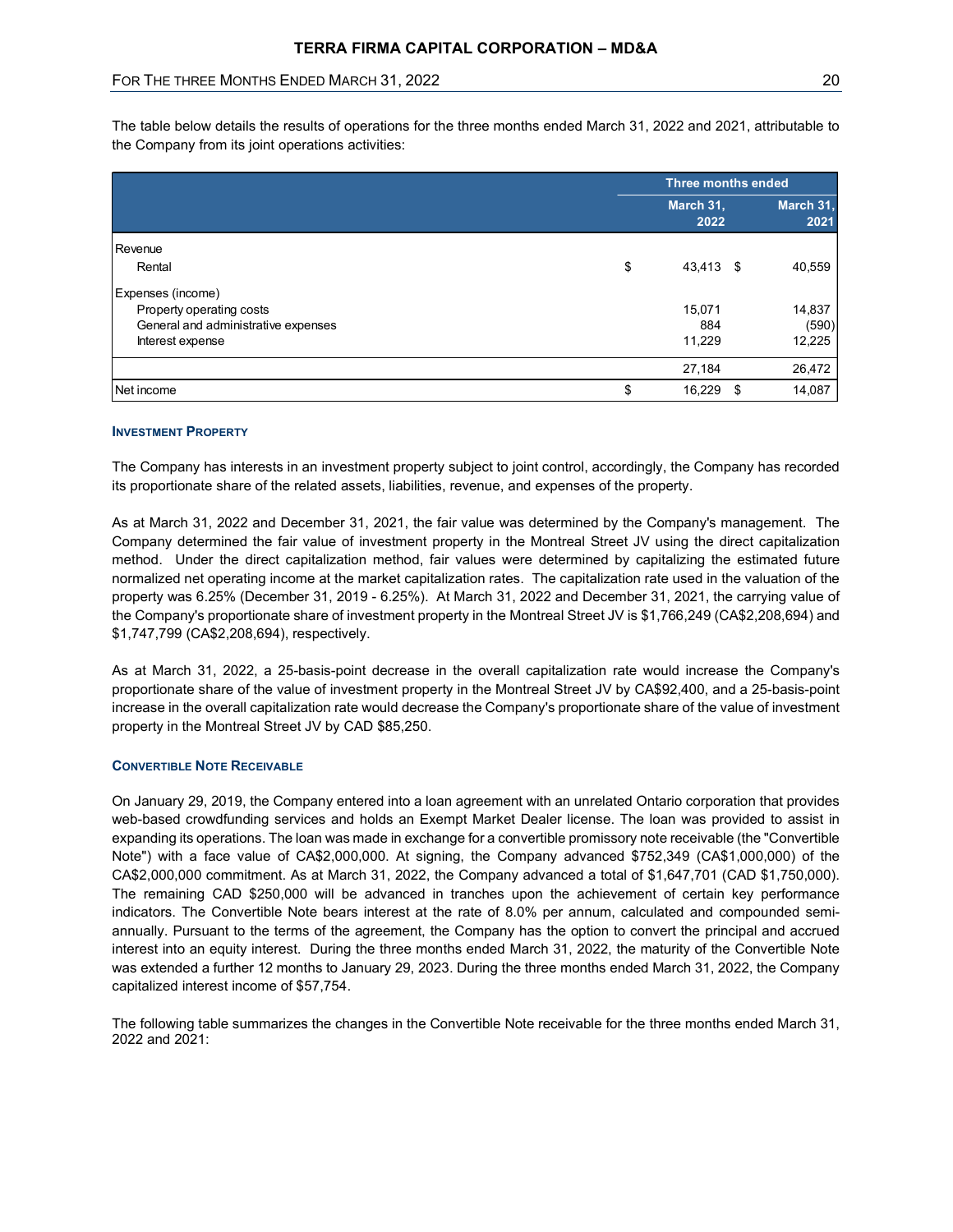# FOR THE THREE MONTHS ENDED MARCH 31, 2022 **21 21 21 21 22 21 21 22 21 21 22 21 22** 21

| <b>TERRA FIRMA CAPITAL CORPORATION - MD&amp;A</b>                      |                 |
|------------------------------------------------------------------------|-----------------|
|                                                                        |                 |
| FOR THE THREE MONTHS ENDED MARCH 31, 2022                              | 21              |
|                                                                        |                 |
|                                                                        |                 |
|                                                                        | <b>Amount</b>   |
|                                                                        | 1,080,536<br>\$ |
| Balance, December 31, 2020                                             | 38,551          |
| Interest capitalized<br>Foreign exchange                               | 14,797          |
| Balance, March 31, 2021                                                | 1,133,884       |
| Funding of investment                                                  | 399,425         |
|                                                                        | 50,423          |
| Interest capitalized<br>Foreign exchange                               | (11, 222)       |
|                                                                        | 1,572,510       |
|                                                                        | 57,754          |
| Balance, December 31, 2021<br>Interest capitalized<br>Foreign exchange | 17,437          |

#### ASSETS UNDER MANAGEMENT

The Company manages assets and collects fees, and spreads on assets that are reported on the Company's consolidated statement of financial position. The Company also generates spreads, fees and/or is entitled to receive carried interest from certain investments (investment in associates and portfolio investments) in which the Company and syndicate investors invested and the syndicate investors' share of investments are not included in the Company's consolidated financial statements.

AUM (a non-IFRS financial measure) at March 31, 2022 and December 31, 2021 was \$125,391,613 and \$128,524,807, respectively. AUM fluctuates as a result of the funding of new investments and repayments of investments. The reduction in AUM was primarily due to the early repayment of loan and mortgage investments, partially offset by the increase in the investments in finance leases.

## UNFUNDED COMMITMENTS

Pursuant to certain lending and land banking (investment in finance leases) agreements, the Company is committed to funding additional advances, subject to borrowers and homebuilders meeting certain funding conditions. Unfunded commitments as at March 31, 2022 and December 31, 2021 were \$110,678,198 and \$119,136,773, respectively. The Company's commitments are subject to borrowers and homebuilders performing development work on the sites and being compliant under the Company's loan and land banking agreements. The funding commitments may expire without being drawn upon, and commitments do not necessarily represent future cash requirements or future assets for the Company. A portion of these funding commitments are sometimes offset by partial payments by borrowers or homebuilders as they sell or acquire portions of the Company's land collateral. Furthermore, the Company manages its unfunded commitments through forecasting cash flow from operations and considering anticipated investing and financing activities. The Company continually seeks opportunities to raise capital for loan and land banking originations through a syndicate of sophisticated, accredited investors. Overall, the Company expects to fund its commitments through various sources of financing which includes cash flow from operations, loans and mortgage syndications and Credit Facilities. UNFUNDED COMMITMENTS<br>
Pursuant to certain lending and land banking (investment in finance leases) agreements, the Company is committed to<br>
furthery additional advances, subject to borrowers and homebuilders meeting certain Unit under Communiterins 1,41 and the main of the comparison is committed to compary is committed to compary a committed to compary a committed to barrowers and homebuilders meeting certain funding conditions. Unfunded<br>
Du Pursuant to certain lending and land banking (investment in finance leases) agreements, the Company is committed to chromomy is committed to committed the company of converts and banking divided in funding conditions: Unfu Unrain additional advances, subject to borrowers and homebuliders meeting certain functing coordiness. Unrinded<br>
Company's committents are subject to borrowers and come builders performing development work on the siles and

The following table summarizes the unfunded commitments as at March 31, 2022 and December 31, 2021:

|                               |                       |     | December 31. |
|-------------------------------|-----------------------|-----|--------------|
|                               | <b>March 31, 2022</b> |     | 2021         |
| Loan and mortgage investments | 38,537,932<br>S       | SS. | 46,038,263   |
| Finance leases                | 58,279,337            |     | 59,239,668   |
| Portfolio investments         | 1.311.010             |     | 1,311,010    |
| Investment in associates      | 12,350,000            |     | 12,350,000   |
| Convertible note              | 199.920               |     | 197.832      |
| Total Unfunded Commitments    | \$110,678,199         | S.  | 119.136,773  |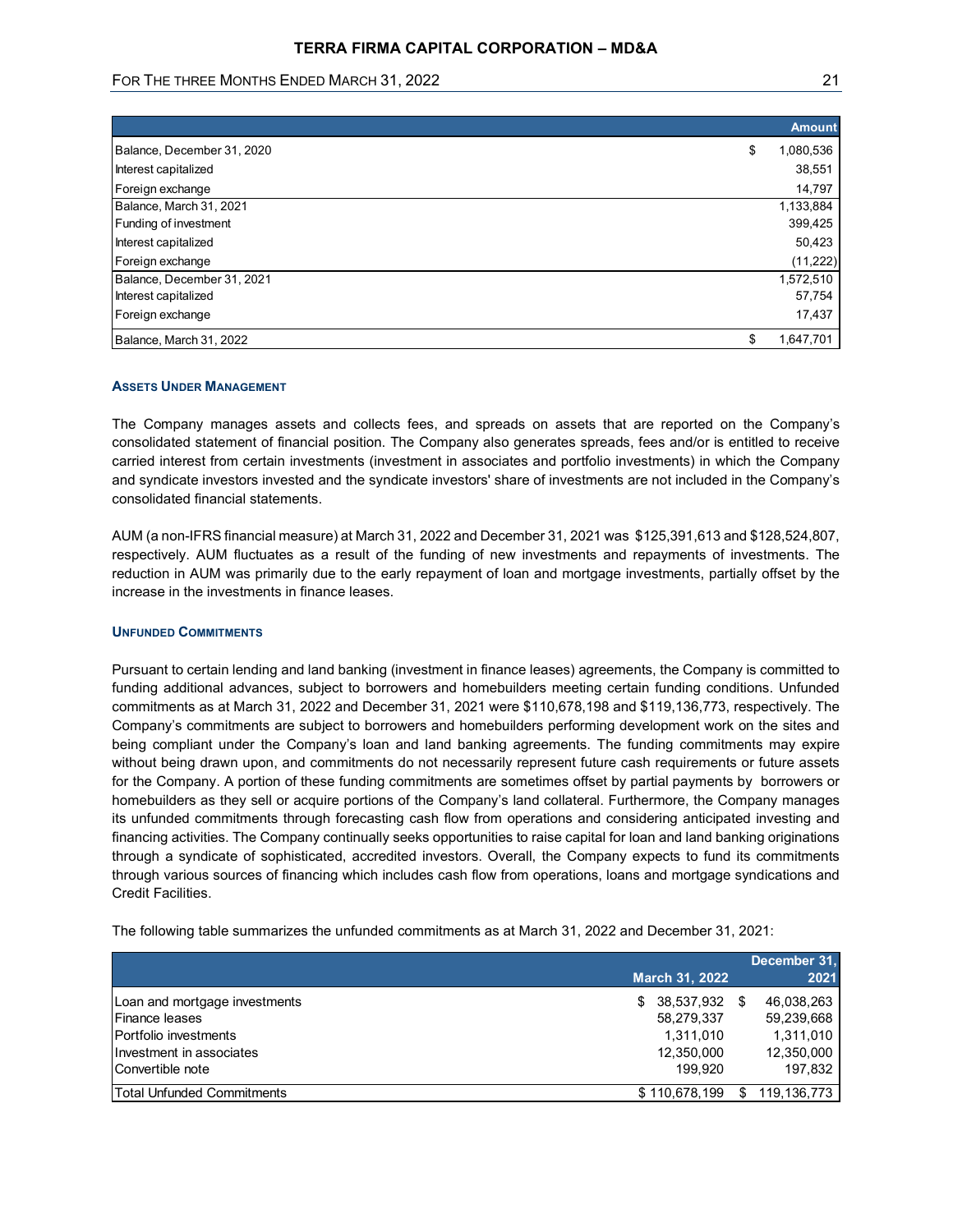# LIQUIDITY AND CASH FLOW

#### **LIQUIDITY**

#### CASH FLOW

| <b>LIQUIDITY</b>                                                                                                                                                                                                                                                                                                                                                                                                                                                                                                                                                                                                                                                                                                                    |                                                |                                             |
|-------------------------------------------------------------------------------------------------------------------------------------------------------------------------------------------------------------------------------------------------------------------------------------------------------------------------------------------------------------------------------------------------------------------------------------------------------------------------------------------------------------------------------------------------------------------------------------------------------------------------------------------------------------------------------------------------------------------------------------|------------------------------------------------|---------------------------------------------|
| The return on the Loan Portfolio is a crucial component of the Company's financial results. The Company's investment<br>strategy focuses on the total return of assets needed to support the underlying liabilities, asset-liability management<br>and achieving an appropriate return on capital. The Company's continued focus is to manage risks and returns and to<br>position its Loan Portfolio to take advantage of market opportunities while attempting to mitigate adverse effects.<br>Material changes in market conditions may adversely affect the Company's net cash flow from operating activities and<br>liquidity. A more detailed discussion of these risks is found under the "Risks and Uncertainties" section. |                                                |                                             |
| The Company expects to be able to meet all of its obligations as they become due and to provide for the future growth<br>of the business. The Company has a number of financing sources to fulfill its commitments including, (i) cash flow from<br>its operating activities, (ii) loan and mortgage syndications, (iii) mortgages payable, (iv) credit facilities, (iv) issuance of                                                                                                                                                                                                                                                                                                                                                |                                                |                                             |
| unsecured notes payable, (v) issuance of Shares and Debentures, or any combination thereof.                                                                                                                                                                                                                                                                                                                                                                                                                                                                                                                                                                                                                                         |                                                |                                             |
| <b>CASH FLOW</b>                                                                                                                                                                                                                                                                                                                                                                                                                                                                                                                                                                                                                                                                                                                    |                                                |                                             |
| The following table details the changes in cash and cash equivalents for the three months ended March 31, 2022 and<br>2021:                                                                                                                                                                                                                                                                                                                                                                                                                                                                                                                                                                                                         |                                                |                                             |
|                                                                                                                                                                                                                                                                                                                                                                                                                                                                                                                                                                                                                                                                                                                                     | <b>Three months ended</b>                      |                                             |
|                                                                                                                                                                                                                                                                                                                                                                                                                                                                                                                                                                                                                                                                                                                                     | March 31,<br>2022                              | March 31                                    |
| Cash provided by operating activities<br>Cash (used in) provided by financing activities<br>Cash provided by (used in) investing activities                                                                                                                                                                                                                                                                                                                                                                                                                                                                                                                                                                                         | \$<br>207,199 \$<br>(1, 184, 844)<br>3,992,702 | 2021<br>424,051<br>7,369,508<br>(9,559,510) |
| Increase (decrease) in cash and cash equivalents                                                                                                                                                                                                                                                                                                                                                                                                                                                                                                                                                                                                                                                                                    | 3,015,057                                      | (1,765,951)                                 |
| Cash and cash equivalents, beginning of period                                                                                                                                                                                                                                                                                                                                                                                                                                                                                                                                                                                                                                                                                      | 18,107,159                                     | 3,780,824                                   |

## Operating Activities

Cash provided by operating activities for the three months ended March 31, 2022 of \$207,199 compared with \$424,051 for the same period in the prior year. The fluctuation in cash provided by operating activies was related primarily to the net cash used in and provided by lending operations.

## Financing Activities

Cash flows from financing activities, as reflected in the interim condensed consolidated statements of cash flows, are summarized in the following table: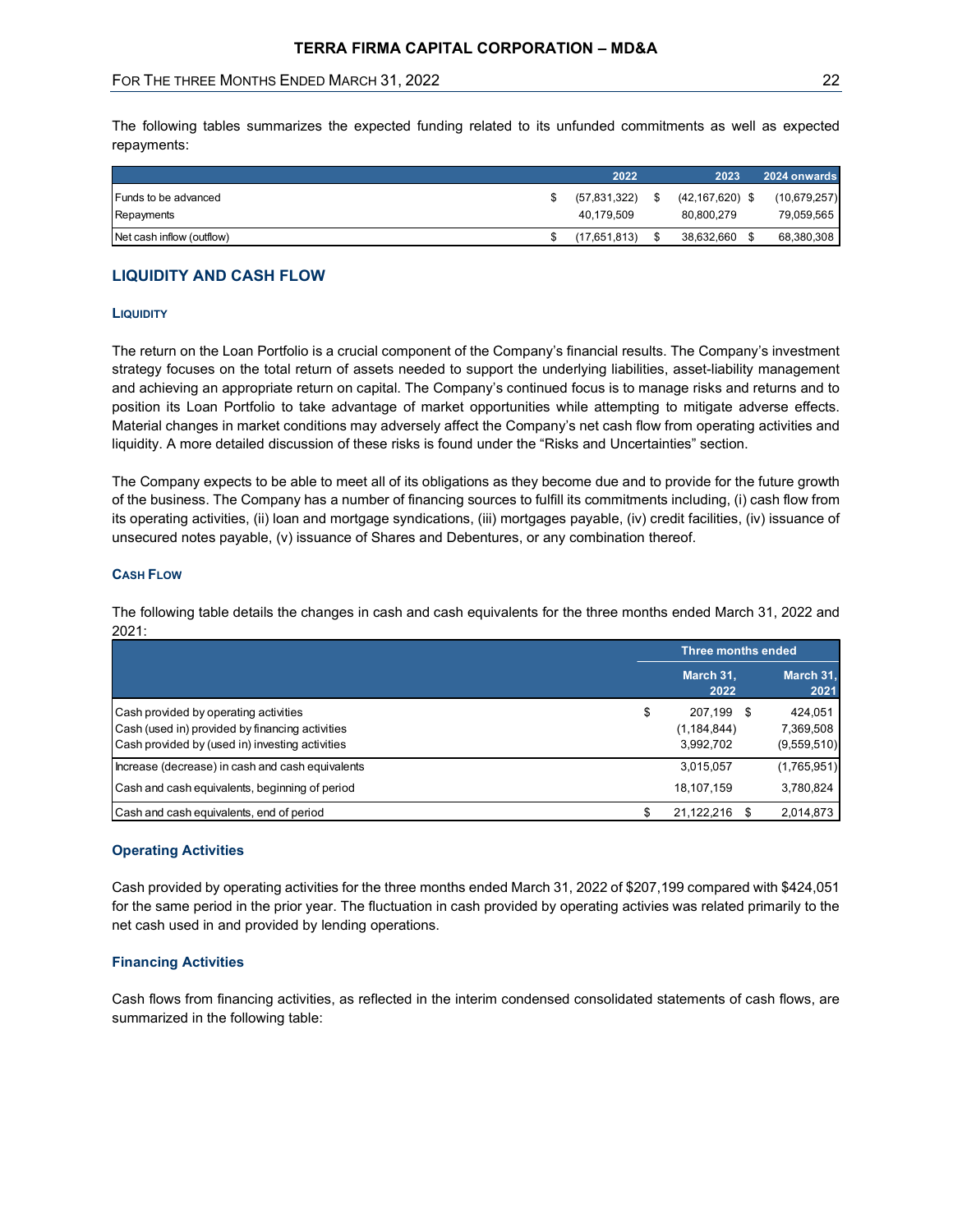# TERRA FIRMA CAPITAL CORPORATION – MD&A

# FOR THE THREE MONTHS ENDED MARCH 31, 2022 **23** 23

| FOR THE THREE MONTHS ENDED MARCH 31, 2022                                                                                                                                                                                                                                                                                                                                                                                                                                                                                                                                                                  |          |                                                                                                                        |                                                                                                                        |
|------------------------------------------------------------------------------------------------------------------------------------------------------------------------------------------------------------------------------------------------------------------------------------------------------------------------------------------------------------------------------------------------------------------------------------------------------------------------------------------------------------------------------------------------------------------------------------------------------------|----------|------------------------------------------------------------------------------------------------------------------------|------------------------------------------------------------------------------------------------------------------------|
|                                                                                                                                                                                                                                                                                                                                                                                                                                                                                                                                                                                                            |          |                                                                                                                        | 23                                                                                                                     |
|                                                                                                                                                                                                                                                                                                                                                                                                                                                                                                                                                                                                            |          | Three months ended                                                                                                     |                                                                                                                        |
|                                                                                                                                                                                                                                                                                                                                                                                                                                                                                                                                                                                                            |          | March 31,<br>2022                                                                                                      | March 31,<br>2021                                                                                                      |
| Proceeds from loan and mortgage syndications<br>Proceeds from loan payable on finance leases<br>Repayments of loan and mortgage syndications<br>Repayment of loans payable<br>Repayments of mortgages payable<br>Repayment of short-term unsecured loans payable<br>Proceeds from credit facilities<br>Repayments of credit facilities<br>Dividends paid<br>Cash provided by (used in) financing activities<br><b>Investing Activities</b><br>Cash flows from investing activities, as reflected in the interim condensed consolidated statements of cash flows, are<br>summarized in the following table: | \$<br>\$ | 3,483,692 \$<br>9,500,247<br>(5,352,978)<br>(8,246,884)<br>(14, 396)<br>(289, 744)<br>(264, 781)<br>$(1, 184, 844)$ \$ | 2,058,404<br>9,052,361<br>(3,286,483)<br>(9, 353)<br>(226, 793)<br>9,000,000<br>(9,000,000)<br>(218, 628)<br>7,369,508 |
|                                                                                                                                                                                                                                                                                                                                                                                                                                                                                                                                                                                                            |          | Three months ended                                                                                                     |                                                                                                                        |
|                                                                                                                                                                                                                                                                                                                                                                                                                                                                                                                                                                                                            |          | March 31,<br>2022                                                                                                      | March 31<br>2021                                                                                                       |
| Funding of loan and mortgage investments<br>Repayments of loan and mortgage investments<br>Funding of investment in finance leases                                                                                                                                                                                                                                                                                                                                                                                                                                                                         | \$       | $(7,500,332)$ \$<br>14,919,082<br>(8,790,053)<br>4,987,384                                                             | (3,242,612)<br>5,272,943<br>(11,993,256)<br>1,247,165<br>(843, 750)                                                    |
| Proceeds from sale of finance leases<br>Funding of investment in associates<br>Return of capital of portfolio investment                                                                                                                                                                                                                                                                                                                                                                                                                                                                                   |          | 376,621                                                                                                                |                                                                                                                        |

#### Investing Activities

|                                                 |    | Three months ended |                   |
|-------------------------------------------------|----|--------------------|-------------------|
|                                                 |    | March 31,<br>2022  | March 31.<br>2021 |
| Funding of loan and mortgage investments        | S. | $(7,500,332)$ \$   | (3,242,612)       |
| Repayments of loan and mortgage investments     |    | 14,919,082         | 5,272,943         |
| Funding of investment in finance leases         |    | (8,790,053)        | (11,993,256)      |
| Proceeds from sale of finance leases            |    | 4,987,384          | 1,247,165         |
| Funding of investment in associates             |    |                    | (843,750)         |
| Return of capital of portfolio investment       |    | 376,621            |                   |
| Cash provided by (used in) investing activities |    | 3,992,702 \$       | (9,559,510)       |

# CAPITAL STRUCTURE AND DEBT PROFILE

# CAPITAL STRUCTURE

| Return of capital of portfolio investment                                                                                                                                                                                                                                                                                                                                                                                                                                                                                                                                           | 376,621                                                                   |                                                                              |
|-------------------------------------------------------------------------------------------------------------------------------------------------------------------------------------------------------------------------------------------------------------------------------------------------------------------------------------------------------------------------------------------------------------------------------------------------------------------------------------------------------------------------------------------------------------------------------------|---------------------------------------------------------------------------|------------------------------------------------------------------------------|
| Cash provided by (used in) investing activities                                                                                                                                                                                                                                                                                                                                                                                                                                                                                                                                     | \$<br>3,992,702 \$                                                        | (9,559,510)                                                                  |
| <b>CAPITAL STRUCTURE AND DEBT PROFILE</b>                                                                                                                                                                                                                                                                                                                                                                                                                                                                                                                                           |                                                                           |                                                                              |
| <b>CAPITAL STRUCTURE</b>                                                                                                                                                                                                                                                                                                                                                                                                                                                                                                                                                            |                                                                           |                                                                              |
| The Company defines its capital as the aggregate of shareholders' equity, loan and mortgage syndications, Credit<br>Facilities, loans payable and mortgages payable. The Company's capital management is designed to ensure that the<br>Company has sufficient financial flexibility in the short-term and long-term, grows cash flow and solidifies the Company's<br>long-term creditworthiness and ensures a positive return for the shareholders.                                                                                                                                |                                                                           |                                                                              |
|                                                                                                                                                                                                                                                                                                                                                                                                                                                                                                                                                                                     |                                                                           |                                                                              |
| The Company adjusts its capital structure considering general economic conditions and the Company's working capital<br>requirements. In order to maintain or adjust its capital structure, the Company, upon approval from its Board, may pay<br>dividends, buy back Shares or undertake other activities as deemed appropriate under the specific circumstances. The<br>Board reviews and approves any material transactions not in the ordinary course of business.<br>As at March 31, 2022 and December 31, 2021, respectively, the total capital of the Company was as follows: |                                                                           |                                                                              |
|                                                                                                                                                                                                                                                                                                                                                                                                                                                                                                                                                                                     | March 31,<br>2022                                                         | December 31,<br>2021                                                         |
| Loan and mortgage syndications<br>Credit Facilities<br>Unsecured note payable<br>Mortgages payable<br>Loans payable<br>Shareholders' Equity                                                                                                                                                                                                                                                                                                                                                                                                                                         | \$<br>20,539,227 \$<br>(61, 379)<br>1,014,370<br>64,306,573<br>43,889,472 | 22,043,144<br>(115, 321)<br>289,744<br>1,018,183<br>63,053,210<br>43,579,220 |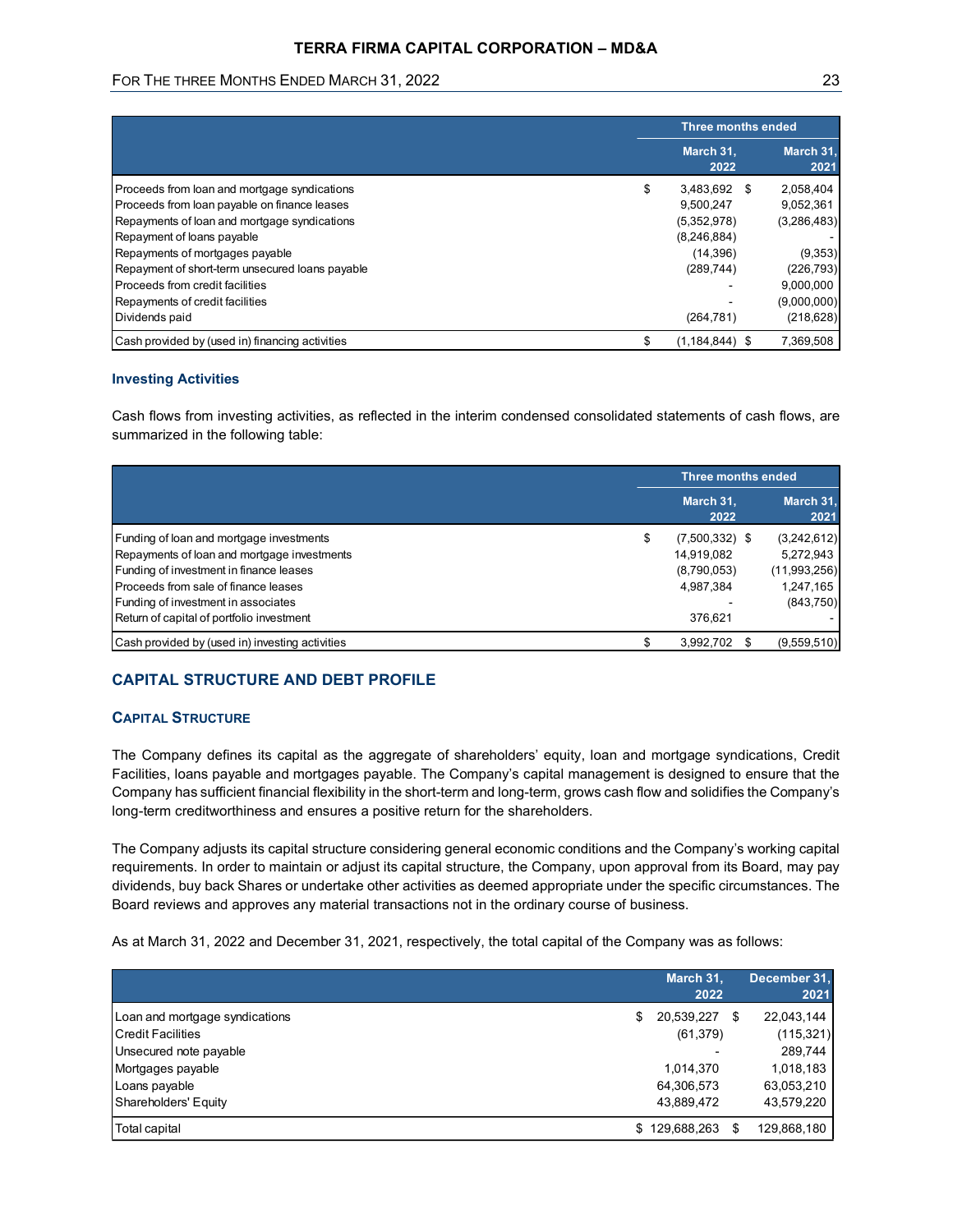# LOAN AND MORTGAGE SYNDICATIONS

The Company enhances the Loan Portfolio through Loan Syndications, Credit Facilities and mortgages payable. These financial liabilities are designed to increase the Company's overall returns through the issuance of specific debt instruments bearing lower effective interest rates than those being realized on the Loan Portfolio itself while lowering the Company's overall risk profile.

Loan and mortgage investments are sourced through one of the following initiatives:

- (1) the syndication of certain loan investments to private investors each participating in a prescribed manner on an investment by investment basis – in which cases, the investors rank on a pari-passu basis with the Company's share of Loan and Mortgage Investments; or
- (2) conventional construction or permanent financing secured by the project or investment property in which the Company is generally in a subordinate position to the conventional construction lenders.

The Company may initially fund the Loan Portfolio and may syndicate to other investors sourced by the Company on a pari-passu basis. The syndicated portion of the investments are sold to investors and owned by the investors in a prescribed manner and are governed by loan servicing agreements. The terms of the syndication would typically mirror the terms of the loan except for the interest rate paid to syndicated investors. In addition, the Company would retain any commitment fee and certain other fees earned from the borrower. Management of the mortgage origination, funding, payouts and delinquency (if applicable) are all administered by Terra Firma MA Ltd. (the "TFMA"), a wholly owned subsidiary of the Company on behalf of the syndicate investors. The security documents are typically registered in the name of the Company and held in trust on behalf of the syndicated investors.

| in the name of the Company and held in trust on behalf of the syndicated investors.                                                                                                                                                                                                                                                                                                                                                                                                                                   |                                                                 |                               |                                     |                                                                 |                               |                              |
|-----------------------------------------------------------------------------------------------------------------------------------------------------------------------------------------------------------------------------------------------------------------------------------------------------------------------------------------------------------------------------------------------------------------------------------------------------------------------------------------------------------------------|-----------------------------------------------------------------|-------------------------------|-------------------------------------|-----------------------------------------------------------------|-------------------------------|------------------------------|
| The loan servicing agreement stipulates the ownership interest of the syndicate investors in the loan investments and<br>segregates the ownership of the syndicate investors from the Company. Each syndicated Loan and Mortgage<br>Investment has a designated rate of return that the syndicated investors expect to earn from that Loan and Mortgage<br>Investment. This specific rate will vary from mortgage to mortgage depending on the loan-to-value, mortgage position,<br>location, term and exit strategy. |                                                                 |                               |                                     |                                                                 |                               |                              |
| Under IFRS, the Company recognizes the loan and mortgage investments and the loan syndications on a gross basis.<br>The interest income earned and related interest expense on the syndicate investors are recognized in the statements<br>of income and comprehensive income. From a legal perspective, the syndicated portion of the loan and mortgage<br>investments are owned by syndicate investors. The Company neither has beneficial ownership in the syndicated assets                                       |                                                                 |                               |                                     |                                                                 |                               |                              |
| nor has any obligation with regards to the syndicated loans.                                                                                                                                                                                                                                                                                                                                                                                                                                                          |                                                                 |                               |                                     |                                                                 |                               |                              |
| TFMA administers the Loan Syndications with all fundings from and to syndicate investors through its trust account.<br>The Loan Syndications have no recourse to the Company, and there is no obligation of the Company to fund any<br>principal or interest shortfalls.<br>The following table presents details of the loan and mortgage syndications as at March 31, 2022 and December 31,<br>2021:                                                                                                                 |                                                                 |                               |                                     |                                                                 |                               |                              |
|                                                                                                                                                                                                                                                                                                                                                                                                                                                                                                                       |                                                                 | March 31, 2022                |                                     |                                                                 | <b>December 31, 2021</b>      |                              |
|                                                                                                                                                                                                                                                                                                                                                                                                                                                                                                                       | Weighted<br>Average<br><b>Effective</b><br><b>Interest Rate</b> |                               | % of<br><b>Amount</b> Loans Payable | Weighted<br>Average<br><b>Effective</b><br><b>Interest Rate</b> |                               | % of<br>Amount Loans Payable |
| Residential housing developments<br>Land and lot inventory                                                                                                                                                                                                                                                                                                                                                                                                                                                            | 9.4%<br>10.4%                                                   | \$<br>4,052,981<br>16,486,246 | 19.7%<br>80.3%                      | 9.9%<br>10.3%                                                   | \$<br>2,502,485<br>19,540,659 | 11.4%<br>88.6%               |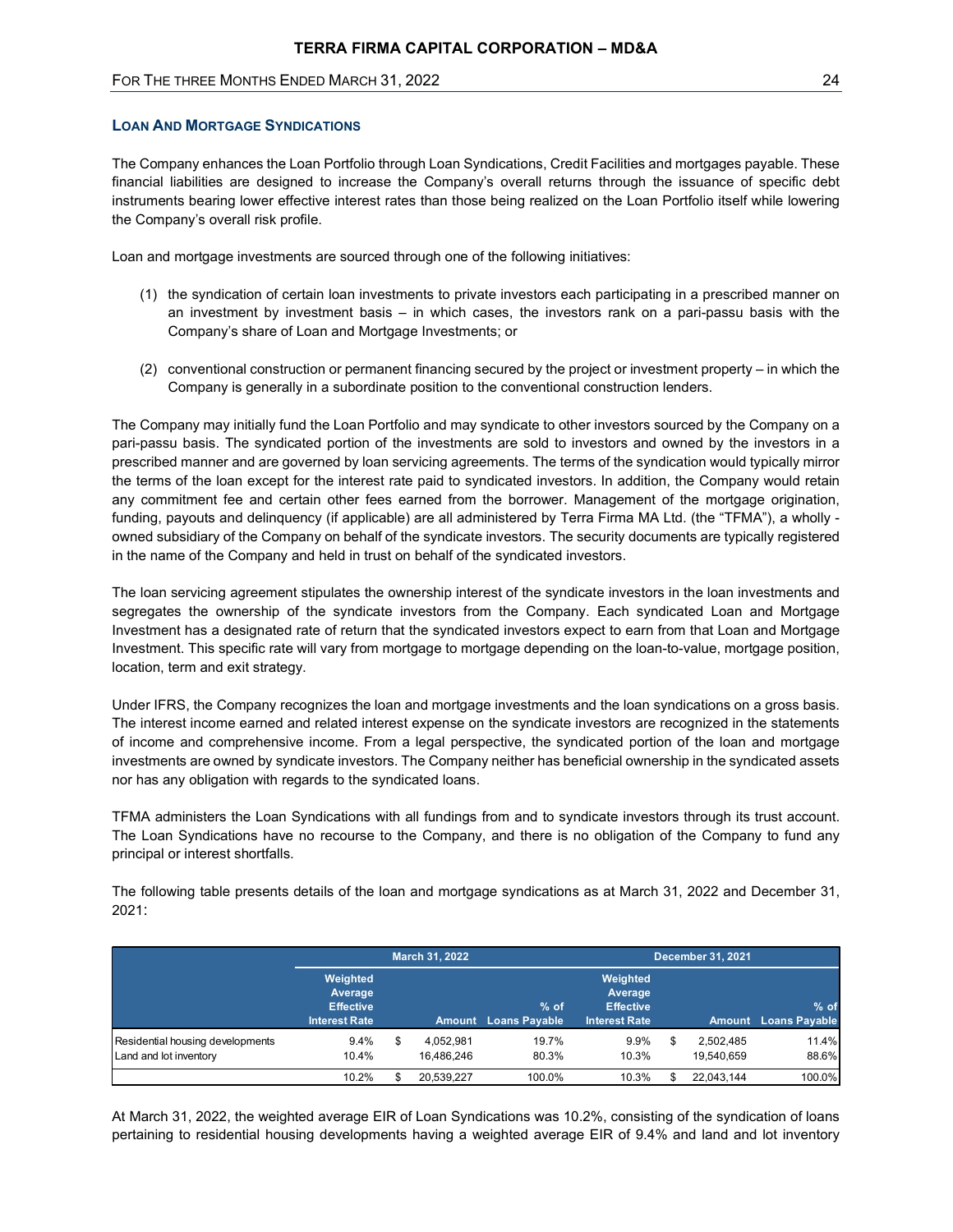# FOR THE THREE MONTHS ENDED MARCH 31, 2022 **25 and 24 and 24** 25

| <b>TERRA FIRMA CAPITAL CORPORATION - MD&amp;A</b>                                                                                                                                                                                                                                                                                                                                       |                                        |                      |
|-----------------------------------------------------------------------------------------------------------------------------------------------------------------------------------------------------------------------------------------------------------------------------------------------------------------------------------------------------------------------------------------|----------------------------------------|----------------------|
| FOR THE THREE MONTHS ENDED MARCH 31, 2022                                                                                                                                                                                                                                                                                                                                               |                                        | 25                   |
| having a weighted average EIR of 10.4%. At March 31, 2022, the weighted average term to maturity of Loan<br>Syndications was 0.89 years.                                                                                                                                                                                                                                                |                                        |                      |
| At December 31, 2021, the weighted average EIR of Loan Syndications was 10.3%, consisting of the syndication of<br>loans pertaining to residential housing developments having a weighted average EIR of 9.9% and land and lot inventory<br>having a weighted average EIR of 10.3%. At December 31, 2021, the weighted average term to maturity of Loan<br>Syndications was 0.98 years. |                                        |                      |
| The following table presents the net effective return on investments, net of syndications as at March 31, 2022 and<br>December 31, 2021:                                                                                                                                                                                                                                                |                                        |                      |
|                                                                                                                                                                                                                                                                                                                                                                                         |                                        |                      |
|                                                                                                                                                                                                                                                                                                                                                                                         | March 31,<br>2022                      | December 31,<br>2021 |
| Loan and mortgage investments and investment in finance leases (A)<br>Weighted average effective interest rate (D)                                                                                                                                                                                                                                                                      | \$ 100,019,446 \$ 102,921,160<br>13.3% | 13.7%                |
| Loans and mortgage syndications (B)<br>Weighted average effective interest rate (E)                                                                                                                                                                                                                                                                                                     | 20,539,227 \$<br>\$<br>10.2%           | 22,043,144<br>10.3%  |
| Loans payable (C)<br>Weighted average interest rate (F)                                                                                                                                                                                                                                                                                                                                 | 64,306,573<br>10.7%                    | 63,053,210<br>10.7%  |
| Loan and mortgage investments and investment in finance leases, net of syndications (G)<br>$(A-B-C)$                                                                                                                                                                                                                                                                                    | 15,173,646 \$                          | 17,824,806           |
| Return from investments, net of syndications (H)                                                                                                                                                                                                                                                                                                                                        | 4,326,782                              | 5,083,062            |
| $(A*D)-(B*E)-(C*F)$<br>% Return from investments, net of syndications $(1)$ (I)                                                                                                                                                                                                                                                                                                         | 28.5%                                  | 28.5%                |
| (H/G)<br>Increase in return due to syndications<br>(HD)                                                                                                                                                                                                                                                                                                                                 | 15.2%                                  | 14.8%                |

At March 31, 2022, the Company's syndication activities resulted in \$84,845,800, which includes loan and mortgage syndications of \$20,539,227 and loans payable of \$64,306,573, or 84.8% of the investment portfolio (by investment amount) being syndicated to investors. This yielded a return on investments, net of syndications of 28.5%, which increased its overall return by 15.2% from its weighted average effective interest rate of 13.3%. At December 31, 2021, the Company's syndication activities resulted in \$85,096,354, which includes loan syndication of \$22,043,144 and loans payable of \$63,053,210, or 82.7% of the Loan Portfolio (by investment amount) being syndicated to investors. This yielded a return on investments, net of syndications of 28.5%, which increased its overall return by 14.8% from its weighted average effective interest rate of 13.7%. Overall, returns may fluctuate significantly due to changes in the relative dollar amounts and the relative change in the weighted average effective interest rates within the Loan Portfolio and Loan Syndications. 28.5% 28.5% 28.5% 28.5% 15.2% 14.8% 16.2% 14.8% 16.2% 16.2% 16.2% 16.2% 16.2% 16.2% 16.2% 16.2% 16.2% 16.2% 16.2% 16.1% 16.1% 16.1% 16.1% 16.1% 16.1% 16.1% 16.1% 16.1% 16.1% 16.1% 16.1% 16.1% 16.1% 16.1% 16.1% 16.1% 16.1% (i.b)<br>
Sixtem hon measures and of syndestics is a ban-FRS Financial Measure See "bon-FRS Francois Measure".<br>
Match 31, 2022, the Company's syndication activities resulted in \$84,845,800, which includes loan and mortgage<br> 10.5.86um tem exerientic exclometrations a klanet Storic Secrets Filips Fax and Moreh 31, 2022, the CM Moreh 354, 2022, the Company's syndications achievities resulted in S48,45,800, which includes loan and mortgage syndi

The following table summarizes the changes in the principal balance of Loan Syndications for the three months ended March 31, 2022 and 2021:

|                                                          | Three months ended |                               |
|----------------------------------------------------------|--------------------|-------------------------------|
|                                                          |                    | March 31, 2022 March 31, 2021 |
| Balance, beginning of period                             |                    | 22,043,144 \$ 71,374,100      |
| Loan and mortgage syndication activity during the period |                    |                               |
| Additional advances to existing Loan Portfolio           | 3,483,692          | 2,058,404                     |
| Interest capitalized                                     | 354.511            | 477,858                       |
| Repayments of loan and mortgage syndications             | (5,352,978)        | (3,286,483)                   |
| Unrealized foreign exchange loss                         | 10.858             | 45.486                        |
| Balance, end of period                                   | 20,539,227 \$      | 70,669,365                    |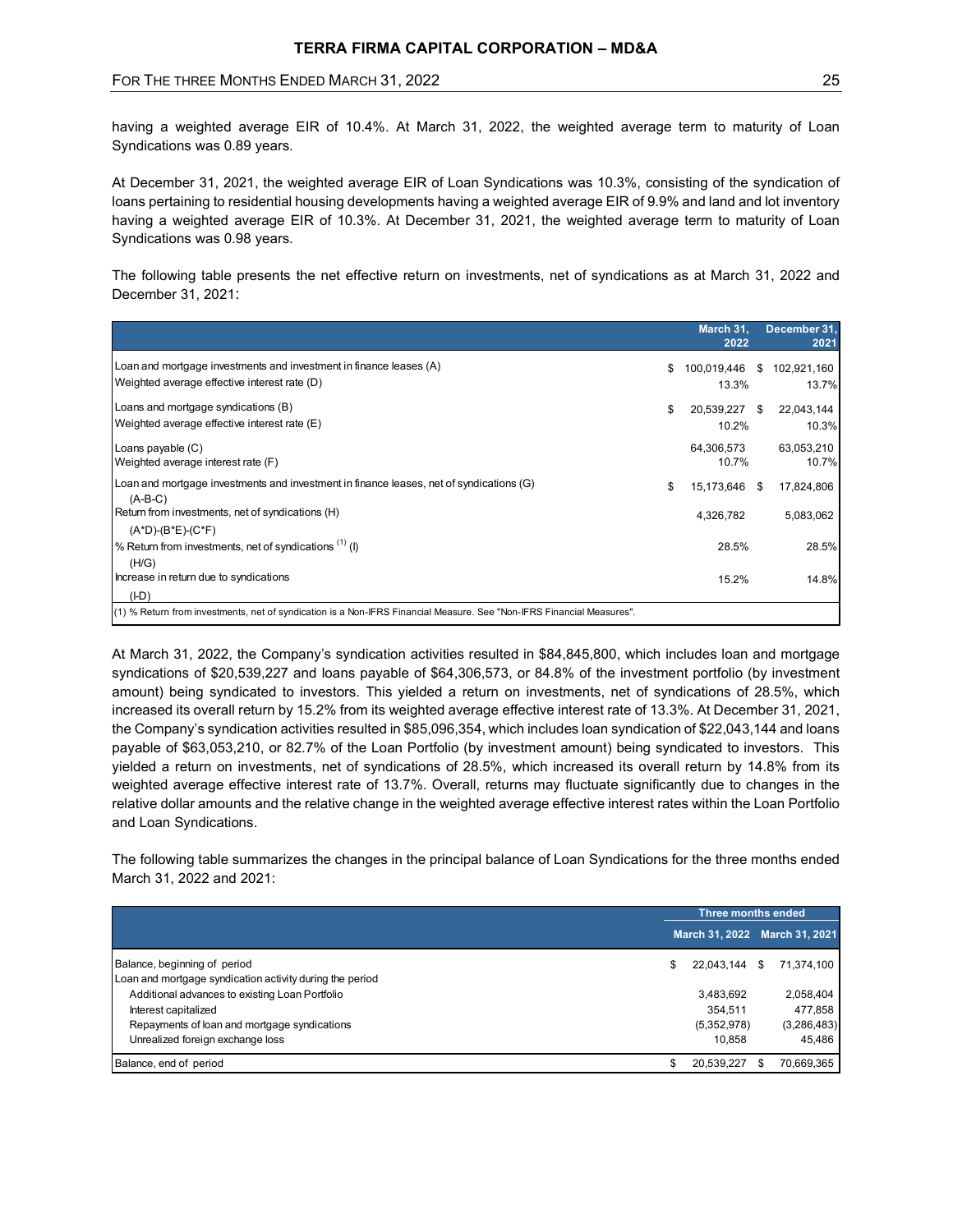|                                           | <b>TERRA FIRMA CAPITAL CORPORATION - MD&amp;A</b> |                          |                          |
|-------------------------------------------|---------------------------------------------------|--------------------------|--------------------------|
| FOR THE THREE MONTHS ENDED MARCH 31, 2022 |                                                   |                          | 26                       |
|                                           |                                                   |                          |                          |
|                                           |                                                   | <b>Loan and</b>          |                          |
|                                           |                                                   | mortgage<br>syndications | <b>Total</b>             |
|                                           | <b>Scheduled</b>                                  | maturing                 | loan and                 |
|                                           | principal<br>payments                             | during<br>the year       | mortgage<br>syndications |
| 2022                                      | $\overline{\phantom{a}}$                          | 13,651,258               | 13,651,258               |
| 2023<br>2024                              |                                                   | 3,874,570<br>3,013,399   | 3,874,570<br>3,013,399   |

# UNSECURED NOTE PAYABLE

# MORTGAGES PAYABLE

| <b>UNSECURED NOTE PAYABLE</b>                                                                                                                                                                                                                                                                                                                                                                                                                              |                    |                      |
|------------------------------------------------------------------------------------------------------------------------------------------------------------------------------------------------------------------------------------------------------------------------------------------------------------------------------------------------------------------------------------------------------------------------------------------------------------|--------------------|----------------------|
| During the year ended December 31, 2020, the Company issued an unsecured promissory note payable (the<br>"Unsecured Note") to an unrelated third-party investor for \$3,000,000. The Unsecured Note provides the holder a right<br>to receive a percentage return equivalent to the performance of certain of the Company's investments up to a<br>percentage return equivalent to an interest rate of 15% per annum compounded annually, payable monthly. |                    |                      |
| During the three months ended March 31, 2022, the Company fully repaid the unsecured note payable. For the three<br>months ended March 31, 2022 and 2021, interest relating to the Unsecured Note, reported as interest and financing<br>costs totaled \$3,398 and \$46,362, respectively.                                                                                                                                                                 |                    |                      |
| <b>MORTGAGES PAYABLE</b>                                                                                                                                                                                                                                                                                                                                                                                                                                   |                    |                      |
| The Company's share of the principal balance of mortgages payable held in joint operations through the Montreal Street                                                                                                                                                                                                                                                                                                                                     |                    |                      |
| JV at March 31, 2022 and December 31, 2021 was \$1,014,370 and \$1,018,183, respectively. The mortgages bear<br>interest at 2.5% per annum and are amortized over 15 years and mature on July 1, 2026.<br>The details of the mortgages payable in respect of the Company's proportionate share of the joint operations at March<br>31, 2022 and December 31, 2021 are as follows:                                                                          |                    |                      |
|                                                                                                                                                                                                                                                                                                                                                                                                                                                            | March 31,<br>2022  | December 31,<br>2021 |
| Mortgage principal                                                                                                                                                                                                                                                                                                                                                                                                                                         | \$<br>1,014,370 \$ | 1,018,183            |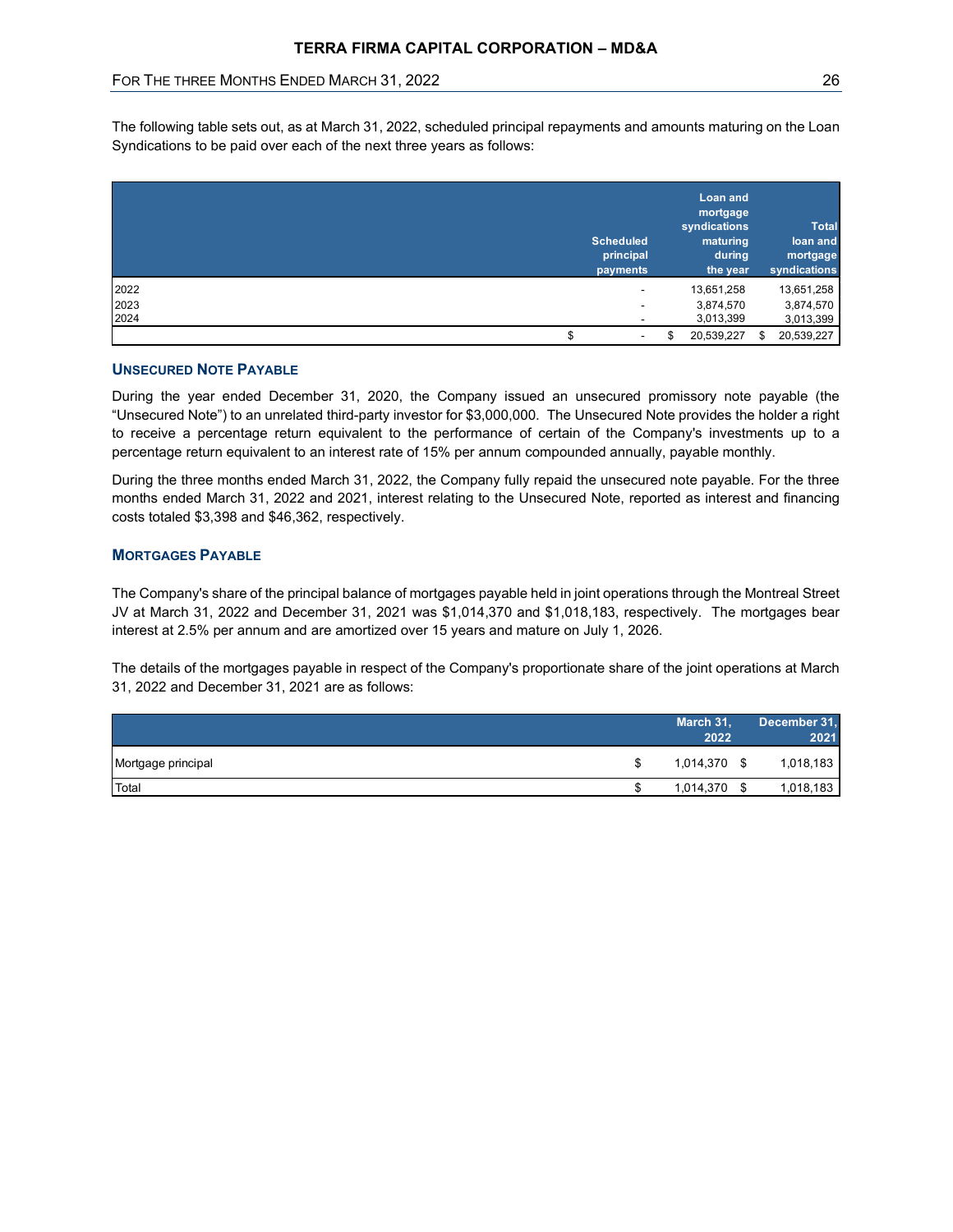| FOR THE THREE MONTHS ENDED MARCH 31, 2022                                                                           | TERRA FIRMA CAPITAL CORPORATION - MD&A |                          |                        |
|---------------------------------------------------------------------------------------------------------------------|----------------------------------------|--------------------------|------------------------|
|                                                                                                                     |                                        |                          |                        |
|                                                                                                                     |                                        |                          |                        |
|                                                                                                                     |                                        |                          |                        |
|                                                                                                                     |                                        |                          | 27                     |
|                                                                                                                     |                                        |                          |                        |
|                                                                                                                     |                                        |                          |                        |
| The following table summarizes the changes in the principal balance of mortgages payable for the three months ended |                                        |                          |                        |
| March 31, 2022 and 2021:                                                                                            |                                        |                          |                        |
|                                                                                                                     |                                        |                          | <b>Amount</b>          |
| Balance, December 31, 2020                                                                                          |                                        | \$                       | 1,056,723              |
| Repayments                                                                                                          |                                        |                          | (9, 353)               |
| Foreign exchange                                                                                                    |                                        |                          | 13,634                 |
| Balance, March 31, 2021                                                                                             |                                        |                          | 1,061,004              |
| Repayments                                                                                                          |                                        |                          | (36, 877)              |
| Foreign exchange                                                                                                    |                                        |                          | (5,944)                |
| Balance, December 31, 2021                                                                                          |                                        |                          | 1,018,183              |
| Repayments                                                                                                          |                                        |                          | (14, 396)              |
| Foreign exchange                                                                                                    |                                        |                          | 10,583                 |
| Balance, March 31, 2022                                                                                             |                                        | \$                       | 1,014,370              |
|                                                                                                                     |                                        |                          |                        |
| The following table sets out scheduled principal repayments and maturity amounts of mortgages payable at March 31,  |                                        |                          |                        |
| 2022 are as follows:                                                                                                |                                        |                          |                        |
|                                                                                                                     |                                        |                          |                        |
|                                                                                                                     |                                        | <b>Mortgages</b>         |                        |
|                                                                                                                     | <b>Scheduled</b>                       | maturing                 |                        |
|                                                                                                                     | principal                              |                          | during Total mortgages |
|                                                                                                                     | payments                               | the year                 | payable                |
|                                                                                                                     | 44,513                                 | $\blacksquare$           | 44,513                 |
| 2022                                                                                                                | 60,554                                 |                          | 60,554                 |
| 2023                                                                                                                |                                        | $\overline{\phantom{a}}$ | 62,111                 |
|                                                                                                                     | 62,111                                 |                          |                        |
| 2024<br>2025 and thereafter                                                                                         | 101,632                                | 745,560                  | 847,192                |

|                     | <b>Scheduled</b><br>principal<br>payments | <b>Mortgages</b><br>maturing<br>the year | during Total mortgages<br>payable |
|---------------------|-------------------------------------------|------------------------------------------|-----------------------------------|
| 2022                | 44,513                                    | $\blacksquare$                           | 44,513                            |
| 2023                | 60,554                                    | $\blacksquare$                           | 60,554                            |
| 2024                | 62,111                                    | $\blacksquare$                           | 62,111                            |
| 2025 and thereafter | 101,632                                   | 745,560                                  | 847,192                           |
|                     | 268,810<br>-\$                            | 745,560                                  | 1,014,370<br>- \$                 |

# LOANS PAYABLE

On February 5, 2021, the Company, through TFCC USA III, entered into a new loan agreement with Debt Fund I. Debt Fund I agreed to advance up to a total of \$32,500,000 in a loans payable to the Company to invest in certain finance leases. The loan carries an interest rate of 10.25% per annum, paid monthly in arrears and matures on February 5, 2024. The interest and principal on this loan are payable from the proceeds from these investments and has limited recourse from these investment in finance leases.

On December 6, 2021, the Company, through TFCC USA IV, entered into a new loan agreement with Debt Fund II. Debt Fund II agreed to advance up to a total of \$150,000,000 in a loans payable to the Company to invest in certain finance leases. The loan carries an interest rate of 10% per annum, paid monthly in arrears and matures on December 6, 2024. The interest and principal on this loan are payable from the proceeds from these investments and has limited recourse from these investment in finance leases.

As at March 31, 2022, Debt Fund I advanced \$27,483,307 (December 31, 2021 - \$25,669,114) to TFCC USA III and during the three months ended March 31, 2022 incurred interest expense of \$674,848 (three months ended March 31, 2021 - \$143,919) on this loan. As at March 31, 2022, Debt Fund II advanced \$36,823,266 (December 31, 2021 - nil) to TFCC USA IV and during the three months ended March 31, 2022 incurred interest expense of \$981,652 (three months ended March 31, 2021 - nil).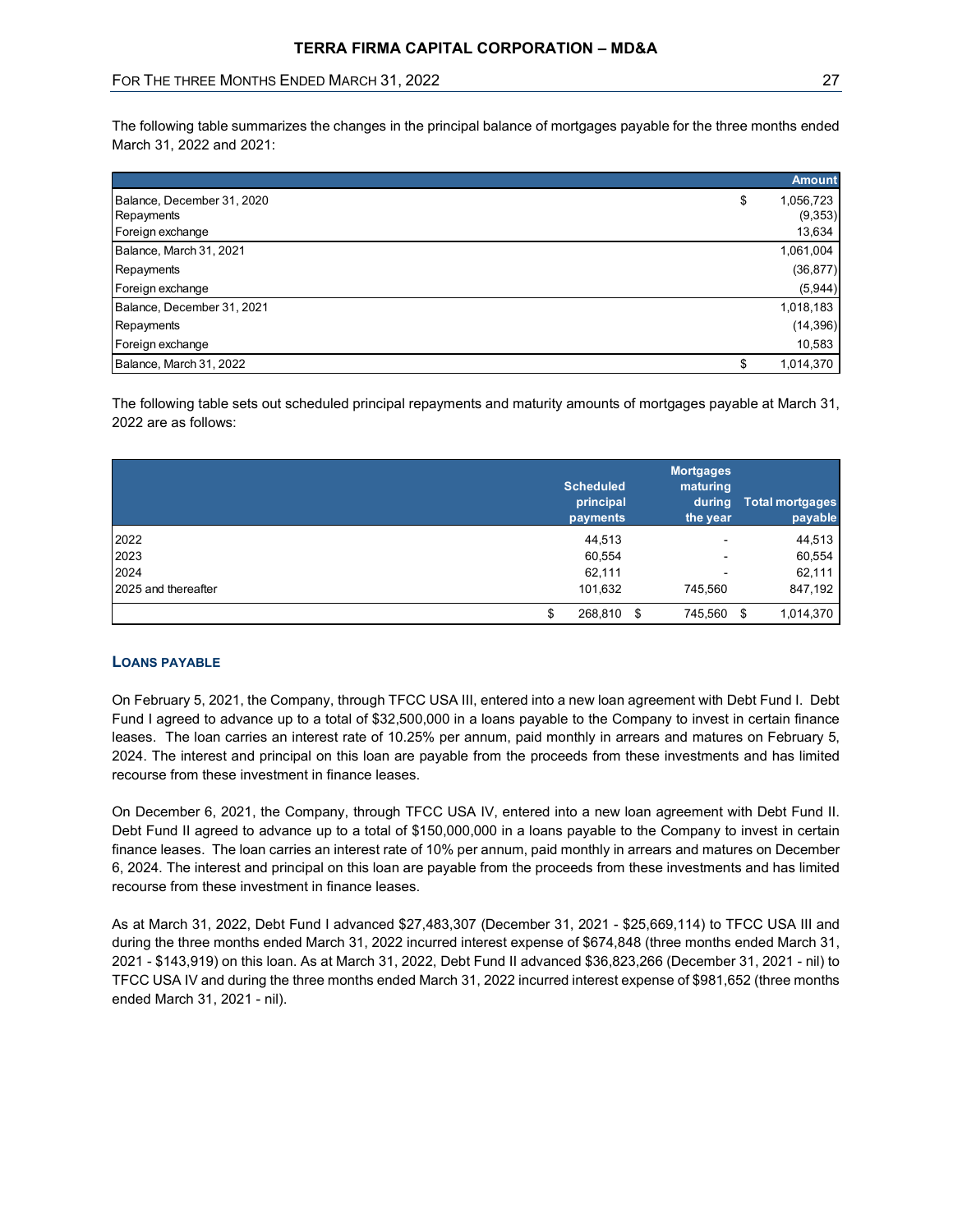# **CREDIT FACILITIES**

At March 31, 2022, the Company had not drawn on its existing LOC and the borrowing capacity was \$9,740,398. The existing LOC was terminated as at Aprl 25, 2022.

The terms of the LOC require the Company to comply with certain covenants. If the Company fails to comply with these covenants, the lenders may declare an event of default. At March 31, 2022, the Company was in compliance with these covenants.

Subsequent to March 31, 2022, the Company closed with a different U.S. lending institution on its new secured \$20,000,000 LOC which includes an additional \$20,000,000 accordion feature, replacing the Company's existing LOC. The new LOC matures on April 25, 2023 and the interest rate is the greater of 5% or prime plus 0.75%. The new LOC is subject to borrowing capacity, calculated monthly as a percentage of eligible loan and mortgage investments and investment in finance leases and subject to certain adjustments. As at April 30, 2022, the borrowing capacity with the new LOC was \$16,137,953.

# LEASE OBLIGATIONS

The Company has a lease commitment on its head office premises located at 22 St. Clair Avenue East, Toronto, Ontario and a land lease on the Montreal Street JV located in Ottawa, Ontario with a lease term greater than 12 months, resulting in recognition of a right-of-use asset and a corresponding lease liability.

On September 30, 2020, the Company entered into a new lease agreement (the "New Lease") to lease its head office premises located at 22 St. Clair Avenue East, Toronto, Ontario. The New Lease has two years and four months commencing on January 1, 2021, under similar terms as the existing lease.

The right-of-use asset represents the Company's right to control the use of the head office premises and the land lease on the Montreal Street JV for the lease term. The right-of-use asset at March 31, 2022 and December 31, 2021 was \$807,163 and \$851,833, respectively. The lease obligations represent the present value of the Company's future lease payments on its head office premises over the expected lease term. The lease obligations at March 31, 2022 and December 31, 2021 was \$839,574 and \$881,314, respectively.

The future minimum lease payments, which includes estimated operating costs for the next five years and thereafter, are as follows:

|                     | <b>Amount</b>        |
|---------------------|----------------------|
| 2022                | 202,208              |
| 2023                | 131,881              |
| 2024                | 61,575               |
| 2025 and thereafter | 694,409              |
|                     | 1,090,073<br>œ<br>J. |

## COMMITMENTS AND CONTINGENCIES

Pursuant to certain lending agreements, the Company is committed to funding additional loan advances. The unfunded loan commitments under the existing lending agreements at March 31, 2022 were \$38,537,932.

At March 31, 2022, the unfunded commitments to make additional investments for the development of the lands under the finance lease arrangements, subject to builders meeting certain funding conditions, was \$58,279,337.

As at March 31, 2022, the unfunded commitments from Debt Fund I, through its third-party investors and TFCC USA III Holding, were \$12,350,000.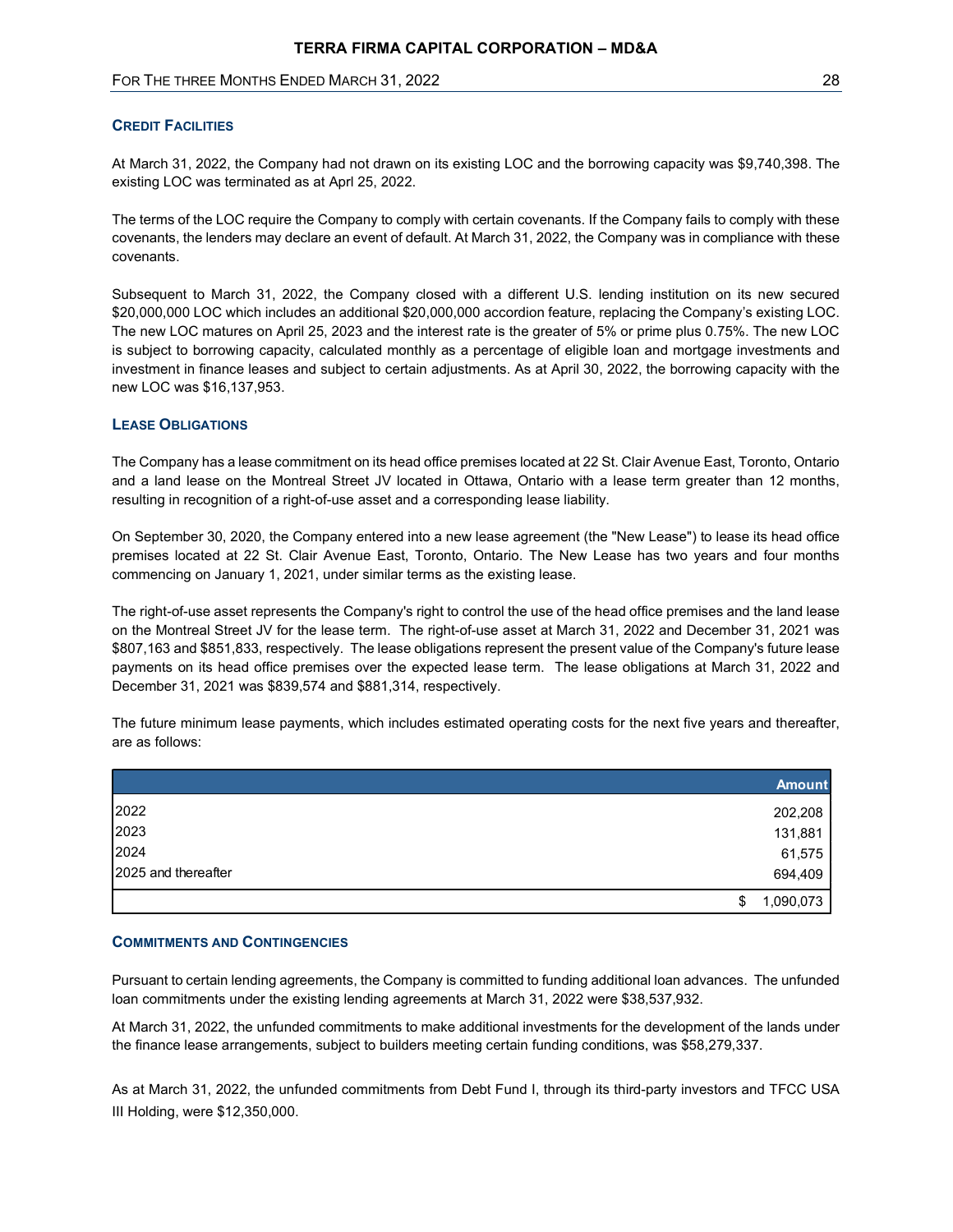# FOR THE THREE MONTHS ENDED MARCH 31, 2022 **29 ACCREDITE 120 ACCREDITE 120 ACCREDITE** 29

# SHAREHOLDERS' EQUITY

## **SHARES**

|                                                                                                                                                                                                                                                                                                                                       | TERRA FIRMA CAPITAL CORPORATION – MD&A |                              |                         |                               |                             |
|---------------------------------------------------------------------------------------------------------------------------------------------------------------------------------------------------------------------------------------------------------------------------------------------------------------------------------------|----------------------------------------|------------------------------|-------------------------|-------------------------------|-----------------------------|
| FOR THE THREE MONTHS ENDED MARCH 31, 2022                                                                                                                                                                                                                                                                                             |                                        |                              |                         |                               | 29                          |
| The Company is also committed to providing its proportionate share of additional capital to joint operations in<br>accordance with contractual agreements.                                                                                                                                                                            |                                        |                              |                         |                               |                             |
| From time to time, the Company may be involved in various claims, legal and tax proceedings and complaints arising<br>in the ordinary course of business. The Company is not aware of any pending or threatened proceedings that would<br>have a material adverse effect on the financial condition or future results of the Company. |                                        |                              |                         |                               |                             |
| <b>SHAREHOLDERS' EQUITY</b>                                                                                                                                                                                                                                                                                                           |                                        |                              |                         |                               |                             |
| <b>SHARES</b>                                                                                                                                                                                                                                                                                                                         |                                        |                              |                         |                               |                             |
| The following table summarizes the changes in Shares for the three months ended March 31, 2022 and 2021:                                                                                                                                                                                                                              |                                        |                              |                         |                               |                             |
|                                                                                                                                                                                                                                                                                                                                       |                                        |                              |                         |                               |                             |
| Outstanding, December 31, 2020                                                                                                                                                                                                                                                                                                        |                                        |                              |                         | <b>Shares</b><br>5,564,968 \$ | <b>Amount</b><br>25,283,343 |
| Outstanding, March 31, 2021                                                                                                                                                                                                                                                                                                           |                                        |                              |                         | 5,564,968 \$                  | 25,283,343                  |
| Proceeds from issuance of shares under share option                                                                                                                                                                                                                                                                                   |                                        |                              |                         | 2,500                         | 9,664                       |
| Outstanding, December 31, 2021                                                                                                                                                                                                                                                                                                        |                                        |                              |                         | 5,564,968 \$                  | 25,283,343                  |
|                                                                                                                                                                                                                                                                                                                                       |                                        |                              |                         | 5,567,468 \$                  | 25,293,007                  |
| Outstanding, March 31, 2022                                                                                                                                                                                                                                                                                                           |                                        |                              |                         |                               |                             |
|                                                                                                                                                                                                                                                                                                                                       |                                        |                              |                         |                               |                             |
| <b>DIVIDENDS</b>                                                                                                                                                                                                                                                                                                                      |                                        |                              |                         |                               |                             |
| The Board determines the level of dividend payments. Although the Company does not have a formal dividend policy,<br>it started dividend payments and plans to maintain regular quarterly dividends. Dividends are recognized in the period<br>in which they are formally declared by the Board.                                      |                                        |                              |                         |                               |                             |
|                                                                                                                                                                                                                                                                                                                                       |                                        | March 31, 2022               |                         | <b>December 31, 2021</b>      |                             |
|                                                                                                                                                                                                                                                                                                                                       |                                        | <b>Per Share</b>             |                         | <b>Per Share</b>              |                             |
| March                                                                                                                                                                                                                                                                                                                                 | \$                                     | in CA\$<br>0.06 <sup>5</sup> | <b>Total</b><br>267,324 | in CA\$<br>\$<br>$0.05$ \$    | Total<br>221,271            |

#### **DIVIDENDS**

|                                                                                                                                                                                                                                                                                                                      |                            |                         | <b>Shares</b>                                      | <b>Amount</b>                                            |
|----------------------------------------------------------------------------------------------------------------------------------------------------------------------------------------------------------------------------------------------------------------------------------------------------------------------|----------------------------|-------------------------|----------------------------------------------------|----------------------------------------------------------|
| Outstanding, December 31, 2020                                                                                                                                                                                                                                                                                       |                            |                         | 5,564,968 \$                                       | 25,283,343                                               |
| Outstanding, March 31, 2021                                                                                                                                                                                                                                                                                          |                            |                         | 5,564,968 \$                                       | 25,283,343                                               |
| Proceeds from issuance of shares under share option                                                                                                                                                                                                                                                                  |                            |                         | 2,500                                              | 9,664                                                    |
| Outstanding, December 31, 2021                                                                                                                                                                                                                                                                                       |                            |                         | 5,564,968 \$                                       | 25,283,343                                               |
| Outstanding, March 31, 2022                                                                                                                                                                                                                                                                                          |                            |                         | 5,567,468 \$                                       | 25,293,007                                               |
| <b>DIVIDENDS</b><br>The Board determines the level of dividend payments. Although the Company does not have a formal dividend policy,<br>it started dividend payments and plans to maintain regular quarterly dividends. Dividends are recognized in the period<br>in which they are formally declared by the Board. |                            |                         |                                                    |                                                          |
|                                                                                                                                                                                                                                                                                                                      | March 31, 2022             |                         | <b>December 31, 2021</b>                           |                                                          |
|                                                                                                                                                                                                                                                                                                                      | <b>Per Share</b><br>in CAS |                         | <b>Per Share</b>                                   |                                                          |
| March<br>June<br>September<br>December                                                                                                                                                                                                                                                                               | \$<br>$0.06$ \$            | <b>Total</b><br>267,324 | \$<br>in CA\$<br>$0.05$ \$<br>0.05<br>0.05<br>0.06 | <b>Total</b><br>221,271<br>224,503<br>218,388<br>268,419 |

## SHARE-BASED COMPENSATION

#### Share Option Plan

Pursuant to the Plan, the Company may grant eligible directors, officers, senior management and consultants options to purchase Shares. The exercise price of each option shall be determined by the Board and in accordance with the Plan and the policies of the TSX-V. Subject to the policies of the Exchange, the Board may determine the time during which options shall vest and the method of vesting, or that no vesting restriction shall exist, provided that no option shall be exercisable after seven years from the date on which it is granted. Share-based payments to employees are measured at the fair value of the instruments issued and amortized over the vesting periods.

The following is the summary of changes in the Company's share options for the three months ended March 31, 2022 and December 31, 2021: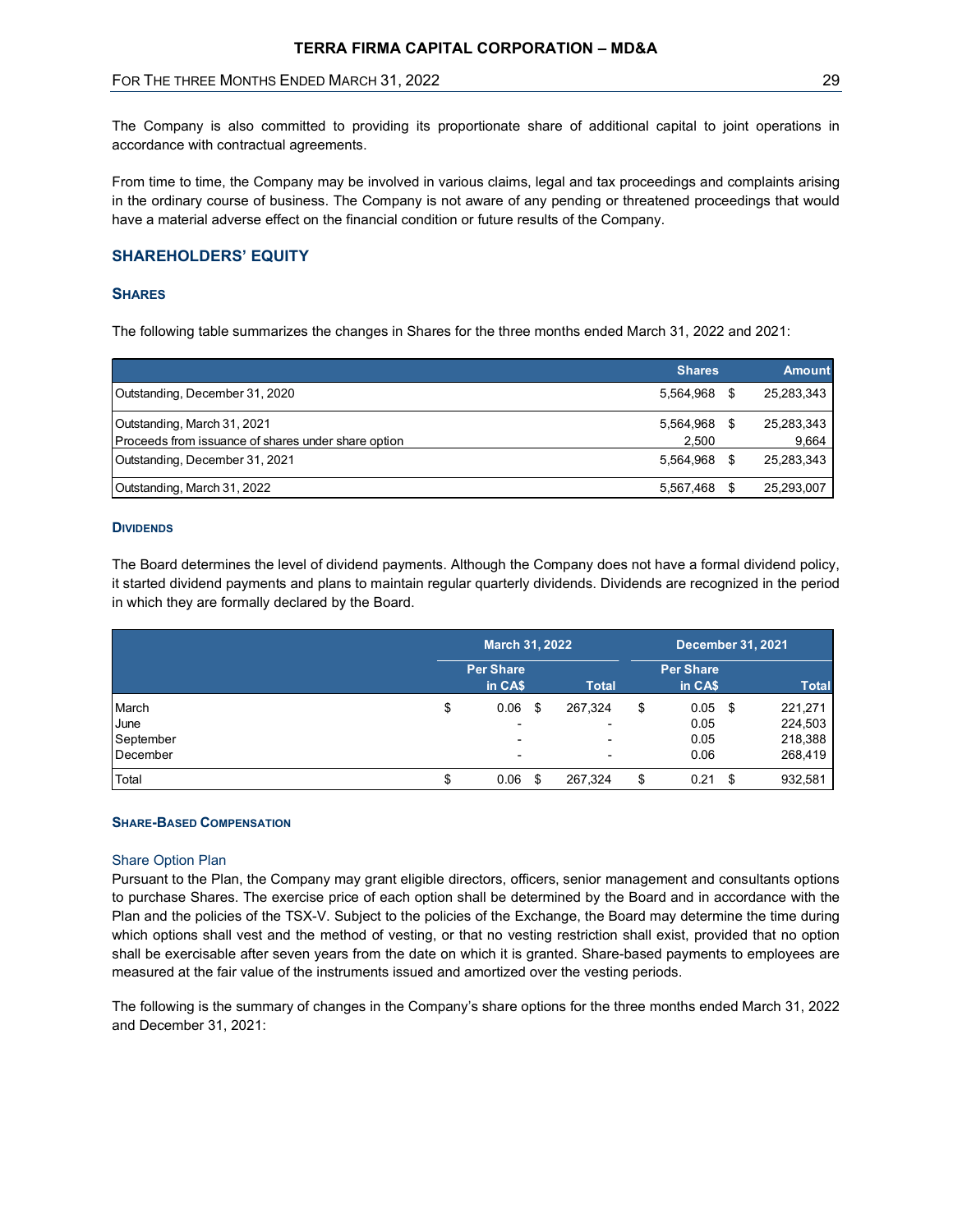# TERRA FIRMA CAPITAL CORPORATION – MD&A

# FOR THE THREE MONTHS ENDED MARCH 31, 2022 30 AM AND THE THREE MONTHS ENDED MARCH 31, 2022

|                                   | <b>Period ended</b><br><b>March 31, 2022</b> |                                                 | Year ended<br><b>December 31, 2021</b> |                                                 |
|-----------------------------------|----------------------------------------------|-------------------------------------------------|----------------------------------------|-------------------------------------------------|
|                                   | <b>Number of</b><br>options                  | Weighted<br>average<br>exercise price<br>in CAD | <b>Number of</b><br>options            | Weighted<br>average<br>exercise price<br>in CAD |
| Outstanding - beginning of period | 514,000                                      | \$<br>5.00                                      | 499,000                                | \$<br>4.96                                      |
| Granted                           |                                              |                                                 | 20,000                                 | 5.95                                            |
| Exercised<br>Expired              |                                              |                                                 | (2,500)                                | 4.28                                            |
| Cancelled                         |                                              |                                                 | (2,500)                                | 4.28                                            |
| Outstanding - end of period       | 514,000                                      | \$<br>5.00                                      | 514,000                                | \$<br>5.00                                      |
| Number of options exercisable     | 357,913                                      | \$<br>5.20                                      | 316,248                                | \$<br>5.30                                      |

|                                                                            | <b>Number of</b><br>options | Weighted<br>average<br>exercise price<br>in CAD | <b>Number of</b><br>options        | Weighted<br>average<br>exercise price<br>in CAD |
|----------------------------------------------------------------------------|-----------------------------|-------------------------------------------------|------------------------------------|-------------------------------------------------|
| Outstanding - beginning of period                                          | 514,000                     | \$<br>5.00                                      | 499,000                            | \$<br>4.96                                      |
| Granted                                                                    |                             |                                                 | 20,000                             | 5.95                                            |
| Exercised                                                                  |                             |                                                 | (2,500)                            | 4.28                                            |
| Expired                                                                    |                             |                                                 |                                    |                                                 |
| Cancelled                                                                  |                             |                                                 | (2,500)                            | 4.28                                            |
| Outstanding - end of period                                                | 514,000                     | \$<br>5.00                                      | 514,000                            | \$<br>5.00                                      |
| Number of options exercisable                                              | 357,913                     | \$<br>5.20                                      | 316,248                            | \$<br>5.30                                      |
| The following summarizes the Company's share options as at March 31, 2022: |                             |                                                 |                                    |                                                 |
| <b>Number of</b><br>options<br>outstanding                                 | <b>Expiry</b><br>date       | <b>Number of</b><br>options<br>exercisable      | <b>Exercise</b><br>price<br>in CAD | <b>Market price</b><br>at date<br>of grant      |
| 50,000                                                                     | June 28, 2023               | 50,000                                          | 5.70                               | 5.20                                            |
| 56,000                                                                     | December 27, 2023           | 56,000                                          | 6.50                               | 6.50                                            |
| 34,000                                                                     | December 21, 2024           | 34,000                                          | 6.70                               | 6.70                                            |
| 24,000                                                                     | June 11, 2026               | 20,000                                          | 5.60                               | 5.60                                            |
| 25,000                                                                     | January 6, 2027             | 16,664                                          | 5.70                               | 5.70                                            |
| 280,000                                                                    | April 6, 2027               | 163,333                                         | 4.28                               | 4.28                                            |
| 25,000                                                                     | June 26, 2027               | 14,583                                          | 4.05                               | 4.28                                            |
| 20,000                                                                     | November 17, 2028           | 3,333                                           | 5.95                               | 5.95                                            |

# Deferred Share Unit Plan

The Company has a DSU Plan to promote greater alignment of interests between directors, officers and employees and the shareholders of the Company by linking a portion of the annual director retainer and annual bonus to officers or employees to the future value of the Shares by awarding DSUs as compensation for services rendered.

At the beginning of each year, the Board will determine which board members or employees will be eligible to participate in the DSU Plan and the dollar amount that can be contributed to the DSU Plan. Unless authorized by the Board, the directors and employees will continue to receive their annual retainer and bonus, respectively, in cash.

Each DSU has the same value as one Share (based on the five-day volume-weighted average trading price) and in the event dividends are paid on the Shares, it accrues dividend equivalents in the form of additional DSUs based on the dividend paid on a Share. The number of additional DSUs granted as of a dividend payment date is determined by dividing the aggregate amount obtained by multiplying the dividends paid on each Share by the number of DSUs in each participant's account on the dividend record date by the market value of the Shares on the dividend payment date.

Directors must retain DSUs until they leave the Board, or in the case of officers or employees, until their employment is terminated, at which time the redemption payment, equal to the value of the DSUs, calculated as the volume-weighted average closing price of the Shares for the last five days preceding the redemption date, net of applicable taxes will be paid out.

The following table presents the changes in DSUs for the three months ended March 31, 2022 and year ended December 31, 2021: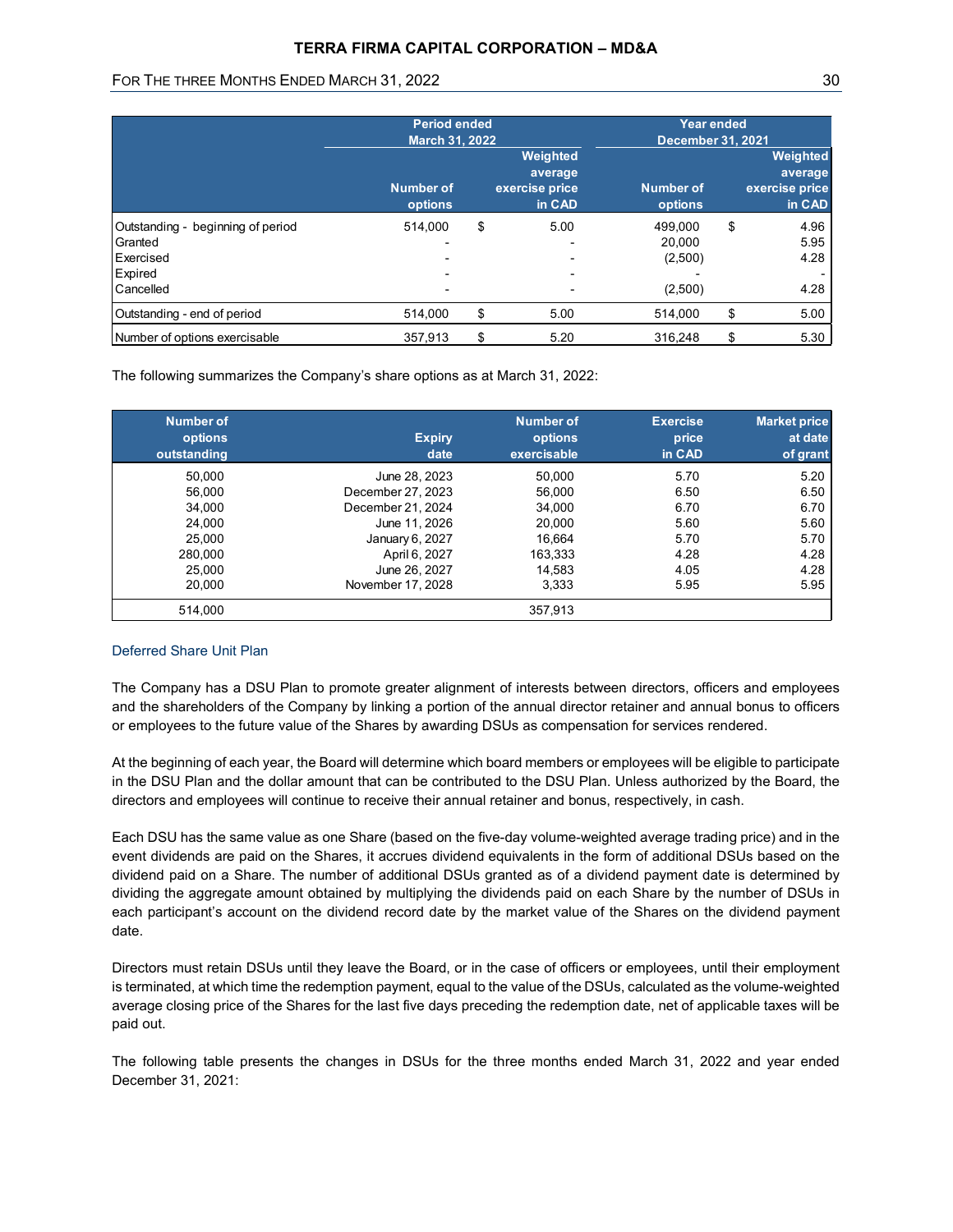# FOR THE THREE MONTHS ENDED MARCH 31, 2022 31 AM AND THE THREE MONTHS ENDED MARCH 31, 2022

| <b>TERRA FIRMA CAPITAL CORPORATION - MD&amp;A</b> |                                       |                                    |
|---------------------------------------------------|---------------------------------------|------------------------------------|
| FOR THE THREE MONTHS ENDED MARCH 31, 2022         |                                       | 31                                 |
|                                                   |                                       |                                    |
|                                                   | <b>Number of DSUs</b>                 |                                    |
|                                                   | <b>Period ended</b><br>March 31, 2022 | Year ended<br>December 31,<br>2021 |
|                                                   |                                       | 304,344                            |
| DSUs outstanding, beginning of period             | 314,295                               |                                    |
| Granted                                           |                                       | 9,951                              |
| Settled                                           |                                       |                                    |
| DSUs outstanding, end of period                   | 314,295                               | 314,295                            |
| Number of DSUs vested                             | 314,295                               | 314,295                            |

## CONTRIBUTED SURPLUS

| DSUs outstanding, beginning of period                                                                                                                                                                                                                                                                                                                        | 314,295 | 304,344       |
|--------------------------------------------------------------------------------------------------------------------------------------------------------------------------------------------------------------------------------------------------------------------------------------------------------------------------------------------------------------|---------|---------------|
| Granted                                                                                                                                                                                                                                                                                                                                                      |         | 9,951         |
| Settled                                                                                                                                                                                                                                                                                                                                                      |         |               |
| DSUs outstanding, end of period                                                                                                                                                                                                                                                                                                                              | 314,295 | 314,295       |
| Number of DSUs vested                                                                                                                                                                                                                                                                                                                                        | 314,295 | 314,295       |
| The total cost (recovery) recognized with respect to DSUs, including the change in fair value of DSUs during the three<br>months ended March 31, 2022 was \$(134,187) (three months ended March 31, 2021 - \$60,071).                                                                                                                                        |         |               |
|                                                                                                                                                                                                                                                                                                                                                              |         |               |
| In the event, dividends are paid on the Shares, accrues dividend equivalents in the form of additional DSUs based on<br>the amount of the dividend paid on a Share. The carrying amount of the liability, included in accounts payable and<br>accrued liabilities relating to the DSUs at March 31, 2022, was \$1,359,908 (December 31, 2021 - \$1,480,006). |         |               |
| <b>CONTRIBUTED SURPLUS</b>                                                                                                                                                                                                                                                                                                                                   |         |               |
|                                                                                                                                                                                                                                                                                                                                                              |         |               |
| The following table presents the details of the changes to the contributed surplus balances at March 31, 2022 and<br>December 31, 2021:                                                                                                                                                                                                                      |         | <b>Amount</b> |
| Balance, December 31, 2020                                                                                                                                                                                                                                                                                                                                   |         | 3,618,440     |
| Balance, March 31, 2021                                                                                                                                                                                                                                                                                                                                      |         | 3,618,440     |
| Fair value of share-based compensation                                                                                                                                                                                                                                                                                                                       |         | (1,068)       |
| Balance, December 31, 2021                                                                                                                                                                                                                                                                                                                                   |         | 3,617,372     |

# DEBT TO EQUITY RATIO

|                                                                                                                                                                                                                                                                                                                                                                                                                                                          |     |                       | Amount               |
|----------------------------------------------------------------------------------------------------------------------------------------------------------------------------------------------------------------------------------------------------------------------------------------------------------------------------------------------------------------------------------------------------------------------------------------------------------|-----|-----------------------|----------------------|
| Balance, December 31, 2020                                                                                                                                                                                                                                                                                                                                                                                                                               |     |                       | 3,618,440            |
| Balance, March 31, 2021<br>Fair value of share-based compensation                                                                                                                                                                                                                                                                                                                                                                                        |     |                       | 3,618,440<br>(1,068) |
| Balance, December 31, 2021                                                                                                                                                                                                                                                                                                                                                                                                                               |     |                       | 3,617,372            |
| Balance, March 31, 2022                                                                                                                                                                                                                                                                                                                                                                                                                                  |     |                       | 3,617,372<br>\$      |
| <b>DEBT TO EQUITY RATIO</b>                                                                                                                                                                                                                                                                                                                                                                                                                              |     |                       |                      |
| liabilities. Given that the loan and mortgage syndications have no recourse or risk to the Company, management                                                                                                                                                                                                                                                                                                                                           |     |                       |                      |
| believes that the loan and mortgage syndications should be subtracted from the Company's debt to better depict the<br>Company's debt to equity ratio (a Non-IFRS financial measure). The significantly lower adjusted debt to equity ratio<br>represents the Company's position with much lower leverage and risk.<br>The following table provides details of the Company's adjusted debt to equity ratio as at March 31, 2022 and December<br>31, 2020: |     |                       |                      |
|                                                                                                                                                                                                                                                                                                                                                                                                                                                          |     | March 31,             | December 31,         |
| Total debt                                                                                                                                                                                                                                                                                                                                                                                                                                               |     | 2022<br>85,798,791 \$ | 2021<br>86,288,960   |
| Less: loan and mortgage syndications, loans payable and unsecured note payable                                                                                                                                                                                                                                                                                                                                                                           |     | (84, 845, 800)        | (85,386,098)         |
| Adjusted total debt                                                                                                                                                                                                                                                                                                                                                                                                                                      | \$  | 952,991 \$            | 902,862              |
| Shareholders' equity                                                                                                                                                                                                                                                                                                                                                                                                                                     | \$. | 43,889,472 \$         | 43,579,220           |
| Debt to equity $(1)$                                                                                                                                                                                                                                                                                                                                                                                                                                     |     | 1.95:1.00             | 1.98:1.00            |
| Adjusted debt to equity <sup>(1)</sup>                                                                                                                                                                                                                                                                                                                                                                                                                   |     | 0.02:1.00             | 0.02:1.00            |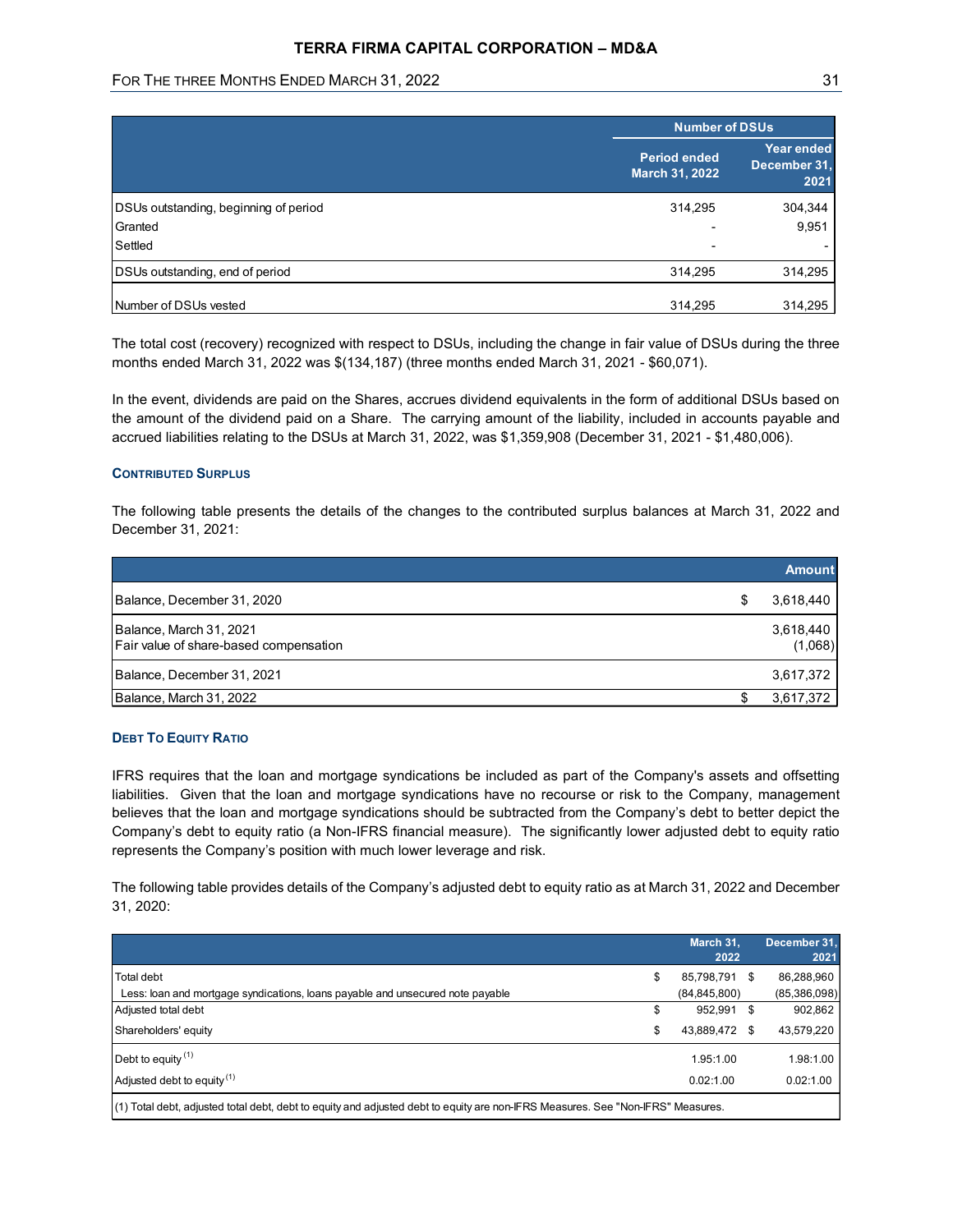# RELATED PARTY TRANSACTIONS AND ARRANGEMENTS

Related party transactions are measured at the exchange amount, which is the amount of consideration established and offered by related parties.

Certain of the Company's loan and mortgage investments are syndicated with other investors of the Company, which may include officers or directors of the Company. The Company ranks equally with other members of the syndicate as to payment of principal and interest. At March 31, 2022, the loan and mortgage investments syndicated by officers and directors were \$1,228,226.

# SIGNIFICANT ACCOUNTING POLICIES AND CHANGES IN ACCOUNTING POLICIES

The condensed consolidated financial statements have been prepared using the same significant accounting policies and methods as those used in the Company's consolidated financial statements for the year ended December 31, 2021. Refer to note 2 for a summary of the significant accounting policies and methods of their application in the consolidated financial statements for the year ended December 31, 2021. The Company's consolidated financial statements for the year ended December 31, 2021 can be found under the Company's profile at WWW.SEDAR.COM.

# USE OF ESTIMATES

The preparation of the Company's interim condensed consolidated financial statements in conformity with IFRS requires management to make estimates and assumptions that affect the application of accounting policies and the reported amounts of assets, liabilities, the disclosure of contingent assets and liabilities at the date of the interim condensed consolidated financial statements and the reported amounts of income and expenses during the period. Actual results may differ from these estimates.

In making estimates, the Company relies on external information and observable conditions where possible, supplemented by internal analysis as required. Those estimates and judgments have been applied in a manner consistent with the prior period. There are no known trends, commitments, events, or uncertainties that the Company believes will materially affect the methodology or assumptions utilized to make those estimates and judgments in these interim condensed consolidated financial statements.

The areas involving a higher degree of judgment or complexity or areas where assumptions and estimates are significant are disclosed separately. Changes to estimates and assumptions may affect the reported amounts of assets and liabilities and disclosure of contingent assets and liabilities at the date of the interim condensed consolidated financial statements and the reported amounts of revenue and expenses during the reporting period. Actual results could also differ from those estimates under different assumptions and conditions.

Changes to estimates and assumptions may affect the reported amounts of assets and liabilities and disclosure of contingent assets and liabilities at the dates of these interim condensed consolidated financial statements and the reported amounts of revenue and expenses during the periods. Actual results could also differ from those estimates under different assumptions and conditions.

Estimates and underlying assumptions are reviewed on an ongoing basis. Revisions to accounting estimates are recognized in the period in which the estimates are revised and in any future periods affected.

## FINANCIAL INSTRUMENTS

The Company, as part of its operations, carries a number of financial instruments. The Company's financial instruments consist of cash and cash equivalents, funds held in trust, interest and other receivables, the Loan Portfolio, portfolio investments, investment in associates, investment in finance leases, Convertible Note, lease obligation, loan and mortgage syndications, Credit Facilities, loans payable and mortgage payable.

The fair value of interest and other receivables approximate their carrying values due to their short-term maturities.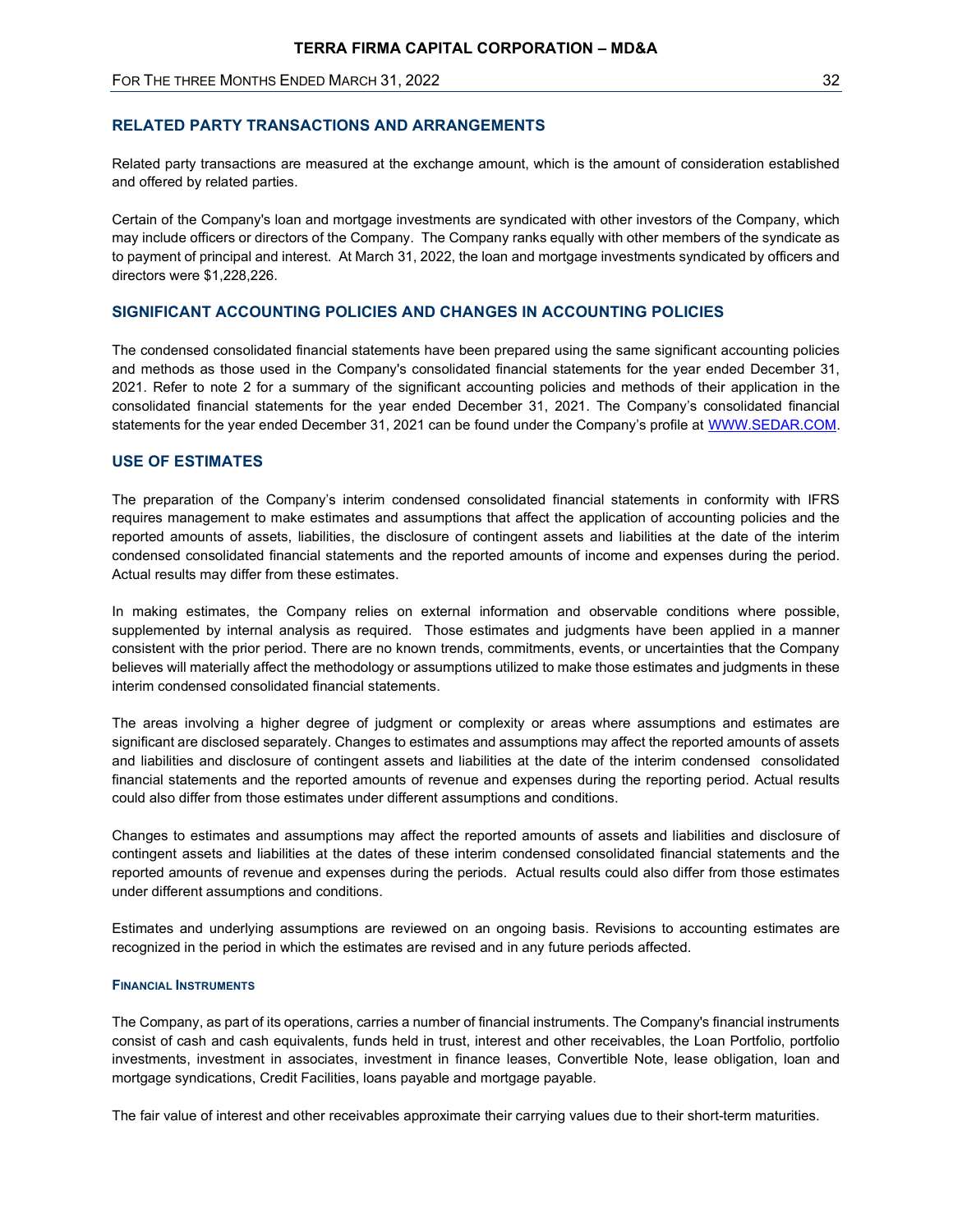# FOR THE THREE MONTHS ENDED MARCH 31, 2022 33 AM AND THE THREE MONTHS ENDED MARCH 31, 2022

The fair value of the Loan Portfolio, investment in finance leases, Convertible Note, Loan Syndications, mortgages payable, Unsecured Note, and Credit Facilities approximate their carrying value as they are short-term in nature. There is no quoted price in an active market for the Loan Portfolio or Loan Syndications. The Company makes the determinations of fair value based on its assessment of the current lending market for Loan Portfolio of the same or similar terms. As a result, the fair value is based on Level 3 on the fair value hierarchy.

The Company uses various methods in estimating the fair values recognized in the interim condensed consolidated financial statements. The fair value hierarchy reflects the significance of inputs used in determining fair values.

- Level 1 quoted prices in active markets
- Level 2 inputs other than quoted prices in active markets or valuation techniques where significant inputs are based on observable market data; and
- Level 3 valuation technique for which significant inputs are not based on observable market data.

The fair values of the Company's investment property, Portfolio Investments, investment in associates, and noncontrolling interest are determined by using Level 3 inputs at March 31, 2022 and December 31, 2021 and no amounts were transferred between fair value levels during the three months ended March 31, 2022 and 2021.

# OFF-BALANCE SHEET ITEMS

As of both March 31, 2022, the Company did not have any off-balance sheet (interim condensed consolidated statement of financial position) arrangements.

# RISKS AND UNCERTAINTIES

There are certain risks inherent in an investment in the securities of the Company and in the activities of the Company, including the following, which current and prospective holders of securities of the Company should carefully consider. If any of the following or other risks occur, the Company's business, prospects, financial condition, financial performance and cash flows could be materially adversely impacted. In that case, the trading price of the securities of the Company could decline, and investors could lose all or part of their investment in such securities. There is no assurance that risk management steps taken will avoid future loss due to the occurrence of the risks described below or other unforeseen risks.

## **MARKET RISK**

Market risk is the risk that the value of an investment will fluctuate as a result of changes in market price, whether the changes are caused by factors specific to the investment or factors affecting all securities in the market.

The Company's objective of managing this risk is to minimize the volatility of earnings. The Company mitigates this risk by charging interest rates, which are significantly above normal banking rates.

## **CREDIT RISK**

Credit risk is the risk of financial loss from the failure of a borrower, for any reason, to fully honour its financial or contractual obligations to the Company, primarily arising from the Company's loan and mortgage investment activities. Fluctuations in real estate values may increase the risk of default and reduce the collateral property's net realizable value to the Company. Credit losses occur when a borrower fails to meet its obligations to the Company, and the value realized on the sale of the underlying security deteriorates below the carrying amount of the exposure.

The Company is exposed to credit risk on all of its financial assets, and its exposure is generally limited to the carrying amount on the interim condensed consolidated statements of financial position.

Cash and cash equivalents are held with financial institutions that management believes are of high credit quality.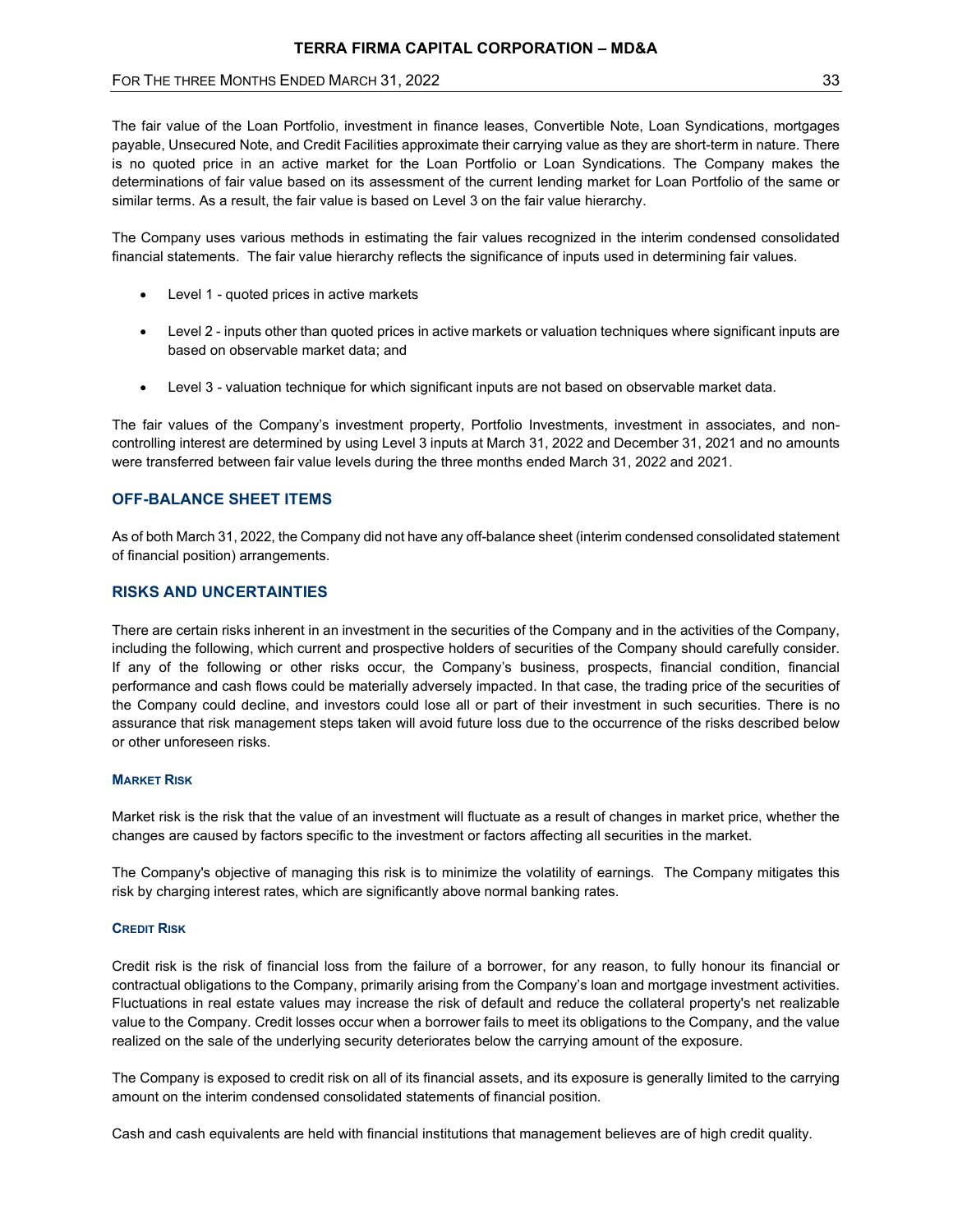The Company mitigates the risk of credit losses on its Loan Portfolio by maintaining strict credit policies and conducting thorough investment due diligence, ensuring loans and mortgages have the risk-adjusted loan to value, together with personal guarantees by the borrowers and parties related to the borrowers, reviewing and approving new loans and mortgages and continually monitoring change in the value of underlying collateral.

The Company regularly reviews the Loan Portfolio and interest receivable listing for balances in arrears and follows up with clients as needed regarding payment. For individual accounts in arrears where discussion with the client has not succeeded, foreclosure proceedings commence. The amounts receivable include accrued interest and legal and other costs related to attempts at collection. Where the loan investments are collateralized by real property and losses are recognized to the extent that recovery of the balance through the sale of the underlying property is not reasonably assured.

The Company syndicates its loan and mortgage investments with investors on a pari-passu basis. The syndicated portion of the loan and mortgage investments are owned by syndicate investors. The Company neither has beneficial ownership in the syndicated assets nor has any obligation with regards to the syndicated loans. The Company assesses its credit risk and its ACL on loan and mortgage investments, net of syndication. Additionally, the Company finances certain of its loan and mortgage investment and investment in finance lease with the loans payable.

#### INTEREST RATE RISK

Interest rate risk arises due to exposure to the effects of future changes in the prevailing level of interest rates. The Company is exposed to interest rate risk from fluctuations in interest rates, primarily on loan and mortgage investments, debentures payable, loan and mortgage syndications, and mortgages payable.

The Company mitigates its exposure to this risk by entering into contracts having either fixed interest rates or interest rates pegged to prime for its loan and mortgage investments, loan and mortgage syndications, mortgages payable, and asset-liability matching. Such risk is further mitigated by the generally short-term nature of loan and mortgage investments.

The Company's LOC carries an interest rate based on LIBOR. On March 5, 2021, the Financial Conduct Authority announced that panel bank submissions for certain LIBOR settings would cease as at December 31, 2021 and the remainder on June 30, 2023, after which representative LIBOR rates will no longer be available. The Company holds debt instruments that will be impacted by any potential changes to the June 30, 2023 LIBOR cessation date. The Company plans to amend in-place agreements to a new benchmark or implement appropriate fallback provisions as applicable in response to the IBOR reform prior to or by the June 30, 2023 effective date.

#### LIQUIDITY RISK

Liquidity risk is the risk the Company will not be able to meet its financial obligations as they come due. The Company's approach to managing liquidity risk is to ensure, to the extent possible, that it always has sufficient liquidity to meet its liabilities when they come due, under both normal and stressed conditions, without incurring unacceptable losses or risking damage to the Company's creditworthiness.

The Company manages liquidity risk by forecasting cash flows from operations and anticipated investing and financing activities.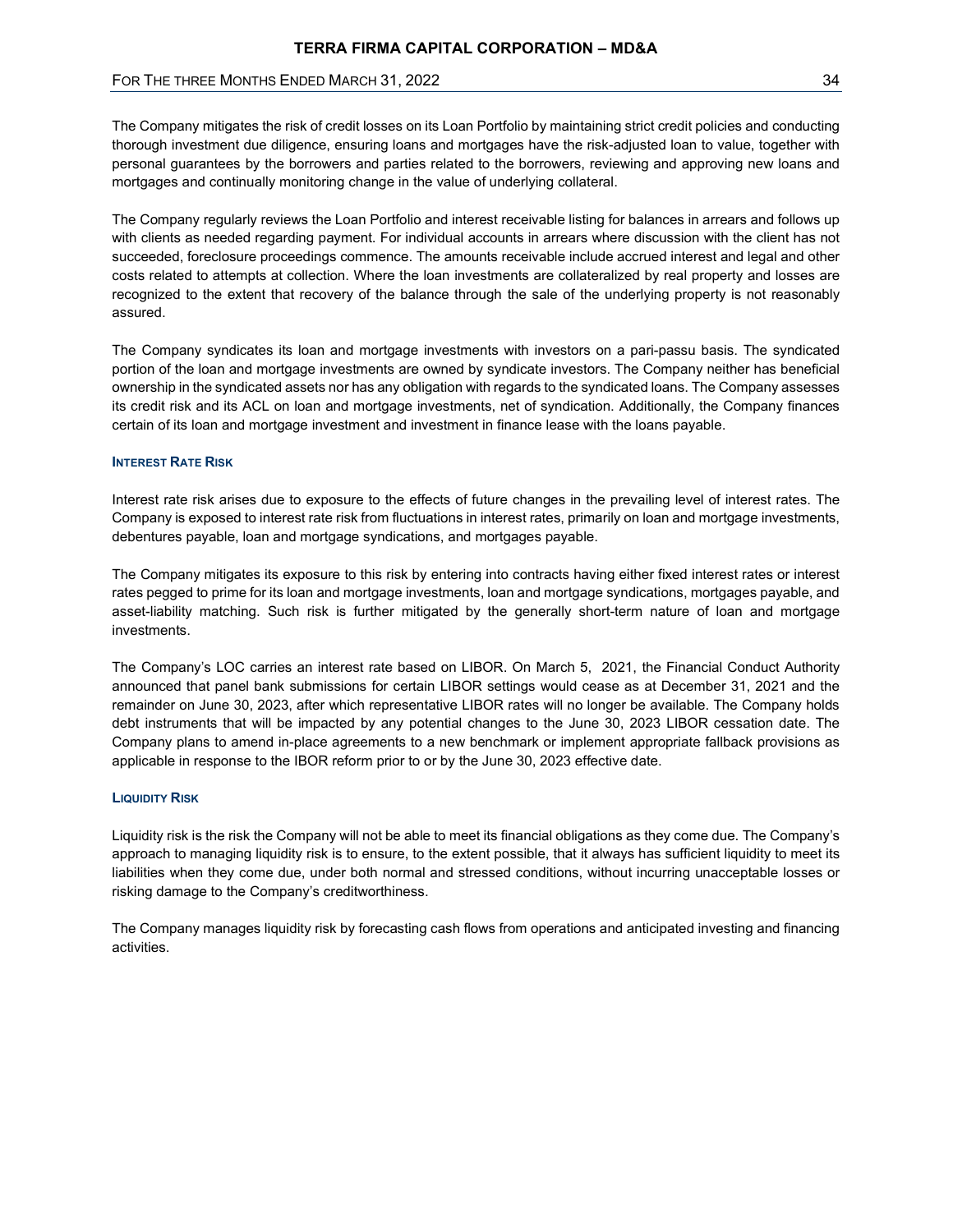| TERRA FIRMA CAPITAL CORPORATION - MD&A                                                                                                       |                            |                       |              |
|----------------------------------------------------------------------------------------------------------------------------------------------|----------------------------|-----------------------|--------------|
| FOR THE THREE MONTHS ENDED MARCH 31, 2022                                                                                                    |                            |                       | 35           |
|                                                                                                                                              |                            |                       |              |
| by holding larger investments by utilizing leverage will not be earned.<br>Contractual obligations as at March 31, 2022, are due as follows: |                            |                       |              |
|                                                                                                                                              | <b>Less than</b><br>1 year | Over<br>2 years       | <b>Total</b> |
| Accounts payable and accrued liabilities                                                                                                     | 8,547,903 \$<br>\$         | -\$<br>$\blacksquare$ | 8,547,903    |
| Mortgages payable                                                                                                                            | 1,014,370                  |                       | 1,014,370    |
| Loans payable                                                                                                                                |                            | 64,306,573            | 64,306,573   |

#### OTHER PRICE RISK

Other price risk is the risk that the fair value of financial instruments will fluctuate as a result of changes in market prices (other than those arising from currency risk or interest rate risk), whether those changes are caused by factors specific to the individual financial instrument or its issuer, or factors affecting all similar financial instruments traded in a market.

Unexpected volatility or illiquidity could occur due to legal, political, regulatory, economic or other developments, such as public health emergencies, including an epidemic or pandemic, natural disasters, war and related geopolitical risks, and may impair the Company's ability to carry out the objectives of the Company or cause the Company to incur losses. Neither the duration nor ultimate effect of any such market conditions, nor the degree to which such conditions may worsen can be predicted.

#### CURRENCY RISK

Currency risk is the risk that the fair value or future cash flows of the Company's foreign currency-denominated Loan Portfolio, Loan Syndications, and cash and cash equivalents will fluctuate based on changes in foreign currency exchange rates.

Currently, the Company does not use derivative instruments to reduce its exposure to foreign currency risk. Consequently, the Company is subject to currency fluctuations that may impact its financial position and results. The Company manages its currency risk on Loan Portfolio by syndicating and or borrowing in the same currency.

#### CYBER SECURITY RISK

Cybersecurity has become an increasingly problematic issue for issuers and businesses. Cyber-attacks against organizations are increasing in sophistication and are often focused on financial fraud, compromising sensitive data for inappropriate use, or disrupting business operations. A cyber-incident is considered to be any adverse event that threatens the confidentiality, integrity, or availability of the Company's information resources. More specifically, a cyberincident is an intentional attack or an unintentional event that can include gaining unauthorized access to information systems to disrupt operations, corrupt data, or steal confidential or personal information. As the Company's reliance on technology has increased, so have the risks posed to its systems. The Company's primary risks that could directly result from the occurrence of a cyber incident include operational interruption, damage to its reputation, damage to the Company's business relationships, disclosure of confidential information regarding third parties with whom the Company interacts, and may result in negative consequences, including remediation costs, loss of revenue, additional regulatory scrutiny and litigation. The Company has implemented processes, procedures, and controls to help mitigate these risks, but these measures, as well as its increased awareness of a risk of a cyber-incident, do not guarantee that the Company will be able to prevent all such incidents or detect and remedy such incidents in a timely manner, which could then have a negative impact on the Company's financial results and the price of the Company's securities.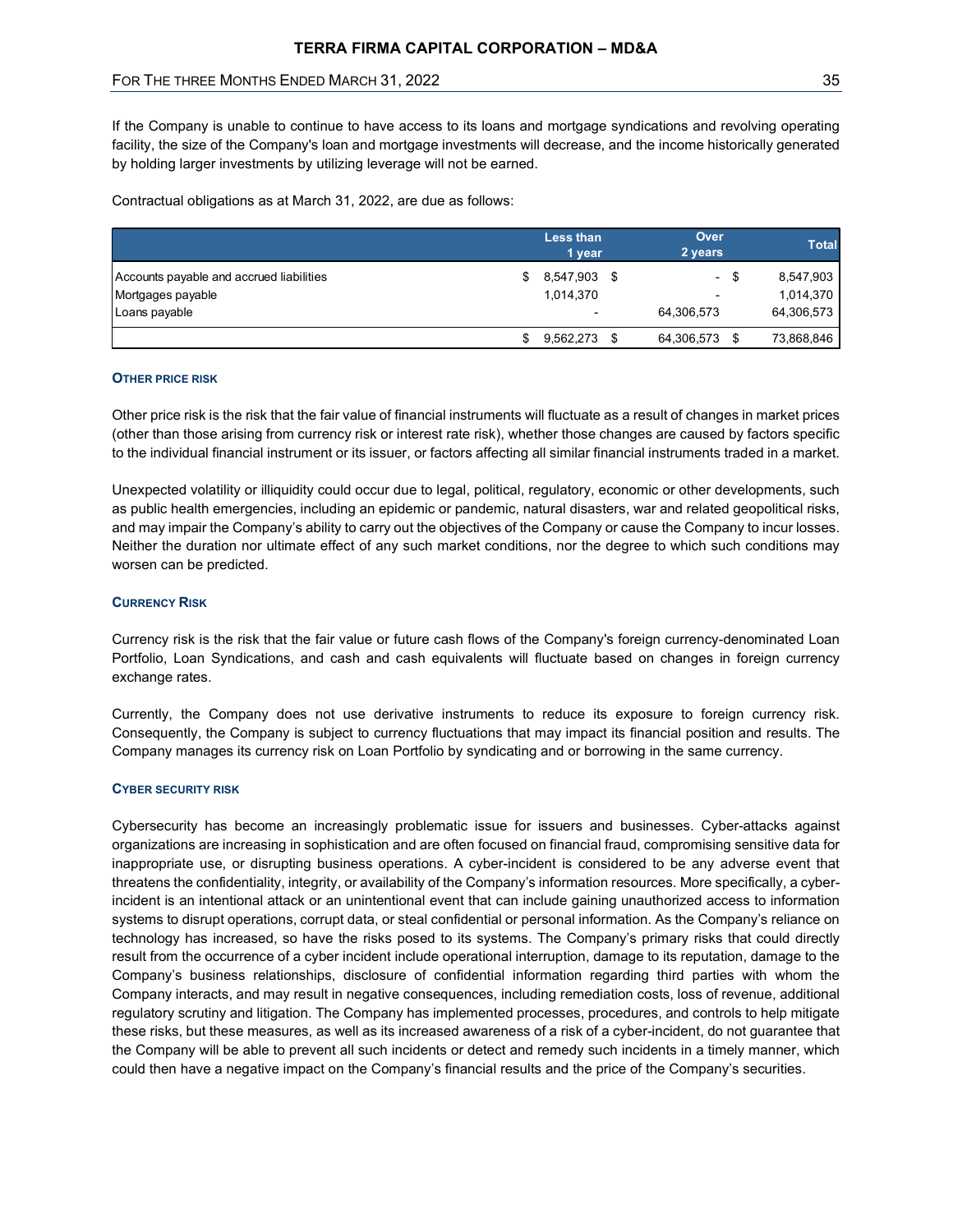# FOR THE THREE MONTHS ENDED MARCH 31, 2022 36 AM AND THE THREE MONTHS ENDED MARCH 31, 2022

#### GENERAL BUSINESS RISKS

The Company is subject to general business risks and risks inherent in commercial and residential real estate lending, including the making of loans secured by real estate and the development and ownership of real property. Income and gains from the Company's investments may be adversely affected by:

- i. civil unrest, acts of God, including earthquakes and other natural disasters, acts of terrorism or war, and public health crises such as the current outbreak of the novel coronavirus, COVID-19 (discussed below),
- ii. changes in national or local economic conditions,
- iii. changes in real estate assessed values and taxes payable on such values and other operating expenses,
- iv. the inability of developers to sell development land,
- v. changes in demand for newly constructed residential units,
- vi. changes in real estate assessed values and taxes payable on such values and other operating expenses, or
- vii. changes in interest rates and in the availability, cost and terms of any mortgage or other development financing.

Any of the foregoing events could impact the ability of borrowers to timely repay (if at all) loans made by the Company, negatively impact the value or viability of a development project in which the Company has invested or negatively impact the value of portfolio properties of the Company or their ability to generate positive cash flow.

In addition, the Company may be unable to identify and complete investments that fit within its investment criteria. The failure to make a sufficient number of these investments would impair the future growth of the Company.

The Covid-19 pandemic restrictions have impacted economic activity, and this may continue to adversely impact global activity. As of date hereof the federal and provincial governments have eased and/or removed the pandemic restrictions though there is still considerable uncertainty related to the pace and extent of economic recovery. Although residential development continued to perform well, the Company cannot predict that this will continue. The enhanced risks associated with COVID-19 include, but are not limited to: a reduction in interest income and an increase in credit loss provisions in the event that financial hardship causes an inability of borrowers to make contractual principal and interest payments to the Company on a timely basis; deterioration in the ability of the Company to achieve expected values on a timely basis from asset sales in connection with loan realizations and the ability to access capital markets at a reasonable cost. The Company continues to monitor the COVID 19 pandemic and its impact on its borrowers, lenders, investors, and the economy as a whole. These factors could further materially and adversely affect the Company's results and financial condition.

The enhanced risks associated with COVID-19 include, but are not limited to: a reduction in interest income and an increase in credit loss provisions in the event that financial hardship causes an inability of borrowers to make contractual principal and interest payments to the Company on a timely basis; deterioration in the ability of the Company to achieve expected values on a timely basis from asset sales in connection with loan realizations and the ability to access capital markets at a reasonable cost.

#### SUBORDINATED DEBT FINANCING

Subordinated financings that the Company carries would generally be considered riskier than primary financing because the Company will not have a first-ranking charge on the underlying property. When a charge on a property is in a position other than first-ranking, it is possible for the holder of a prior charge on the property to realize on the security given for the loan, in priority to and to the detriment of the Company's security interest in such property or security.

#### DEVELOPMENT STRATEGY

Any development projects in which the Company invests are subject to a number of risks, including, but not limited to:

(i) construction delays or cost overruns that may increase project costs,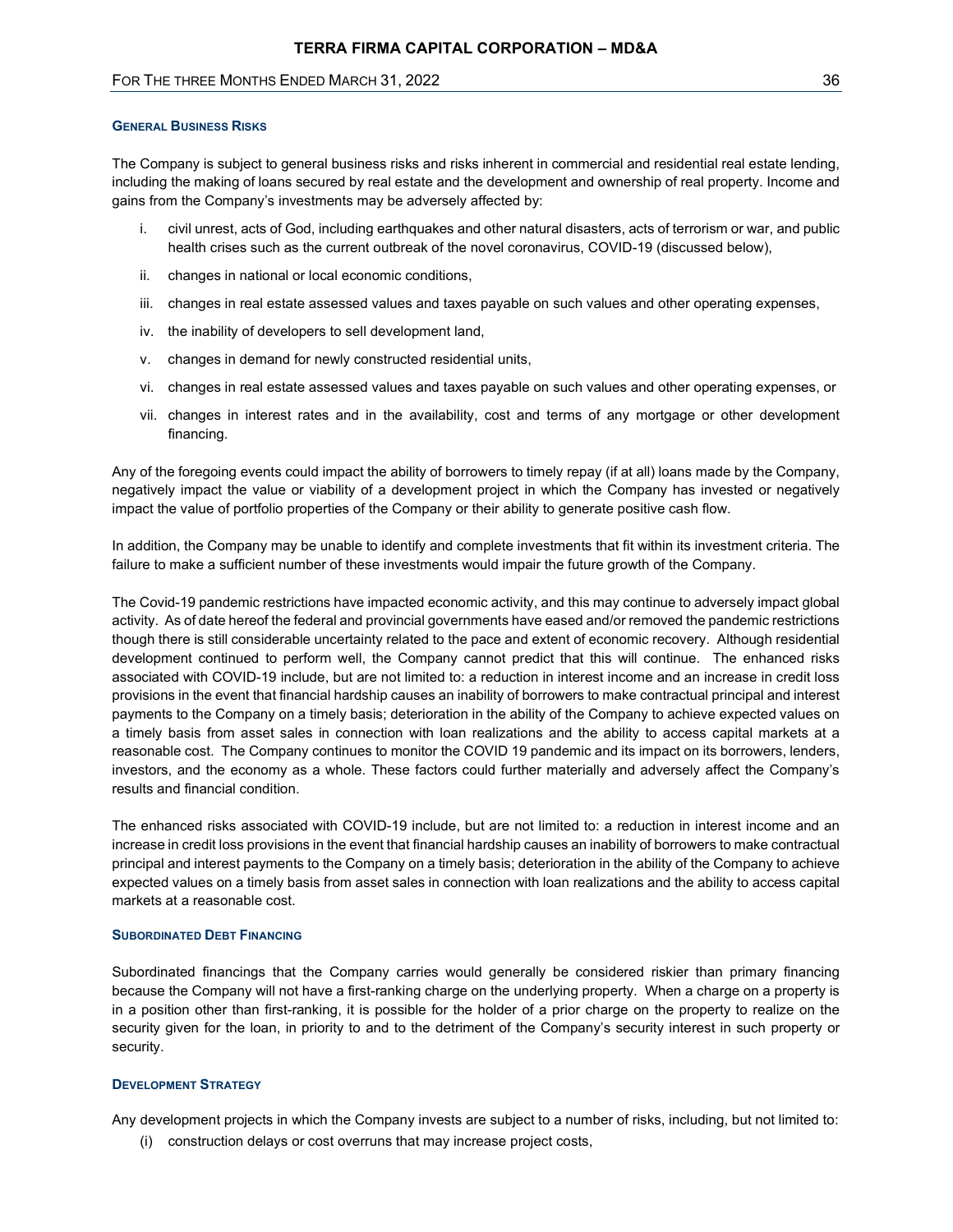# FOR THE THREE MONTHS ENDED MARCH 31, 2022 37 AM AND THE THREE MONTHS ENDED MARCH 31, 2022

- (ii) financing risks,
- (iii) the failure to meet anticipated occupancy or rent levels,
- (iv) failure to meet anticipated sale levels or prices,
- (v) failure to receive required zoning, land use, and other governmental permits and authorizations and/or
- (vi) changes in applicable zoning and land use laws.

#### INVESTMENTS IN JOINT OPERATIONS

In any joint operations in which the Company invests, the Company may not be in a position to exercise sole decisionmaking authority. Investments in joint operations may, under certain circumstances, involve risks not present when a third party is not involved, including the possibility that joint operations partners might become bankrupt or fail to fund their share of required capital contributions. Joint operations partners may have business interests or goals that are inconsistent with the Company's business interests or goals and be in a position to take actions contrary to the Company's policies or objectives. Any disputes that may arise between the Company and its joint operations partners could result in litigation or arbitration that could increase the Company's expenses and distract its officers and/or directors from focusing their time and effort on the Company's business. In addition, in certain circumstances, the Company might be liable for the actions of its joint operations partners.

#### REGULATORY RISK

The Government of Ontario has announced plans to transfer responsibility for syndicated mortgage investments from the Financial Services Commission of Ontario to the Ontario Securities Commission. In relation to the foregoing, the Canadian Securities Administrators have published for comment proposed changes to substantially harmonize the regulatory framework for syndicated mortgages in Canada. Under the proposed amendments, prospectus and registration exemptions that currently apply to syndicated mortgages in certain jurisdictions (including Ontario) would be removed. Additionally, if adopted, the amendments would introduce revisions to the offering memorandum exemption to provide heightened disclosure for investors. in certain circumstances, issuers would be required to deliver property appraisals prepared by an independent qualified appraiser. The proposed amendments would also exclude syndicated mortgages from the private issuer exemption. The Company is assessing the proposed regulatory amendments and cannot predict what the final regime will look like and how it will impact the Company's business and results.

The Government of Ontario made regulatory amendments to Ontario Regulation (O. Reg.) 188/08 Mortgage Brokerages: Standards of Practice under the Mortgage Brokerages, Lenders and Administrators Act, 2006 ("MBLAA"), effective July 1, 2018. The amendments require mortgage brokerages transacting in syndicated mortgages that do not meet the regulatory definition of a qualified syndicated mortgage ("non-qualified syndicated mortgages") to, among other things: (a) the collection and documentation, on Superintendent of the FSCO approved forms, information relating to knowing the client, including information about the financial circumstances, investment needs and objectives, risk tolerance, level of financial knowledge, investment experience and relationship with the mortgage brokerage (if any) of the prospective investor/lender; (b) the completion an assessment of whether or not the proposed non-qualified syndicated mortgage is suitable for the prospective investor/lender given the information about the investor/lender in (a) and the features and risks of the proposed syndicated mortgage investment; and (c) expanded disclosures to each prospective investor/lender regarding, for example, property appraisal and, in cases where the borrower is not an individual, the financial statements of the borrower. In addition, mortgage brokerages are required to update their policies and procedures that are designed to ensure that the mortgage brokerage and its mortgage brokers and agents comply with all the requirements established under the MBLAA to be compliant with the amended regulations to now include how the mortgage brokerage will verify that an investor/lender is eligible to invest in, or make a loan in respect of, a non-qualified syndicated mortgage.

The Company is currently in the process of updating its policies and creating internal procedures along with other market participants to adopt and implement these new requirements. These regulatory amendments are not expected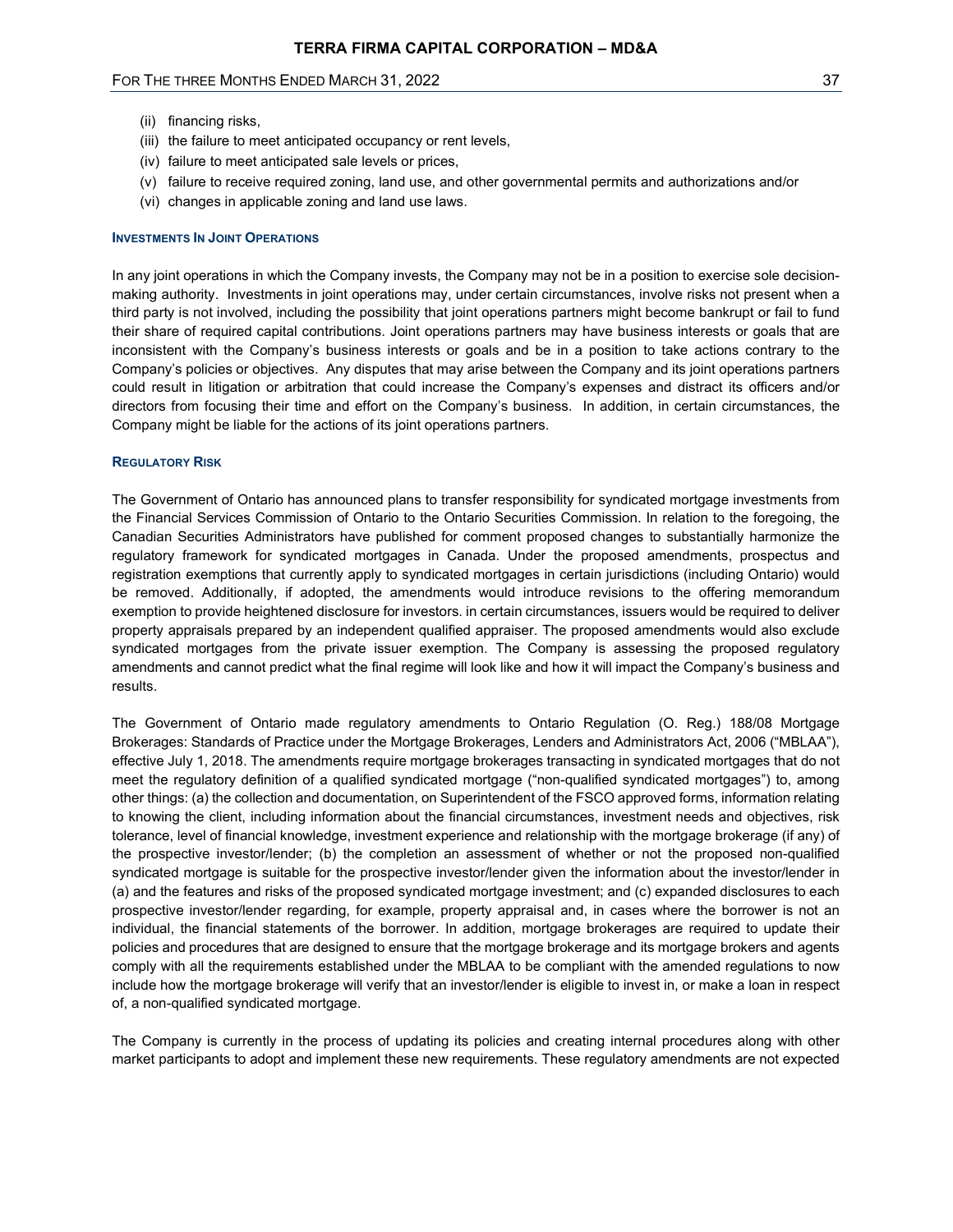# FOR THE THREE MONTHS ENDED MARCH 31, 2022 38 AND THE THREE MONTHS ENDED MARCH 31, 2022

to have a material impact on the Company's business.

# NON-IFRS FINANCIAL MEASURES

The Company prepares and releases audited annual consolidated financial statements and unaudited interim condensed consolidated financial statements in accordance with IFRS. In this MD&A, as a complement to results provided in accordance with IFRS, the Company discloses certain financial measures not recognized under IFRS as prescribed by the International Accounting Standards Board, which do not have standard meanings prescribed by IFRS (collectively the "non‐IFRS measures"). These non‐IFRS measures are further described below.

- Adjusted net income and comprehensive income as well as adjusted net income and comprehensive income attributable to common shareholders, for the stated period, are calculated by adjusting the net income and comprehensive income for the following (as applicable and collectively called other non-operating items), irrespective of materiality:
	- foreign exchange gains/losses related to the Company's non-functional currency denominated net assets;
	- impairment losses/reversals;
	- net gains/losses on the disposal of equity-accounted investments;
	- share-based compensation;
	- non-recurring items; and
	- the income tax impact of the items listed above.
- Adjusted earnings per share is adjusted net income and comprehensive income divided by the number of outstanding Shares
- Return from investments, net of syndications is the calculation of the return the Company earns from the loan and mortgage investments and investment in finance leases, net of syndications. This is a performance measure used to evaluate the efficiency of the investments net of syndications.

For further details, including a reconciliation of adjusted net income and comprehensive income to net income and comprehensive income, see "Financial Performance - Adjusted Net Income and Comprehensive Income." For a reconciliation of adjusted earnings per share to earnings per share, see "Selected Annual and Quarterly Financial Information."

- Adjusted revenue is revenue adjusted for the effect of interest expense incurred on loan and mortgage syndication and loans payable as applicable. For further details, including a reconciliation of revenue to adjusted revenue, see "Financial Performance – Pre-Tax Profit Margin."
- Adjusted expenses are expenses adjusted for the effect of interest expense incurred on loan and mortgage syndications, loans payable and other non-operating items, as applicable. For further details, including a reconciliation of adjusted expenses to expenses, see "Financial Performance – Pre-Tax Profit Margin."
- Pre-tax profit margin is the ratio of income from operations before taxes to adjusted revenue. For further details, including a reconciliation of pre-tax profit margin to revenue, see "Financial Performance –Pre-Tax Profit Margin."
- Adjusted total debt is total debt (defined as the aggregate of loan and mortgage syndications, credit facilities (the "Credit Facilities"), unsecured note payable, loans payable and mortgages payables) adjusted for the effect of loan and mortgage syndications, loans payable and unsecured note payable as applicable. For further details, see "Shareholders' Equity - Debt to Equity Ratio."
- Adjusted debt-to-equity ratio is the ratio of adjusted total debt to shareholders' equity. For further details, see "Shareholders' Equity - Debt to Equity Ratio."
- Total investments (excluding cash) consist of loan and mortgage investments, investment in finance leases, Portfolio Investments, Investments in Associates, convertible note receivable and, an investment property held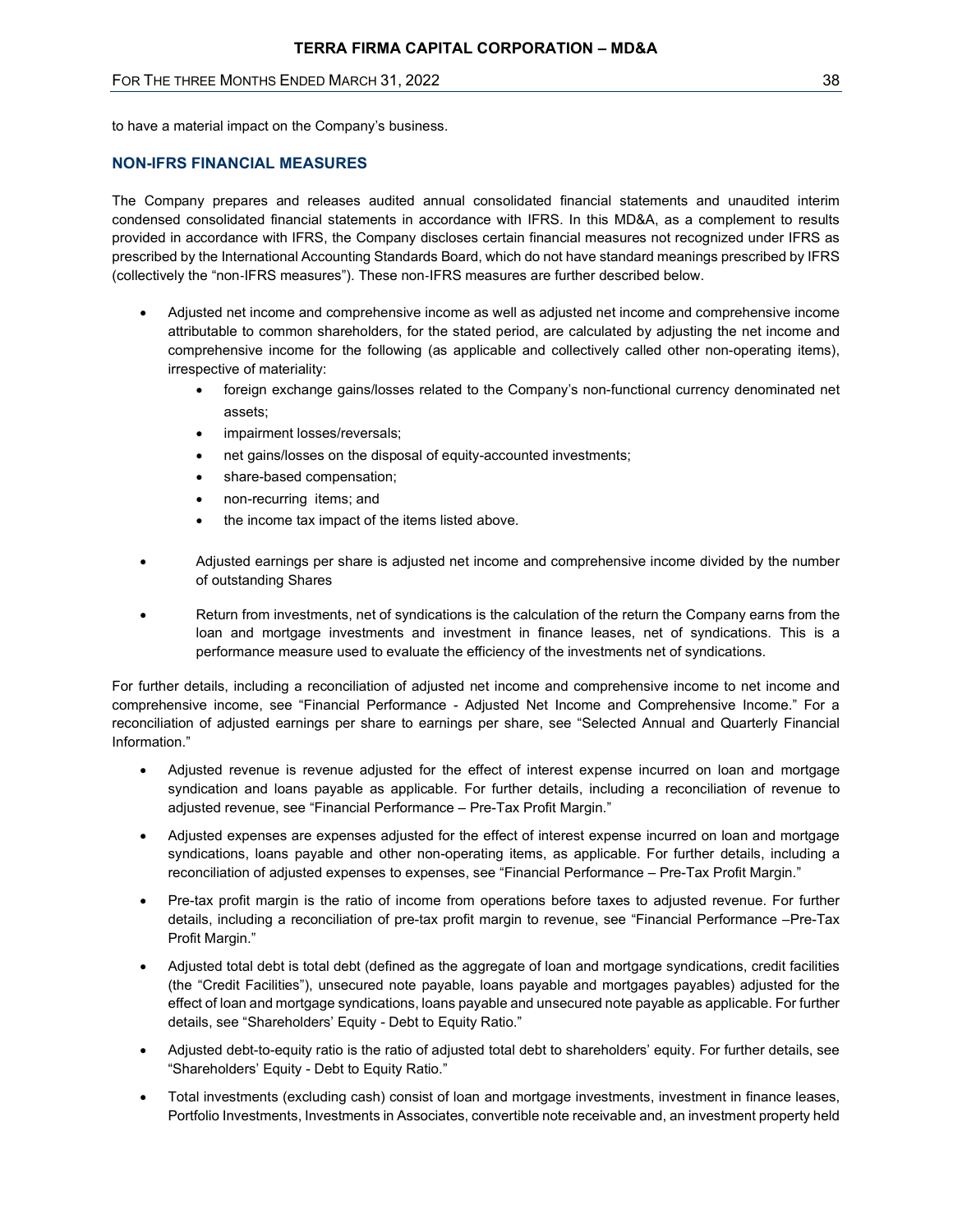# FOR THE THREE MONTHS ENDED MARCH 31, 2022 39 AND THE THREE MONTHS ENDED MARCH 31, 2022

in joint operations (collectively, the "Total Investments"). For details regarding the components of the Company's Investment Portfolio, see "Investments."

- LTV is a measure of risk determined at the time of underwriting the loan and mortgage investments, calculated as (i) the sum of advanced and un-advanced loan and mortgage investments commitments on a real estate asset (ii) divided by the estimate of the value of the underlying real estate collateral at that time if already developed or after completion of development in the case of a development project.
- Assets under management ("AUM") are the assets managed by the Company on behalf of the Company's syndicate investors, as well as the Company's assets, and do not include capital commitments that have not yet been funded.

These non-IFRS financial measures are not defined by IFRS, do not have a standardized meaning, and may not be comparable with similar measures presented by other issuers. The Company has presented such non‐IFRS measures which have been derived from the Company's financial statements and applied on a consistent basis because the Company believes they are of assistance in evaluating the underlying operational and financial performance of the Company. Non-IFRS financial measures are also commonly used by the financial community to analyze and compare the performance of companies engaged in the same industries. These non‐IFRS measures should not be construed as alternatives to financial measures determined in accordance with IFRS as indicators of the Company's performance.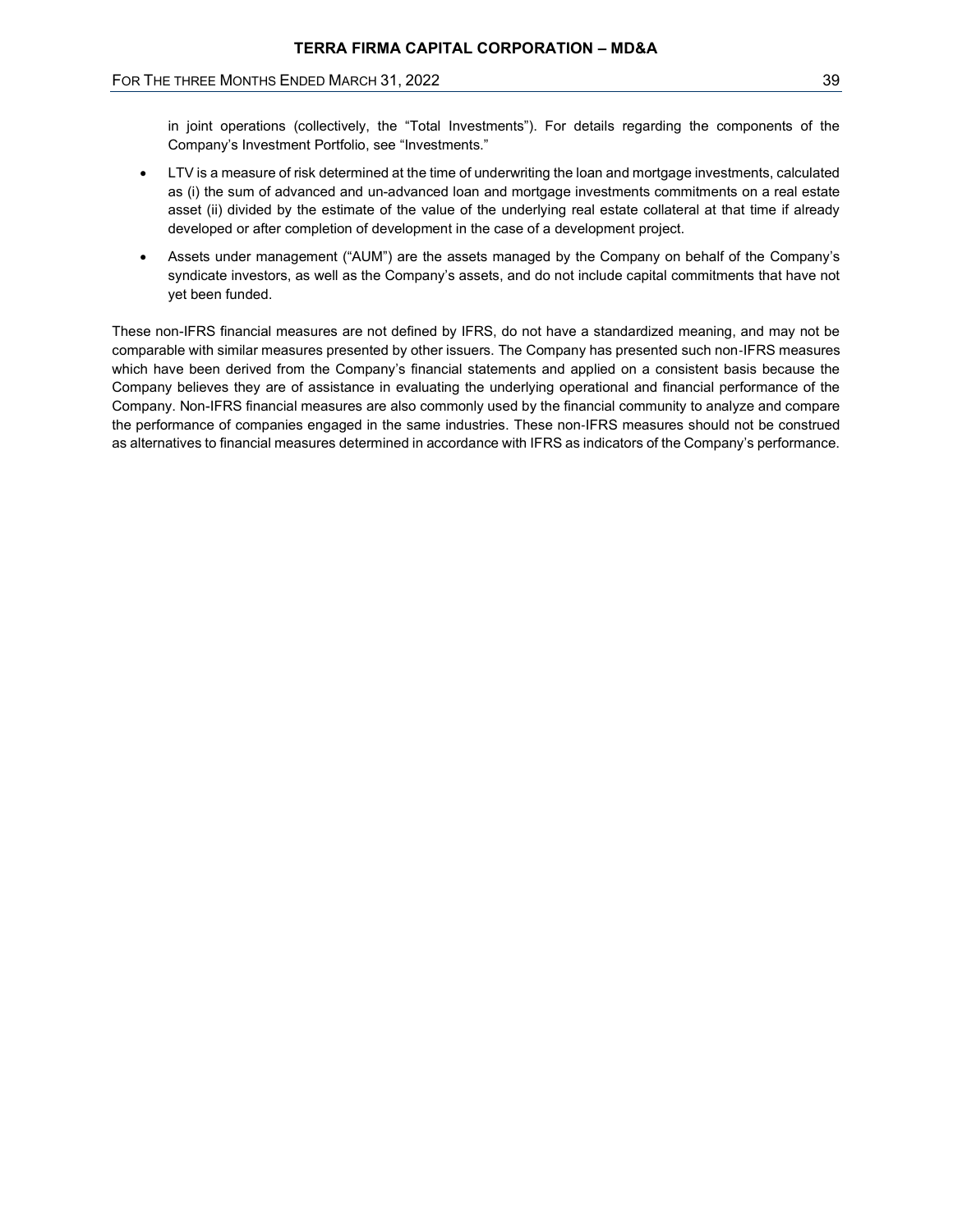## FOR THE THREE MONTHS ENDED MARCH 31, 2022 40 and the state of the state of the state of the state of the state of the state of the state of the state of the state of the state of the state of the state of the state of the

# CAUTION REGARDING FORWARD-LOOKING STATEMENTS

Certain statements contained in this MD&A constitute forward-looking information within the meaning of Canadian securities laws ("forward-looking statements"). Forward-looking statements are provided for the purposes of assisting the reader in understanding the Company's financial performance, financial condition, and cash flows as at and for the periods ended on certain dates and to present information about management's current expectations, plans, estimates, projections, beliefs and opinions relating to the future. Readers are cautioned that the assumptions related to these plans, estimates, projections, beliefs, and opinions may change, and such statements may not be appropriate for other purposes. Forward-looking statements in this document include, but are not limited to, statements with respect to market opportunities for the identification and funding of loans, the provision to the Company of a consistent flow of quality investment opportunities, future returns on investments by the Company, the Company's intention to provide additional funds for its land banking financing activity and other real estate financings, and the timing thereof, expected increase in loan and investment originations in 2022, significant growth both in Total Investments (as defined below) and net income in 2022 and beyond, the Company's expectation to, going forward, conduct most of its syndication activity through Funds (as defined herein) as well as other statements under the headings "Recent Developments" and "Future Outlook", and may relate to future results, performance, achievements, events, prospects or opportunities for the Company or the real estate industry and may include statements regarding the financial position, business strategy, financial results, real estate values, interest rates, loan to cost, plans and objectives of or involving the Company. In some cases, forward-looking statements can be identified by such terms such as "may", "might", "will", "could", "should", "would", "occur", "expect", "plan", "anticipate", "believe", "intend", "seek", "aim", "estimate", "target", "project", "predict", "forecast", "potential", "continue", "likely", "schedule", or the negative thereof or other similar expressions concerning matters that are not historical facts.

Forward-looking statements necessarily involve known and unknown risks and uncertainties that may be general or specific and which give rise to the possibility that expectations, forecasts, predictions, projections, or conclusions will not prove to be accurate, that assumptions may not be correct and that objectives, strategic goals, and priorities will not be achieved. A variety of factors, many of which are beyond the Company's control, affect the lending operations, performance, and results of the Company and its business and could cause actual results to differ materially from current expectations of estimated or anticipated events or results. These factors include, but are not limited to, the risks discussed in the Company's materials filed with Canadian securities regulatory authorities from time to time under the Company's profile at www.sedar.com, including the risks discussed herein at "Risks and Uncertainties" and risks discussed in the Company's AIF.

Information contained in forward-looking statements is based upon certain material assumptions that were applied in drawing a conclusion or making a forecast or projection, including management's perceptions of historical trends, current conditions, and expected future developments, as well as other considerations that are believed to be appropriate in the circumstances, including the following: the ability of the Company to adapt to any changes in government regulation and/or economic conditions; the continued availability of equity and debt financing; and the risks referenced above, collectively, will not have a material impact on the Company. While management considers these assumptions to be reasonable based on currently available information, they may prove to be incorrect. This is not an exhaustive list of the factors that may affect any of the Company's forward-looking statements. Some of these and other factors are discussed in more detail in the Company's Annual Information Form for the year ended December 31, 2021 ("AIF").

The forward-looking statements contained in this MD&A represent the Company's views only as of the date hereof. There can be no assurance that forward-looking information will prove to be accurate, as actual results and future events could differ materially from those anticipated in such forward-looking information. Accordingly, readers should not place undue reliance on forward-looking information. While subsequent events and developments may cause the Company's views to change, the Company undertakes no obligation to update or revise publicly any forward-looking statements, whether as a result of new information, future events or otherwise, after the date on which the statements are made or to reflect the occurrence of unanticipated events, except to the extent required by applicable Canadian securities laws.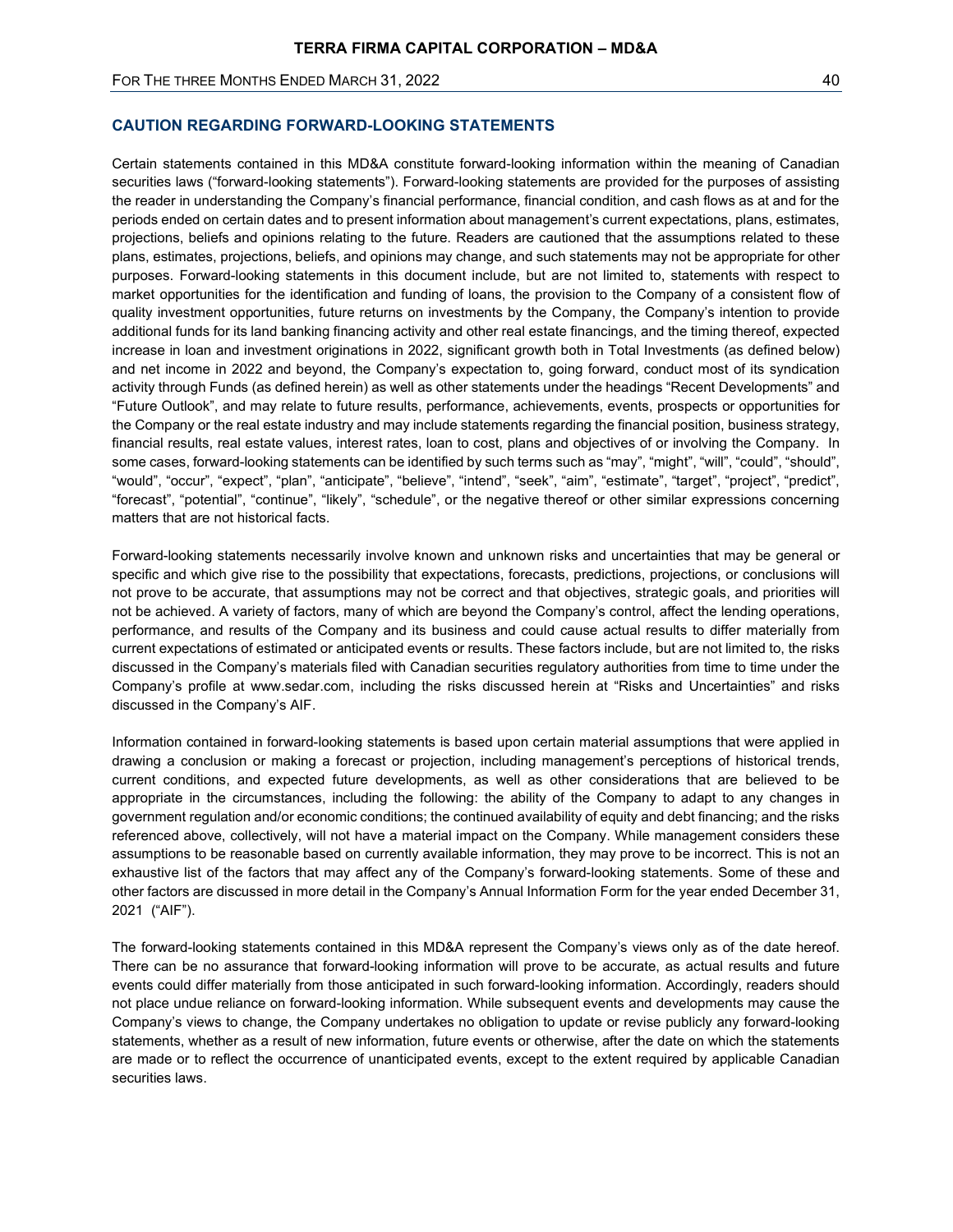# DISCLOSURE CONTROLS AND PROCEDURES AND INTERNAL CONTROLS OVER FINANCIAL REPORTING

The Company is not required to certify the design and evaluation of its disclosure controls and procedures. Inherent limitations on the ability of the certifying officers to design and implement, on a cost-effective basis, disclosure controls and procedures for the Company may result in additional risks to the quality, reliability, transparency, and timeliness of interim and annual filings and other reports provided under securities legislation.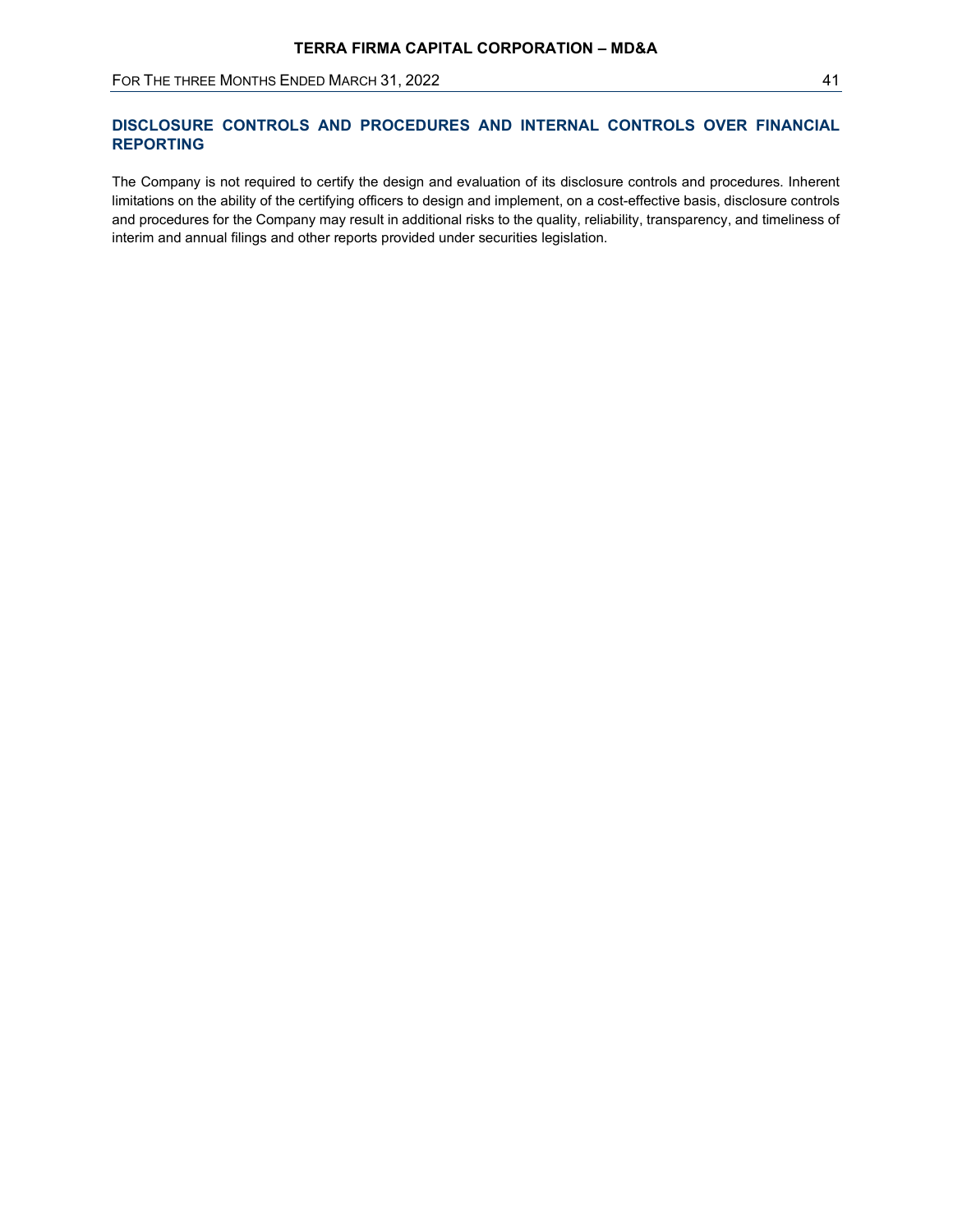# SELECTED ANNUAL AND QUARTERLY FINANCIAL INFORMATION

| FOR THE THREE MONTHS ENDED MARCH 31, 2022                                                                                                                                                                                                                                                                                                                              |          |                                         |                        |                                 |                                                                                                              |                                                                                                              | 42                                                                                         |
|------------------------------------------------------------------------------------------------------------------------------------------------------------------------------------------------------------------------------------------------------------------------------------------------------------------------------------------------------------------------|----------|-----------------------------------------|------------------------|---------------------------------|--------------------------------------------------------------------------------------------------------------|--------------------------------------------------------------------------------------------------------------|--------------------------------------------------------------------------------------------|
| SELECTED ANNUAL AND QUARTERLY FINANCIAL INFORMATION                                                                                                                                                                                                                                                                                                                    |          |                                         |                        |                                 |                                                                                                              |                                                                                                              |                                                                                            |
| The following selected financial information should be read in conjunction with the Company's MD&A, audited<br>consolidated financial statements and accompanying notes for the years ended December 31, 2021, and 2020, and<br>the unaudited interim condensed consolidated financial statements and accompanying notes for the three months<br>ended March 31, 2022. |          |                                         |                        |                                 |                                                                                                              |                                                                                                              |                                                                                            |
| The following table shows information for revenues, profit, total assets, total liabilities, shareholders' equity, and<br>earnings per share amounts for the periods noted therein:                                                                                                                                                                                    |          |                                         |                        |                                 |                                                                                                              |                                                                                                              |                                                                                            |
|                                                                                                                                                                                                                                                                                                                                                                        |          |                                         |                        |                                 | As at<br>March 31, 2022                                                                                      | As at<br>December 31,<br>2021                                                                                | As at<br>December 31<br>2020                                                               |
| <b>Total assets</b><br><b>Total liabilities</b><br>Total equity<br>Loan and mortgage investments<br>Investment in finance leases<br>Loan and mortgage syndications and loans payable<br>Loan and mortgage syndications to loan and mortgage investments and investment in finance lease                                                                                |          |                                         |                        | S<br>\$<br>- 5<br>\$<br>\$<br>S | 139,723,299 \$<br>95,833,827 \$<br>43,889,472 \$<br>40,284,641 \$<br>59,734,805 \$<br>84,845,800 \$<br>84.8% | 139,305,967 \$<br>95,726,747 \$<br>43,579,220 \$<br>47,089,194 \$<br>55,849,312 \$<br>85,096,354 \$<br>82.7% | 133,052,468<br>91,889,815<br>41,162,653<br>93,808,332<br>20,530,716<br>71,374,100<br>62.4% |
|                                                                                                                                                                                                                                                                                                                                                                        |          | Three months ended<br>March 31,<br>2022 | March 31,<br>2021      |                                 | December 31,<br>2021                                                                                         | Years ended<br>December 31,<br>2020                                                                          | December 31<br>2019                                                                        |
| Total revenue<br><b>Total expenses</b>                                                                                                                                                                                                                                                                                                                                 | \$<br>\$ | 3,830,357 \$<br>3,199,184 \$            | 3,623,246<br>2,698,693 | \$<br>\$                        | 16,241,159 \$<br>11,769,395 \$                                                                               | 15,461,784 \$<br>12,764,730 \$                                                                               | 16,656,306<br>12,569,591                                                                   |
| Income from operations before income taxes<br>Net income and comprehensive income<br>attributable to common shareholders                                                                                                                                                                                                                                               | \$<br>\$ | 631,173 \$<br>577,576 \$                | 924,553<br>818,756     | \$<br>\$                        | 4,471,764 \$<br>3,340,552 \$                                                                                 | 2,697,054 \$<br>2,169,238 \$                                                                                 | 4,086,715<br>3,077,757                                                                     |
| Diluted net income and comprehensive income<br>attributable to common shareholders                                                                                                                                                                                                                                                                                     | \$       | 577,576 \$                              | 818,756                | \$                              | 3,340,552 \$                                                                                                 | 2,169,238 \$                                                                                                 | 3,077,757                                                                                  |
| Adjusted net income and comprehensive income<br>attributable to common shareholders <sup>(1)</sup><br>Adjusted diluted net income and comprehensive                                                                                                                                                                                                                    | \$       | 410,590 \$                              | 697,303                | \$                              | 2,877,283 \$                                                                                                 | 2,861,690 \$                                                                                                 | 3,323,912                                                                                  |
| income attributable to common shareholders <sup>(1)</sup><br>Weighted average number of shares outstanding<br>Basic                                                                                                                                                                                                                                                    | \$       | 410,590 \$<br>5,567,468                 | 697,303<br>5,564,968   | \$                              | 2,877,283 \$<br>5,565,323                                                                                    | 2,861,690 \$<br>5,564,968                                                                                    | 3,323,912<br>5,675,671                                                                     |
| <b>Diluted</b><br>Earnings per share<br>Basic                                                                                                                                                                                                                                                                                                                          | \$       | 5,567,468<br>$0.10$ \$                  | 5,564,968<br>0.15      | \$                              | 5,644,662<br>$0.60$ \$                                                                                       | 5,618,522<br>$0.39$ \$                                                                                       | 5,675,671<br>0.54                                                                          |
| Diluted<br>Adjusted earnings per share (1)                                                                                                                                                                                                                                                                                                                             | \$       | $0.10$ \$                               | 0.15                   | \$                              | $0.59$ \$                                                                                                    | $0.39$ \$                                                                                                    | 0.54                                                                                       |
| Basic                                                                                                                                                                                                                                                                                                                                                                  | \$       | $0.07$ \$                               | 0.13                   | \$                              | $0.52$ \$                                                                                                    | $0.51$ \$                                                                                                    | 0.59<br>0.59                                                                               |